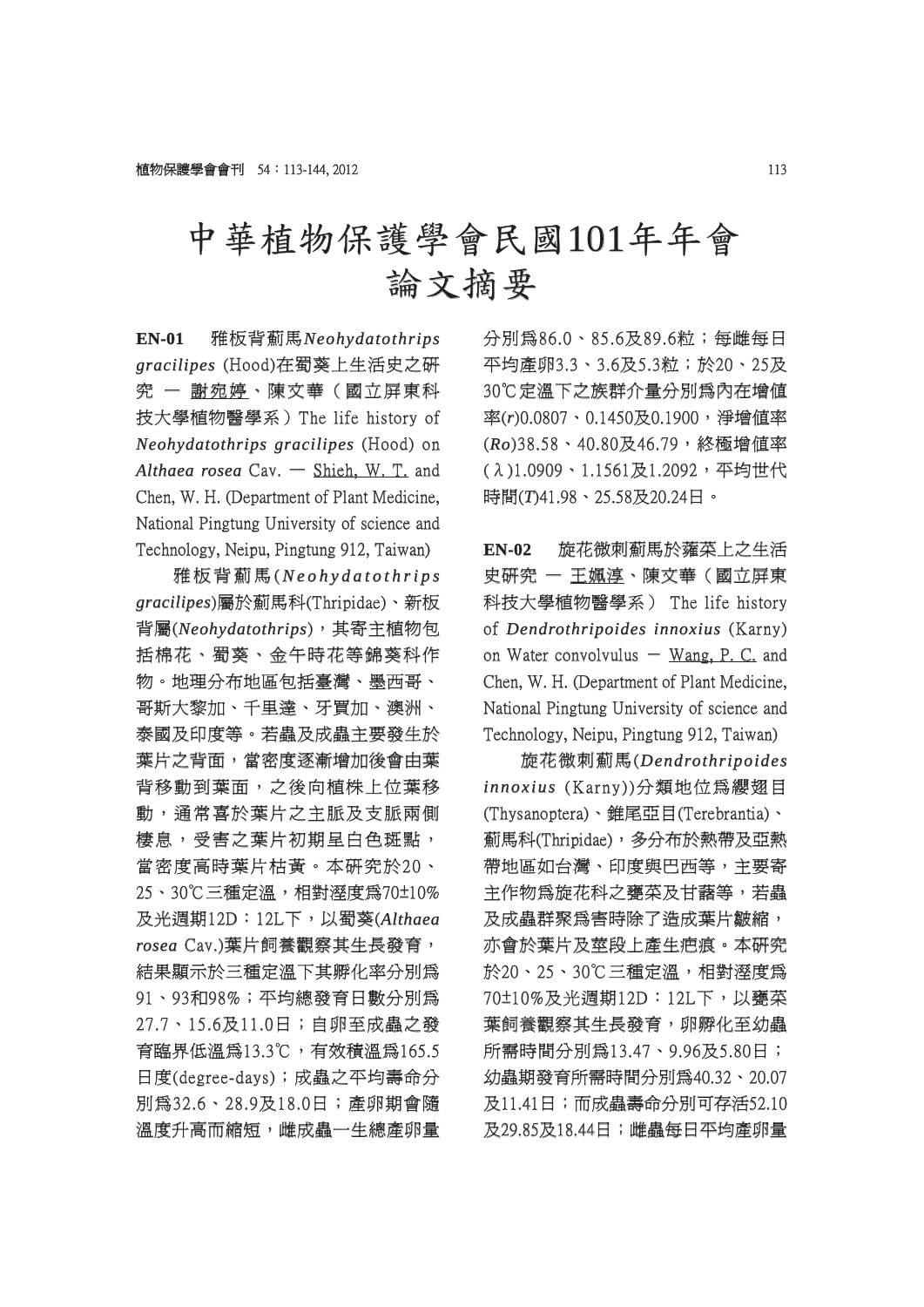分別為0.04、0.53及1.23粒,一生平均總 別為0.04、0.53及1.23粒,一生平均總 產卵量為3.10、10.26及24.25粒卵。各齡 期發育臨界低溫分別為13.24、14.89、 18.23、11.90、14.73℃,卵至成蟲總發 8.23、11.90、14.73℃,卵至成蟲總發 育臨界低溫為15.32℃。各齡期發育有 臨界低溫為15.32℃。各齡期發育有 效積溫爲68.18、38.54、73.50、124.50、 79.64日度,卵至成蟲之總發育有效積溫 為245.59日度。於20及25℃下之族群介 245.59日度。於20及25℃下之族群介 量,內在增值率(γ)為 $0.024 \cdot 0.030$ ,淨 增值率(Ro) 為1.79、3.75, 平均完成一世 代所需時間(T)為92.3、44.07日。

**EN-03** 不同溫度對取食甘藍之大菜螟 五齡幼蟲之生長表現 — 林秀貞<sup>1</sup>、黃耀 德 $^{2}$ 、蕭文鳳 $^{2}$ ('國立嘉義大學生物資源 學系、 ${}^{2}$ 國立嘉義大學植物醫學系) The performance of the larvae of *Crocidolomia binotalis* fed on radish. — Lin, Hsiu. Chen<sup>1</sup>, Yao-Te Huang<sup>2</sup>, and Wen-Feng Hsiao<sup>2</sup> (<sup>1</sup>Department of Biological Resources, National Chiayi University, Chiayi City, Taiwan. <sup>2</sup>Department of Plant Medicine, National Chiayi University, Chiayi City, Taiwan)

大菜螟(*Crocidolomia binotalis roc idolomia*  Zeller)屬於鱗翅目(Lepidoptera),螟蛾總 科(Pyraloidea),草螟科(Crambidae);英 (Pyraloidea),草螟科(Crambidae);英 名爲cabbage webworm。本物種主要分 布於澳洲、非洲及亞洲,最常發生於乾 燥之熱帶及亞熱帶地區。幼蟲雜食性, 寄主植物有三科十五種。本實驗探討 於15、20、25及28oC下,五齡幼蟲取食 15、20、25及28oC下,五齡幼蟲取食 甘藍之生長表現。自供試蟲源中,取同 日產下的卵塊,幼蟲孵化後飼養至二齡 時才移入各別的試驗溫度下,在光週 期12L:12D的恆溫生長箱內進行單隻飼 養,直到幼蟲蛻皮進入五齡,方進行下 列之實驗。實驗方法是每天以微量電子 天平秤量葉片鮮重、幼蟲鮮重、排遺、 剩餘葉重,直到幼蟲成長至五齡末並停 止取食後,再將幼蟲凍死,隨後放入烘 箱內(50-60℃) 乾燥四天,再以微量電 子天平 (Mettler AT261) 測其幼蟲乾重、 幼蟲糞便重量。將數據換算成營養指 數,如總消耗量(TC)、消化效率(AD)、 消化食物轉換率(ECD)、取食食物轉換 率(ECI)、相對生長速率(RGR)、相對消 (ECI)、相對生長速率(RGR)、相對消 耗速率(RCR),以評估在不同的試驗溫 度下幼蟲的食物利用情形 (Waldbauer, 1968)。於15、20、25及28℃下,五齡幼 968)。於15、20、25及28℃下,五齡幼 蟲期依序爲9.97、6.85、4.88、3.46 天; 總消耗量依序為 295.0、195.0、131.98、 195.1 mg;消化效率依序為76.83、 68.69、99.0、90.30%;消化食物轉換率 8.69、99.0、90.30%;消化食物轉換率 依序為9.48、9.45、4.23、2.11%;取食 食物轉換率依序為1.48、6.07、4.15、 物轉換率依序為1.48、6.07、4.15、 1.56%;相對生長速率依序為0.15、 . 5 6%;相對生長速率依序為0 . 1 5、  $0.01 \cdot 0.27 \cdot 0.73$  mg/mg/day;相對消耗 速率依序為3.37、2.58、8.72、5.31 mg/ mg/day。

**EN-04** 東方果實蠅取食甲基丁香油 之族群介量研究 一 黃毓斌1 ( 行政院農 業委員會農業試驗所) The population parameters of the oriental fruit fly (Diptera: Tephritidae) feeding on methyl eugenol — Huang Yu. Bing. <sup>1</sup>Taiwan Agricultural Research Institute, Council of Agriculture)

甲基丁香油為果實蠅之類費洛蒙 (para-pheromone),對雄蟲具高度誘引能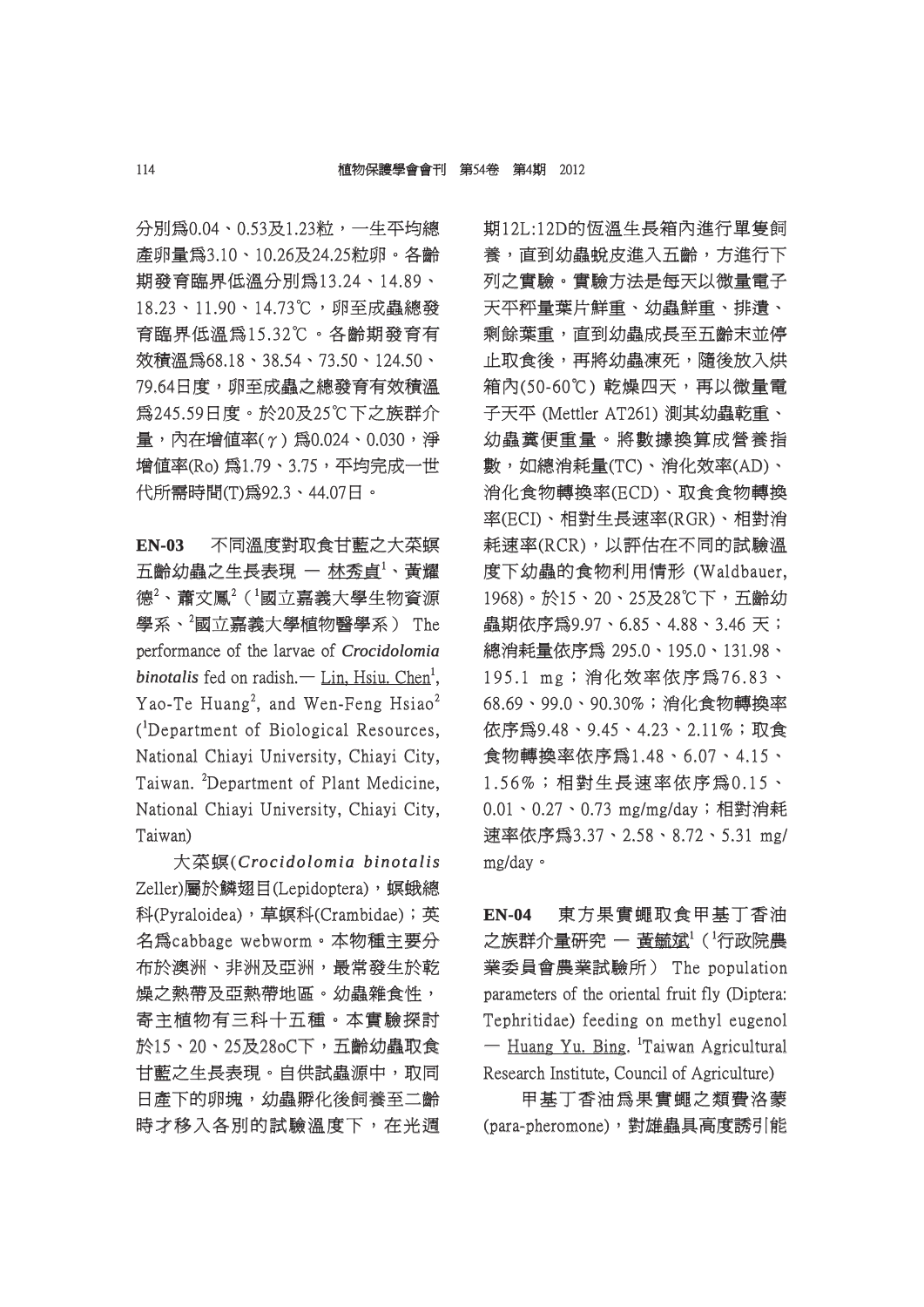力,往昔研究著重於交尾競爭之表現及 防治上之應用。本研究針對取食甲基丁 香油之雄蟲,利用兩性生命表進行族 群介量探討其在族群生態上之特性。 雄蟲羽化3日後每日取食定量甲基丁香 油,再與雌蟲配對繁殖後移開飼養,時 間達30天,並進行Age-stage two sex life table 分析,結果顯示其族群介量, The intrinsic rate of increase  $(r)=0.1798 \pm 0.0053$ day-1  $\cdot$  The net reproduction rate (R<sub>0</sub>)= 888.6±151.6 offsprings 與未取食之對照 88.6±151.6 紀The intrinsic rate of increase  $(r)=0.1691$  $\pm 0.0047$  day-1  $\cdot$  The net reproduction rate  $(R<sub>0</sub>)$ =798.7.8±137.6 offsprings無顯著差 異, 惟mean generation time  $(T)=38.2$  day 則短於對照組39.4 day,顯示雄蟲取食 甲基丁香油後在族群繁殖前期之貢獻。 同時經取食甲基丁香油之雄蟲,行為上 會改變雌蟲交尾頻率至少增加2~3次, 對於族群遺傳變異上具有相當大之意 義。另雄蟲取食後長期與雌蟲生活於(羽 化後1個月內)甲基丁香油之取食環境, 則雌蟲壽命及繁殖量均小於對照組,其 The net reproduction rate  $(R_0)$  = 504.4±122.3 offsprings 與未取食甲基丁香油之對照組 有顯著差異,惟田間雌蟲族群少有機會 被誘引取食甲基丁香油。

**EN-05** 化學藥劑對羅賓根蟎、長毛根 蟎及尖狹下盾蟎之毒效測試 一 陳文華 (國立屏東科技大學植物醫學系)The 國立屏東科技大學植物醫學系)The toxicity of pesticide on *R. robini*, *R. setosus* and *Hypoaspis aculeifer* in laboratory  $-$ Chen, W. H. (Department of Plant Medicine, National Pingtung University of science and Technology, Neipu, Pingtung 912, Taiwan)

羅賓根蟎(*Rhizoglyphus robini h iz o g l y p h u s ro b i n i* Claparede)及長毛根蟎(R. setosus Manson) 為臺灣地區發生最為普遍的根蟎,為害 多種球根作物,包括百合、唐菖蒲、石 蒜類、蔥、韭及蒜等,由於根蟎之生活 史短、繁殖力強,外形又幾乎相同,很 短、繁殖力強,外形又幾乎相同,很 難加以區辨,加以各種間對藥劑之感 受性差異很大,更增加防治之困擾。 化學防治為目前應用最多且效果最好的 方法,唯目前臺灣地區可供推廣於田間 防治根蟎之藥劑甚少,且皆以羅賓根蟎 爲對象,長毛根蟎尙無推廣之藥劑,本 研究之目的即在尋找不同類型的有效藥 劑,供不同種根蟎防治之用。室內測 試13種殺蟲(蟎)劑之推廣濃度對羅賓根 蟎及長毛根蟎之毒性,其中40﹪methyl 及長毛根蟎之毒性,其中40﹪methyl parathion C. S  $\cdot$  85% dazomet W. P.  $\cdot$  70.6 ﹪ethoprophos G.及46.5﹪ethion E. C.對 ethoprophos 羅賓根蟎具80%以上之高致死率,但僅 85% dazomet W. P.對長毛根蟎具100%毒 性,其餘效果不佳;13種殺蟲(蟎)劑之 推廣濃度1/2劑量對羅賓根蟎毒性僅40% methyl parathion C. S及70.6% ethoprophos G.具95%及87.5%致死率,其餘效果不 佳,而85% dazomet W. P.對長毛根蟎具 87.5%致死率,其餘12種藥劑之致死率均 在10%以下。根蟎天敵中以尖狹下盾蟎 (Hypoaspis aculeifer Canestrini)發生頻率 最高,最具利用潛力,為配合化學與生 物防治共同應用,於室內測試13種殺蟲 (蟎)劑及18種殺菌劑對尖狹下盾蟎之毒 性, 殺蟲(蟎)劑中除85% dazomet W. P.對 尖狹下盾蟎具高毒效(85%),不宜利用 外,其餘各藥劑則均爲低毒性,對尖狹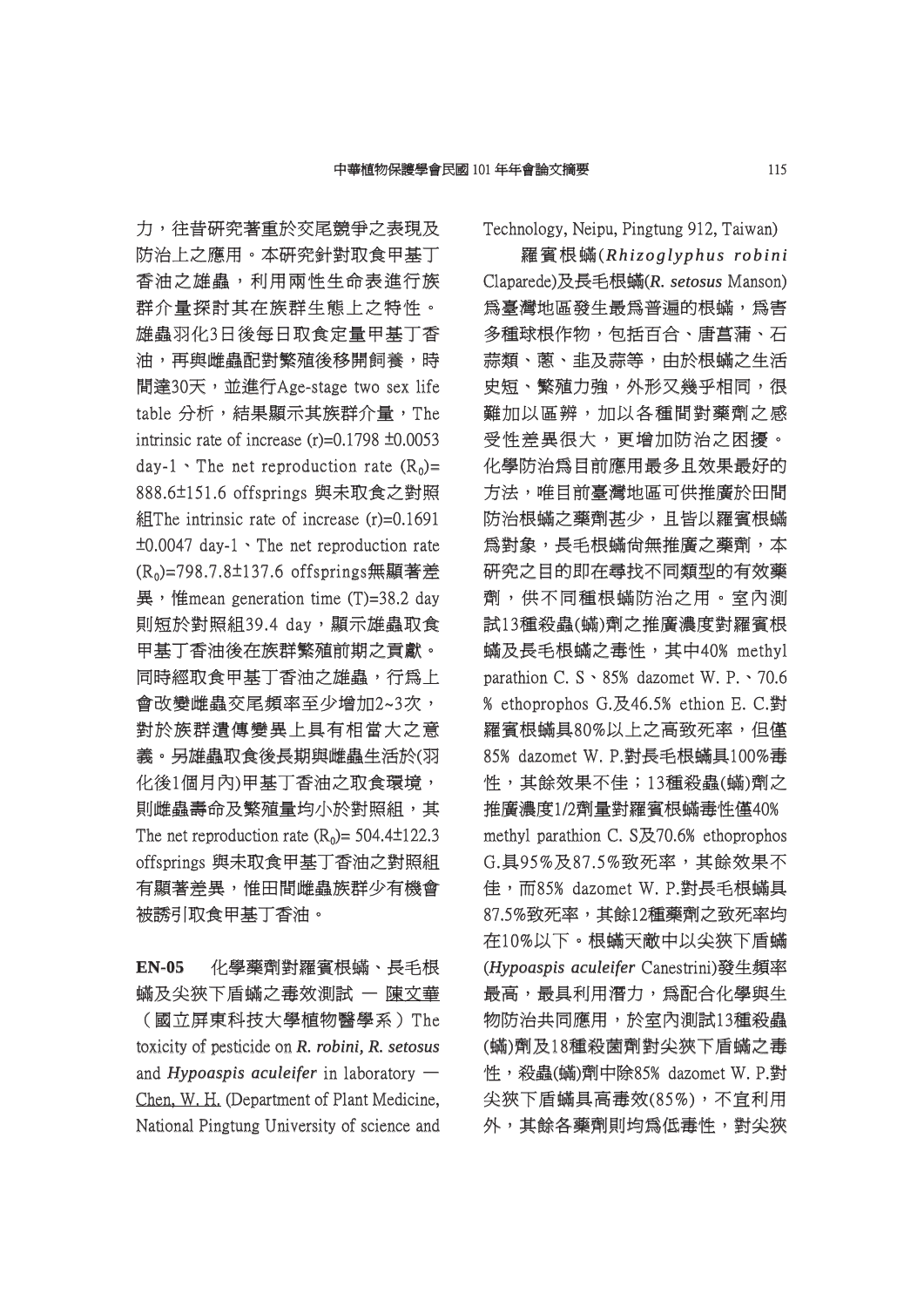下盾蟎之傷害力不大;而供防治病害用 之殺菌劑對尖狹下盾蟎之致死率均低於 20%, 皆為低毒性而安全性高之藥劑, 可供綜合防治時之應用選擇。

**EN-06** 添加協力劑對神澤氏葉蟎 添 加 協 力 劑 對 神 澤 氏 葉 蟎 田間五品系對殺蟎劑抗藥性之影響 – 謝再添 $^{1,2} \cdot$  林宜平 $^{1} \cdot$  路光暉 $^{2}$  (  $^{1}$ 行政 院農業委員會農業藥物毒物試驗所農 藥應用組,2國立中興大學昆蟲系) The combined effect of acaricides with synergists on the resistance of field strains of Kanzawa spidermites, Tetranychus *kanzawai*. — Hsieh, T. T.<sup>1, 2</sup>, Lin, Y. P. , and Lu, K. H.<sup>2</sup> (<sup>1</sup> Pesticide Application Division, Taiwan Agricultural Chemicals and Toxic Substances Research Institute, Council of Agriculture, Wu-Feng, Taichung 413, Taiwan (ROC);  $^2$  Department of Entomology, National Chung Hsing University, Taichung 402, Taiwan (ROC))

神澤氏葉蟎害作物種類繁多,許多 蔬菜、果樹、花卉及雜作危害嚴重,且 繁殖迅速,對環境之適應力強,加上對 防治藥劑極易產生抗藥性,常導致防治 藥劑快速失去效果,利用添加協力劑抑 制供試生物體內之分解酵素,進行抗藥 性機制之探討,以確知葉蟎對藥劑產生 抗藥性原因。田間5品系神澤氏葉蟎(名 間茶、杉林溪茶、鳳凰谷茶、六龜玫 瑰、悠遊山城玫瑰)對畢達本、畢芬寧、 賽滅寧、賽洛寧、芬佈賜等5種供試殺 蟎劑之抗性比為2.0-15.4,添加協力劑 劑之抗性比為2.0-15.4,添加協力劑 PBO後抗性比爲0.3-2.7, 添加協力劑TPP 後抗性比為0.6-2.8,添加協力劑DEM後 抗性比為0.6-2.8,添加協力劑DEM後 抗性比爲1.0-7.8。在5種供試藥劑中添加 PBO皆明顯地降低供試害蟎之抗性比, 其中以名間茶品系對畢達本抗性比下降 程度最為明顯,原抗性比9.5添加PBO後 其抗性比降為0.6,降低16倍。添加TPP 其抗性比雖然都有降低但其降幅並不明 顯(約降低1-3倍間),同樣在畢達本之抗 (約降低1-3倍間),同樣在畢達本之抗 性比的降幅最為明顯如名間品系原抗性 比9.5添加TPP後抗性比為0.9及杉林溪 9.5添加TPP後抗性比為0.9及杉林溪 品系原抗性比15.4添加TPP後抗性比爲 1.5,降低10倍,鳳凰谷品系原抗性比4.6 添加TPP後抗性比為1.2降低4倍。添加 DEM除畢達本外其餘之4種藥劑其抗性 比並無降低之現象。依據試驗結果,添 加PBO能有效的抑制供試害蟎體內之氧 化酵素,提高害蟎對5種供試殺蟎劑之 感受性。

**EN-07** 柑橘葉蟎對殺蟎劑抗藥性及 綜合防治效果評估 — <u>林明瑩<sup>1</sup>、何</u>琦  $\mathcal{R}^2$ 、王順成 $^3$ ( $^1$ 行政院農業委員會臺 南區農業改良場作物環境課、<sup>2</sup>農業試 驗所退休人員、<sup>3</sup>朝陽科技大學環境工 程與管理系) Acaricide resistance and integrated control strategy of *Panonychus*  $\textit{citri}$  — Lin, M. Y.<sup>1</sup>, Ho, C. C.<sup>2</sup>, Wang, S.  $C^3$ . (<sup>1</sup>Division of Crop Environment, Tainan District Agricultural Research and Extension Station, COA, <sup>2</sup>Retired scholar,  $3$ Department of Environmental Engineering and Management, Chaoyang University of Technology)

本研究針對臺灣常用16種殺蟎劑 種類,探討其對柑橘葉蟎( 類,探討其對柑橘葉蟎(*Panonychus anonychus*   $citri$ )田間與參考品系之藥效、抗藥性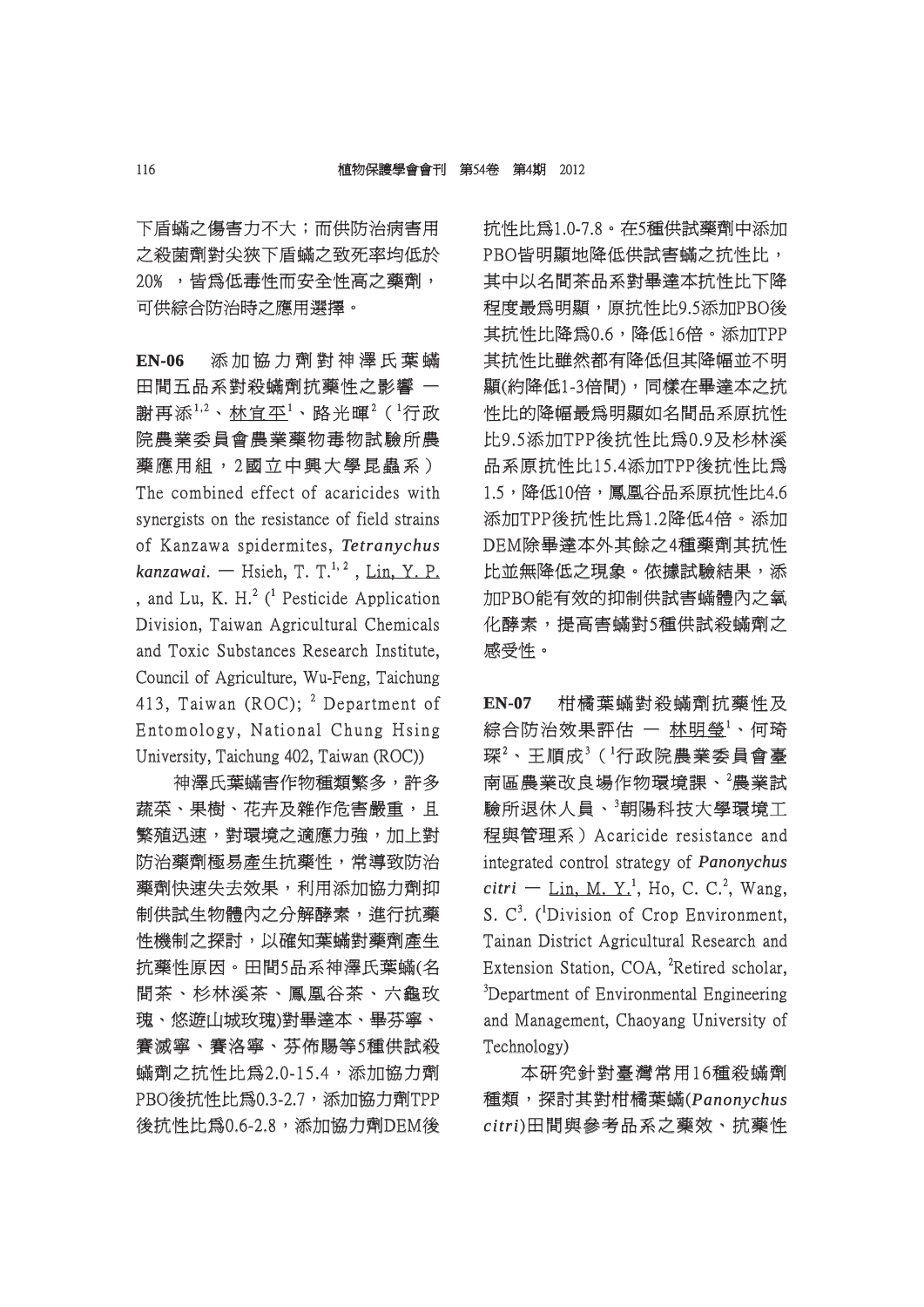及殺蟎劑抗藥性之機制,並評估微生物 製劑之白殭菌(Beauveria bassiana)、天 然資材之尿素、草酸、窄域油及不同作 用機制殺蟎劑等複方藥劑對柑橘葉蟎之 防治效果。研究結果顯示柑橘葉蟎對依 殺蟎(Etoxazole)與密滅汀(Milbemectin) 蟎(Etoxazole)與密滅汀(Milbemectin) 等藥劑較易產生抗藥性。得芬瑞 藥 劑 較 易 產 生 抗 藥 性 。 得 芬 瑞 (Tebufenpyrad)、畢汰芬(Pyrimidifen)與芬 Tebufenpyrad)、畢汰芬(Pyrimidifen)與芬 普寧(Fenpropathrin)對防治柑橘葉蟎有效 濃度分別超過政府田間推廣濃度542.5、 180.5與113.7倍。柑橘葉蟎對畢汰芬與 得芬瑞抗藥性之機制主要爲抑制柑橘葉 蟎氧化酵素(PBO)與水解酵素(TPP)。微 氧化酵素(PBO)與水解酵素(TPP)。微 生物製劑之白殭菌對柑橘葉蟎防治效果 不佳。天然資材之2.5%尿素殺蟎率可達 81.2%,100ppm草酸分別與畢汰芬與得 1.2%,100ppm草酸分別與畢汰芬與得 芬瑞複方藥劑對防治柑橘葉蟎為協力作 用,而天然資材之1000ppm窄域油與得 芬瑞複方藥劑對防治柑橘葉蟎爲協力作 用,而天然資材之1000ppm窄域油與畢 汰芬複方藥劑對防治柑橘葉蟎為拮抗作 用,綜合防治效果評估,可繼續探討天 然資材添加的綜合防治效果。

**EN-08** 強效氣味噴膠對黃條葉蚤之 快速誘殺效果試驗 一 廖信昌(美和科 技大學生物科技系) The fast control trap effects of the strong volatile spraying glues for flea beetle — Liao S. C. (Department of Biotechnology , Meiho University , Napu, Ping 912, Taiwan)

台灣十字花科佔蔬菜種植面積 32%,佔蔬菜總產量 41%, 黃條葉蚤又 是危害十字花科蔬菜之重要害蟲,近年 來已發現黃條葉蚤對許多防治藥劑產生 抗藥性,造成防治的困難。研發非農藥 防治法之強效快速誘殺資材是本實驗的 日的,本實驗進行田間小白菜之黃條葉 蚤對橙、藍、紫、黑、粉紅、綠、紅、 青、黃、棕、深藍及白色共 12 種不同 顏色黏板之偏好篩選試驗,試驗結果發 現不同顏色黏板誘殺蟲數可分3等級以 黃色198 隻最佳、綠色139.3及青色 115.3 隻次之,其餘橙、藍、紫、黑、粉紅、 紅、棕、深藍及白色為7-50.3隻不等, 、棕、深藍及白色為7-50.3隻不等, 再次之。另外以本人之前研發之發明 專利I 363598號之氣味配方(FVC01)進行 黄漆、黏膠為及LPG之充填噴罐爲氣味 噴膠罐。試驗結果發現 FVC01 7.5%、 膠罐。試驗結果發現 10%、12.5% 及 15% 對黃條葉蚤之誘殺 0%、12.5% 效果以 15% 最佳較對照組高 4.3 倍,其 餘7.5%、10%、12.5% 與對照組相較介 7.5%、10%、12.5% 於1.6-2.3 倍,並無顯著差異。氣味貼片 1.6-2.3 (含1.2ml FVC 01)黏附於市售黃色黏紙與 市售黃色黏紙(對照組)對有機蘿蔔田之 黃條葉蚤誘殺效果比較,結果氣味貼片 黏附於黃色黏紙較對照組高 30.6 倍誘 殺效果。進一步試驗氣味貼片、透明無 色含 FVC01 5%、12.5% 及 15% 對黃條 葉蚤之誘殺效果,結果以15%最佳較對 照組高 4.4,次之為 12.5% 及氣味貼片 分別較對照組高 3.2 及 3.3 倍,而透明 無色含 FVC01 5% 為照組之 0.8 倍。為 了確定誘蟲片最佳放置高度進行 FVC01 15% 氣味噴膠黏板放置於離蔬菜葉面上 綠高約0-10、20-30 及 40-50cm 處對黃條 葉蚤之誘集比較,試驗結果以離蔬菜葉 面上緣高 0-10cm 最佳較 40-50cm 達 5.1 倍,隨高度增加誘蟲數愈低。本試驗結 果確定強效氣味黃色噴膠對黃條葉蚤具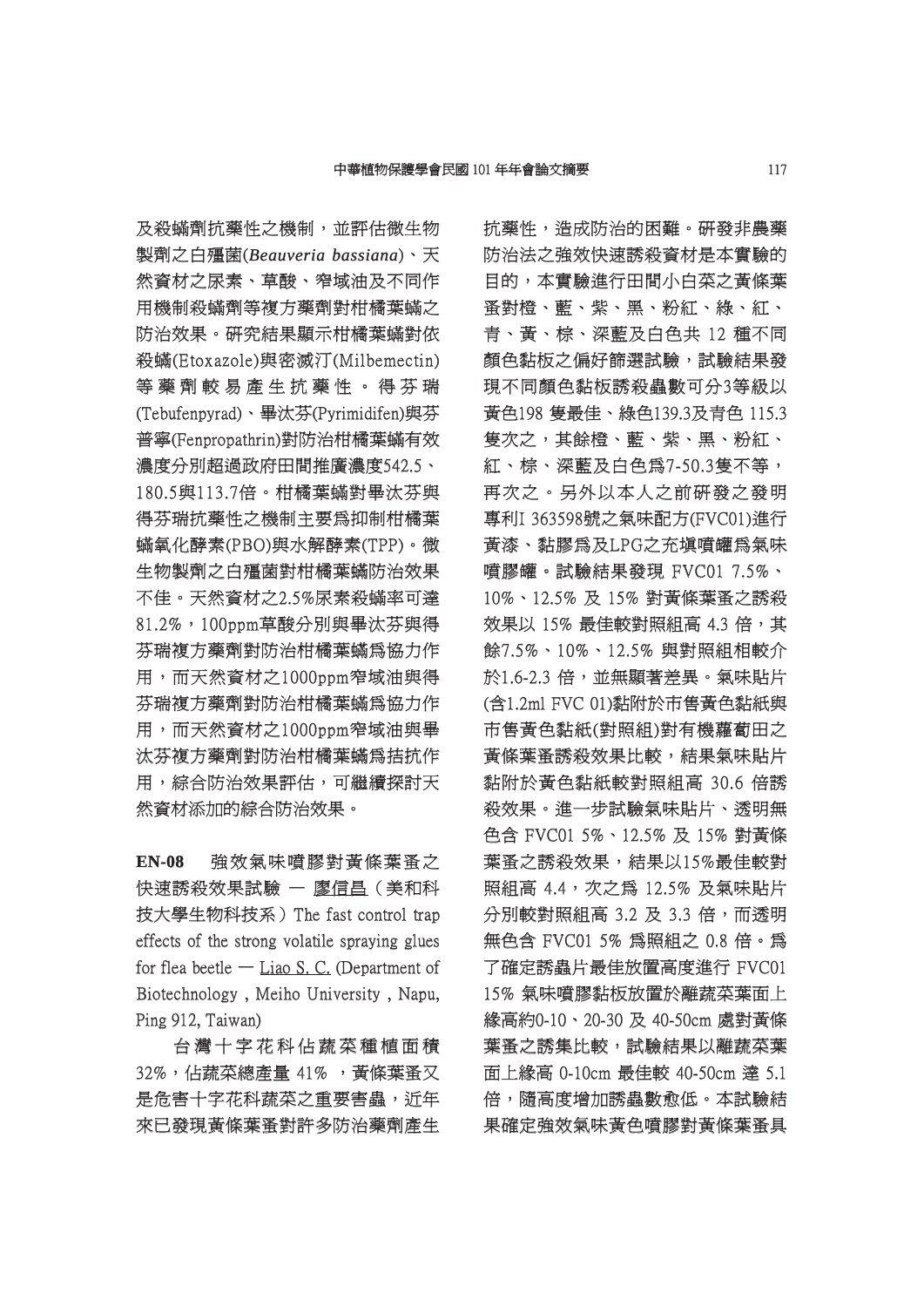有快速誘殺效果,已著手進行此值得商 品化之綠色產品之量產。

**EN-09** 出口棕櫚科植物紅胸葉蟲之 檢疫處理 — 張念台<sup>1</sup>、彭獻忠<sup>1</sup> 、葛文 俊 $^2$ ( $^1$ 國立屏東科技大學植物醫學系、  ${}^{2}$ 行政院農業委員會動物植物防疫檢疫 局植物檢疫組) The quarantine treatment of coconut hispine beetle, *Brontispa longissima* (Gestro), on export palm trees — Chang, N. T.<sup>1</sup>, Peng, X. Z.<sup>1</sup>, Ge, W. J.<sup>2</sup> (<sup>1</sup> Department of Plant Medicine, National Pingtung University of Science and Technology, Pingtung, Taiwan; <sup>2</sup> Council of Agriculture, Executive Yuan, Taipei, R.O.C.)

紅胸葉蟲(*Brontispa longissima rontispa*  Gestro)為棕櫚科植物之重要害蟲,本 報告於室內與田間對危害可可椰子的 此蟲進行藥效測試,藉以擬定出口棕 櫚科植物紅胸葉蟲檢疫處理方法。室 內以不同濃度的50%安丹(Propoxur)、 以不同濃度的50%安丹(Propoxur)、 40.8%陶斯松(Chlorpyrifos)及2.8%賽洛寧 0.8%陶斯松(Chlorpyrifos)及2.8%賽洛寧 (Cyhalothrin)三藥劑對紅胸葉蟲體表滴定 Cyhalothrin)三藥劑對紅胸葉蟲體表滴定 結果,無論成蟲或幼蟲24小時均達100% 死亡。半數擊昏時間(KT50)幼蟲與成蟲 皆以安丹稀釋500倍者(<5min)最短,而 幼蟲KT50最長的爲處理賽洛寧稀釋1250 倍者(8.45min),成蟲則爲陶斯松稀釋 1250倍者(13.16min)。將單片受害椰子心 250倍者(13.16min)。將單片受害椰子心 葉浸漬於稀釋1000倍的四種藥劑5秒, 處理後24hr,40.8%陶斯松、2.8%賽洛寧 及85%加保利(Carbaryl)三藥劑對紅胸葉 85%加保利(Carbaryl)三藥劑對紅胸葉 蟲均有100% 之防治率,而處理48hr後 50%安丹之防治率亦可達100%。整叢心 葉置於網室中噴灑1000倍的市售安丹與 陶斯松,結果二者分別於處理後第4日 及第6日對紅胸葉蟲之成蟲與幼蟲防治 率達100%。雖然浸漬與噴藥處理之受測 葉中皆有少數卵孵化,但均未見存活之 幼蟲。田間可可椰子的兩次噴藥結果顯 示,市售50%安丹可濕性粉劑與40.8%陶 斯松乳劑在處理後14日對心葉內之紅胸 葉蟲可達100%防治率,符合出口檢疫處 理之要求。建議棕櫚科植物出口前或等 待出口假植前15日,將上述藥劑之一稀 釋1000倍後,每7日噴灑1次,連續2次, 作爲檢疫處理方法。若於裝載前24小時 再施用相同處理一次,則更能確保無此 蟲檢出之處理效果。

**EN-10** 柑橘窄胸天牛誘引產卵裝置 之探討 – 張淳淳、黃秀雯、陳昇寬、 林明瑩(行政院農業委員會臺南區農 業改良場作物環境課) Studies of the oviposition device on Philus antennatus  $(Coleoptera: Vesperidae)$  - Chang, C. C., Huang, H. S., Chen, S. K., Lin, M. Y. (Division of Crop Environment, Tainan District Agricultural Research and Extension Station, Council of Agriculture, Executive Yuan, Taiwan, ROC)

柑橘窄胸天牛屬鞘翅目、舊天牛 科,是危害文旦柚及白柚根部的害蟲, 其幼蟲土棲,游離於土中,以植株之鬚 根及根皮為食。受其爲害之柚樹根部之 鬚根減少,主根之根皮亦會被取食、 造成腐爛,嚴重影響柚樹水份及養份 的輸導,造成枝葉稀疏,無法正常生 長、結果,甚至導致植株死亡。成蟲爲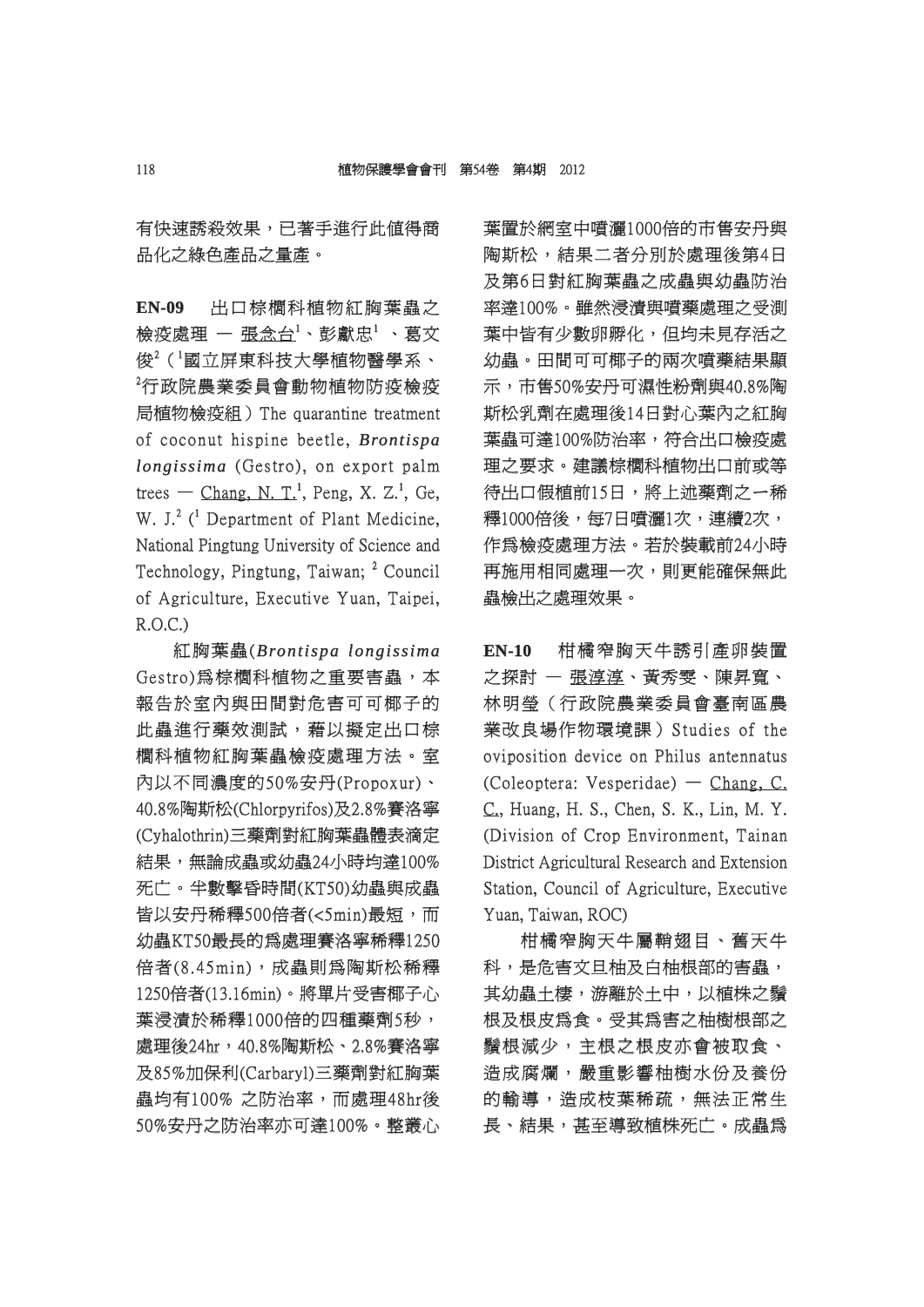夜行性,每年僅於5月至6月間羽化,其 羽化、交尾及產卵等行為均於夜間進 行。雌蟲於交尾後,會於柚園之縫隙中 産卵。2012年5月至6月於麻豆區之文旦 園,以捲皺摺之報紙與2片重疊木板之 裝置進行誘引柑橘窄胸天牛產卵試驗。 結果顯示木板裝置處理之文旦樹顯著較 報紙處理能誘使窄胸天牛產下更多卵 堆 (p<0.05)及卵粒 (p<0.001)。進一步比 (p<0.001)。進一步比 較兩種裝置上的產卵差異,木板上誘得 之卵堆數顯著多於報紙 (p<0.001), 窄胸 天牛於一組木板裝置上最多可產下12堆 卵,報紙則以8堆爲最多;總計試驗期 間於所有木板共產下130個卵堆,較報紙 之53堆為多。在兩種裝置的單堆卵粒數 53堆為多。在兩種裝置的單堆卵粒數 上,木板裝置上所誘得之每堆卵粒數顯 著多於報紙裝置 (p<0.05), 木板上之單 堆卵粒最多可達到1703粒卵,報紙則以 632粒為最多。總計所有木板上之產卵數 32粒為最多。總計所有木板上之產卵數 為34,114粒,遠較報紙之總卵數9,631粒 多3.5倍。試驗結果證明以2片重疊木板 3.5倍。試驗結果證明以2片重疊木板 放置於柚樹進行產卵誘引之效果明顯較 捲報紙處理佳,農友可適度改變目前之 誘引產卵方式,提高防治之成效。

**EN-11** 瓜實蠅新誘引藥劑誘引效果評 估 ― 王文萱'、何明勳<sup>2</sup>、黃毓斌<sup>3</sup>、馮海 東 $^{2,4}$ 、許如君 $^{1,5}$ ( $^{1}$ 國立台灣大學植物醫 學碩士學位學程、<sup>2</sup>行政院農業委員會農 業藥物毒物試驗所、<sup>3</sup>行政院農業委員會 農業試驗所、<sup>4</sup> 行政院農業委員會動植物 政院農業委員會動植物 防疫檢疫局、<sup>5</sup>國立台灣大學昆蟲學系) An evaluation of control efficiency of the new attractant, raspberry ketone formate, on melon fly (Diptera: Tephritidae) — Wang,

 $W_H$ . H.<sup>1</sup>, Ho M. H.<sup>2</sup>, Huang Y. B.<sup>3</sup>, Feng, H.  $T^{3,4}$ , Hsu, J. C.<sup>1,5</sup> (<sup>1</sup>Master Program of Plant Medicine, National Taiwan University, <sup>2</sup>Taiwan Agricultural Chemicals and Toxic Substances Research Institute, Council of Agriculture, <sup>3</sup>Taiwan Agricultural Research Institute, Council of Agriculture, <sup>4</sup>Bureau of Animal and Plant Health Inspection and Ouarantine, Council of Agriculture,  ${}^{5}$ Department of Entomology, National Taiwan University)

瓜實蠅 (melon fly, Bactrocera *cucurbitae* (Coquillett)),為葫蘆科 (Cucurbitaceae) 作物重要經濟害蟲,國內 目前主要利用誘雄物質 (male attractant)- 前主要利用誘雄物質 克蠅 (Cuelure) 進行密度監測及滅雄防 治。惟部分文獻指出,克蠅對未性成熟 之雄蟲誘引效果差,且有效誘引距離及 用於監測時之靈敏度皆未臻理想,故本 研究針對另一瓜實蠅誘引物質 Melolure (raspberry ketone formate) 進行誘引效能 測試。本試驗所使用之 Melolure 由文獻 試。本試驗所使用之 方法改良後自行合成,以覆盆子酮及甲 酸混合催化劑進行反應,以高效液相層 析儀 (HPLC) 分析其產物純度可達 90% 以上。以網籠生物檢定試驗進行效力評 估,測試克蠅及 Melolure 對不同日齡雄 蟲之誘引率,結果顯示兩誘引劑間對誘 引不同日齡雄蟲均無顯著差異;而田間 試驗顯示在相同用量下, Melolure 誘引 效果優於克蠅。另爲針對兩誘引劑分解 產物進行測試,於克蠅及 Melolure 中 物進行測試,於克蠅及 分別添加不同濃度甲酸及乙酸,由網籠 生物檢定試驗結果顯示誘引力並無顯著 差異。綜合上述試驗結果,新誘引劑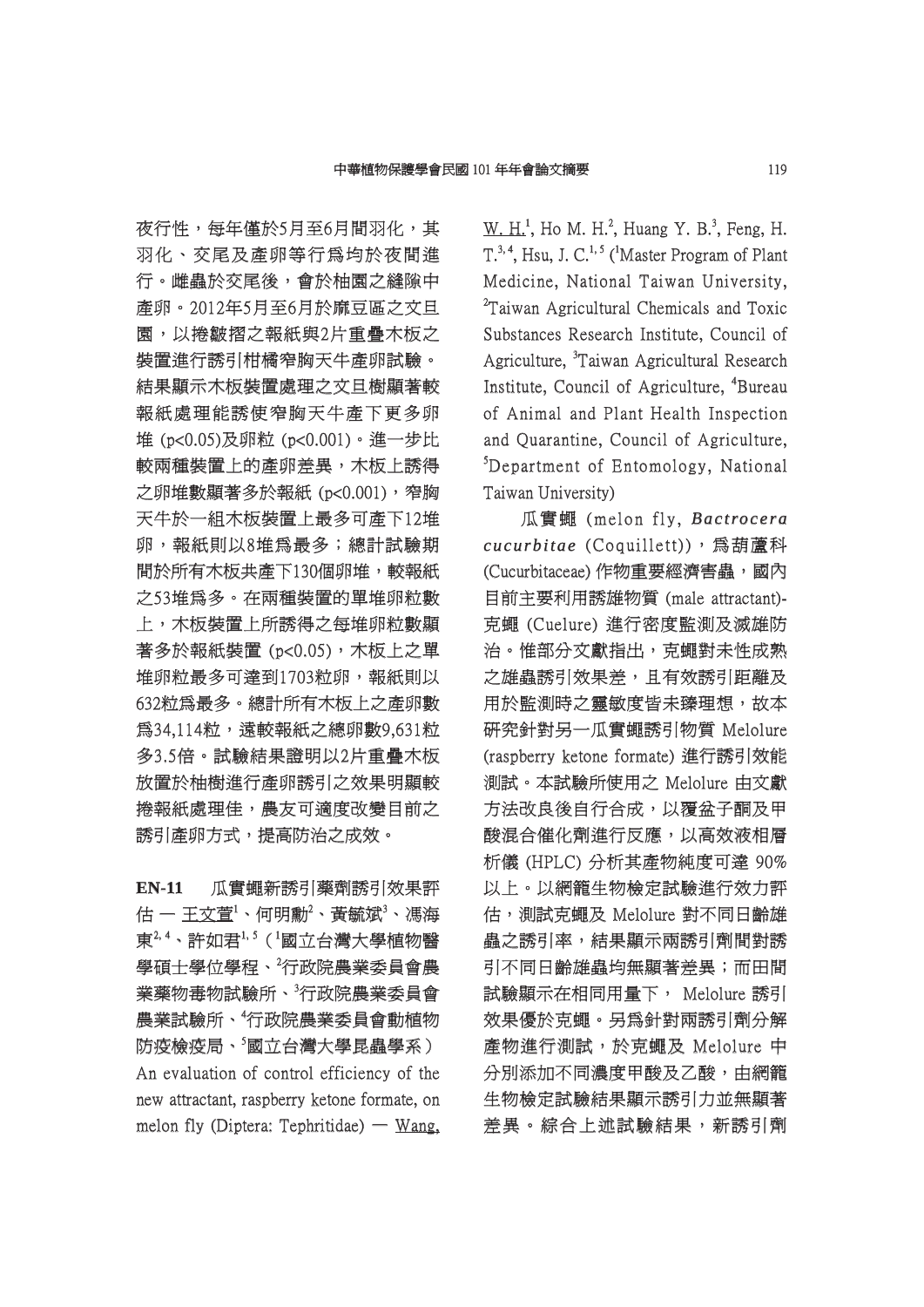Melolure 之田間誘引效果優於克蠅,且 兩誘引劑皆對尙未性成熟雄蟲具一定誘 引力, 亟具應用潛力; 兩誘引劑分解產 物甲酸及乙酸雖對誘引力無明顯影響, 但試驗過程中常有結晶產生之情形,未 來對穩定性提升仍須進一步研究。

**EN-12** 東方果實蠅乃力松抗性對含 毒甲基丁香油誘殺效力之影響 一 陳柏 宏 $^{1}$ 、許如君 $^{1,2}$ 、吳文哲 $^{1,2}$ ( $^{1}$ 國立臺灣大 學昆蟲學系、 $^2$ 國立臺灣大學植物醫學 研究中心) Effect of the naled resistance of oriental fruit fly to the attract-and-kill efficacy of naled-intoxicated methyl eugenol — Chen, P. H.<sup>1</sup>, Hsu, J. C.<sup>1,2</sup>, Wu, W. J.<sup>1,2</sup> ( 1 Department of Entomology, National Taiwan University; <sup>2</sup> Research Center for Plant Medicine, National Taiwan University)

滅雄法爲國內推行共同防治東方果 實蠅 (*Bactrocera dorsalis actrocera* ) 的主要技術, 其係利用甲基丁香油與殺蟲劑的混合製 劑以大量誘殺雄蟲,達到減少雌蟲交尾 機會之目的。國內於誘殺劑的選用上, 採乃力松搭配甲基丁香油作爲唯一之推 薦用法,並已推行數十年之久。然而, 根據往昔報告,推測雄蟲對甲基丁香油 不敏感性與抗藥性,皆可能影響誘殺劑 之防治效力。目前,已針對甲基丁香油 不敏感進行調查,發現野外品系與實驗 室品系雄蟲,皆對甲基丁香油具高感受 性,並無呈現顯著差異。故本試驗將接 續評估乃力松抗性對於含毒甲基丁香油 誘殺雄蟲效力之影響,採用標示再捕法 (mark-release-recapture method), 比較乃 力松抗性品系/野外品系 (宜蘭、彰化) 與藥劑感性品系 (對照組) 於雄蟲再捕 率之差異;亦進一步地,將誘殺劑更換 爲純甲基丁香油,試圖得知在不摻用殺 蟲劑之情況下,被誘引雄蟲自誘殺器逃 逸的可能性。標示再捕試驗結果顯示, 在使用含乃力松之甲基丁香油爲誘殺 劑時,兩野外品系與乃力松抗性品系雄 蟲於三天內的累加再捕率,皆顯著低於 感性品系。此外,於單獨使用甲基丁香 油之標放試驗中,未觀察到被誘捕之雄 蟲死於誘殺器的現象。因此,依據本試 驗結果,推測具乃力松抗性的雄蟲,有 機會於不被毒殺之情況下自誘殺器中逃 逸,進而削弱含毒甲基丁香油之防治效 果。未來,將嘗試替換使用不同機制之 殺蟲劑,探討是否能以此法減少乃力松 抗性對誘殺效力的影響。

EN-13 東方果實蠅與斜紋夜蛾蛻 皮激素受體的酵母菌雙雜交系統顯示 不同的二醯基聯氨類殺蟲劑反應性 一 林振文、廖秀英、何明勳(行政院農 業委員會農業藥物毒物試驗所農藥 化學組) Yeast two hybrid system with ecdysone receptor of Bactrocera dorsalis and Spodoptera litura revealed different responses to diacylhydrazine insecticides  $-$  Lin, J. W., Liao, H. Y., and Ho, M. H. (Taiwan Agricultural Chemicals and Toxic Substances Research Institute, Council of Agriculture, Wufeng, Taichung 41358, Taiwan)

二醯基聯氨類diacylhydrazine (DAH) 醯基聯氨類diacylhydrazine 為非固醇類的蛻皮激素促效劑,DAH 的殺蟲性質具有選擇性。例如得芬諾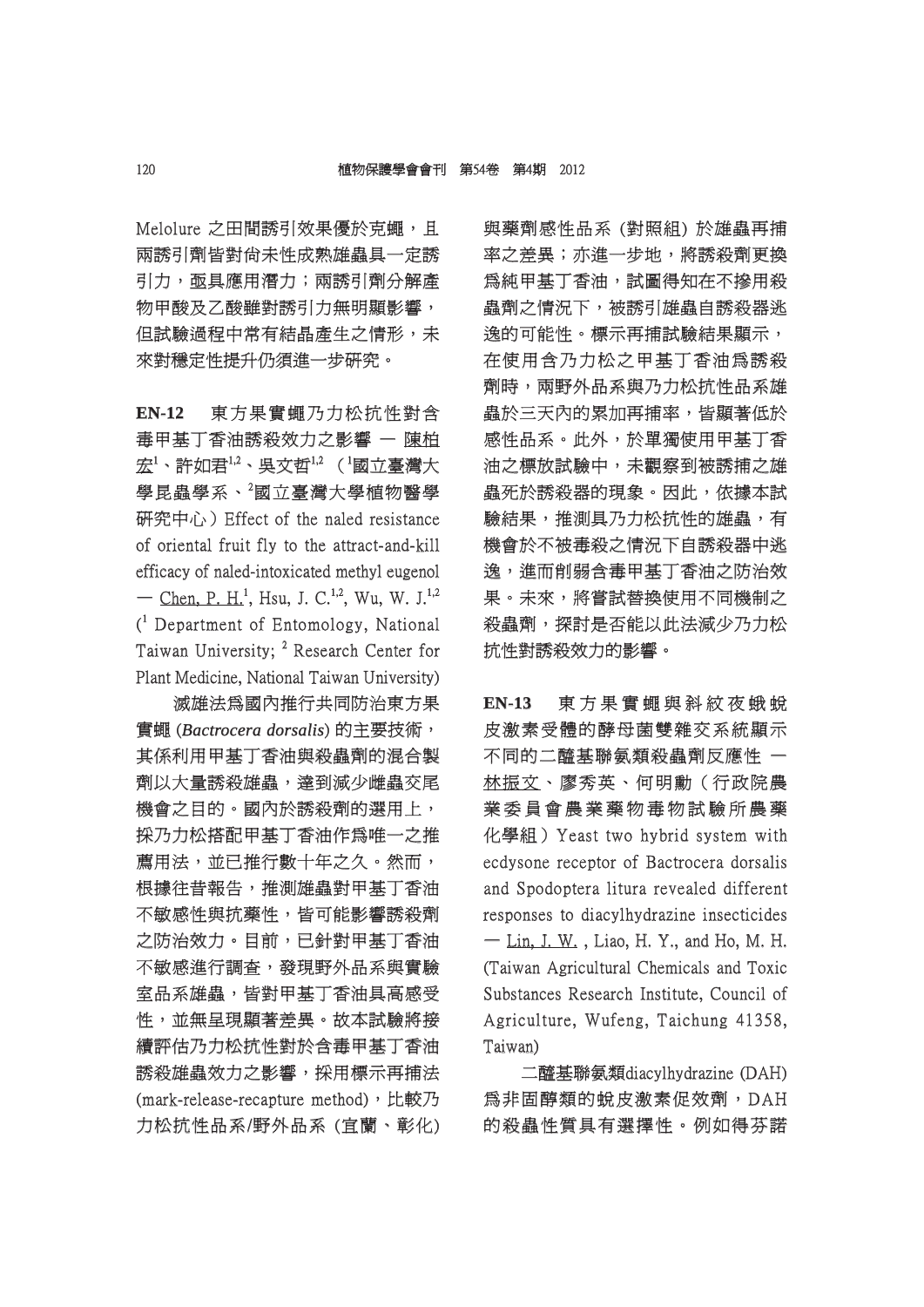(tebufenozide)、可芬諾 (chromafenozide) 與滅芬諾 (methoxyfenozide) 只對鱗翅 目昆蟲具有殺蟲活性,而對雙翅目昆 蟲則無。其原因被認為是DAH殺蟲劑 則無。其原因被認為是DAH殺蟲劑 對雙翅目昆蟲的蛻皮激素受體ecdysone 雙翅目昆蟲的蛻皮激素受體ecdysone receptor (EcR) 沒有作用。吾人已知EcR 與超氣門蛋白ultraspiracle protein (USP) 在昆蟲體內會形成蛋白質雙體來發生 功能; 2002年Lezzi et al等人利用酵母 菌雙雜交系統來研究果蠅EcR與USP的 交互作用,雖然蛻皮激素類的對照組如 Muristerone A可以促進EcR與USP的交 互作用,但是二醯基聯氨類則否。二醯 基聯氨類沒有作用被歸咎於此類化合物 對雙翅目的果蠅本無作用,另一原因為 此類化合物可能受酵母菌的藥物排除作 用而排出細胞外。為探究真正的原因,

一方面我們建構了東方果實蠅與斜紋夜 蛾的EcR酵母菌雙雜交系統來比較雙翅 的EcR酵母菌雙雜交系統來比較雙翅 目與鱗翅目昆蟲,另一方面利用藥物排 除機制抑制劑enniatin來探討細胞排藥 機制抑制劑enniatin來探討細胞排藥 所造成的影響。結果我們發現二醯基 聯氨類對東方果實蠅的EcR幾乎沒有活 性;然而卻對斜紋夜蛾的EcR具有很強 的活性來促進EcR與USP的交互作用, 而且在低濃度就有作用,如在得芬諾  $(EC_{50} = 24nM)$ 、可芬諾  $(EC_{50} = 12nM)$  與 滅芬諾 (EC50 = 20nM)。同時我們也比 較了另一類的蛻皮激素促效劑四氫喹啉 tetrahydroquinolines (THO),結果發現有 些四氫喹啉衍生物對斜紋夜蛾的EcR具 有活性,有些四氫喹啉也對東方果實蠅 EcR具有顯著活性。

**EN-14** 七種市售農藥對蜜蜂之毒效評 估 一 黃琦雅、葉春美、謝再添 (行政 院農業委員會農業藥物毒物試驗所農藥 應用組) The toxicity assessment of seven formulated pesticides against honey bees. Apis mellifera — Huwang, C. Y., Yeh, C. M., Hsieh, T. T. ( Pesticide Application Division, Taiwan Agricultural Chemicals and Toxic Substances Research Institute, Council of Agriculture, Wu-Feng, Taichung 413, Taiwan (ROC))

本研究依據 EPPO、OECD 制定之 指引,於實驗室測試7種殺蟲劑對蜜蜂 之毒性,接觸急毒性測試主要是將 2 微 升藥液滴於供試蜜蜂之中胸背板,口服 急毒性測試前,供試蜜蜂須先飢餓處理 2 小時後,再投食含藥液之棉花給受試 工蜂取食,經 2 小時後取出棉花,改投 食正常含 50% 糖水棉花,並每 12 小時 補給一次直至觀察結束,試驗觀察時間 分別為 4、24 及 48 小時,供試蜜蜂置 於全暗條件30±1℃之生長箱內。接觸急 毒性結果顯示七種市售殺蟲劑第48小時 半致死劑量有五種低於  $2 \mu$ g/bee,分別 是賜諾殺 11.6%SC、賜諾特 11.7%SC、 陶斯松 40.8%EC、芬普尼 4.95%SC 及大 滅松44%EC等藥劑對蜜蜂屬於劇毒,另 外剋安勃 18.4%SC 及氟大滅 20%WG 對 蜜蜂 48 小時半致死劑量屬中等毒(介  $f$  2 至 11 μg/bee)。口服急毒性結果 顯示對蜜蜂48小時半致死濃度僅芬普尼 屬劇毒級(低於 2μg/mι), 陶斯松、 賜諾特及大滅松屬中等毒(介於2至  $11 \mu$ g/m $\ell$ ), 賜諾殺屬微毒級(介於  $11$ 至100  $\mu$ g/m $\ell$ )而剋安勃及氟大滅則屬無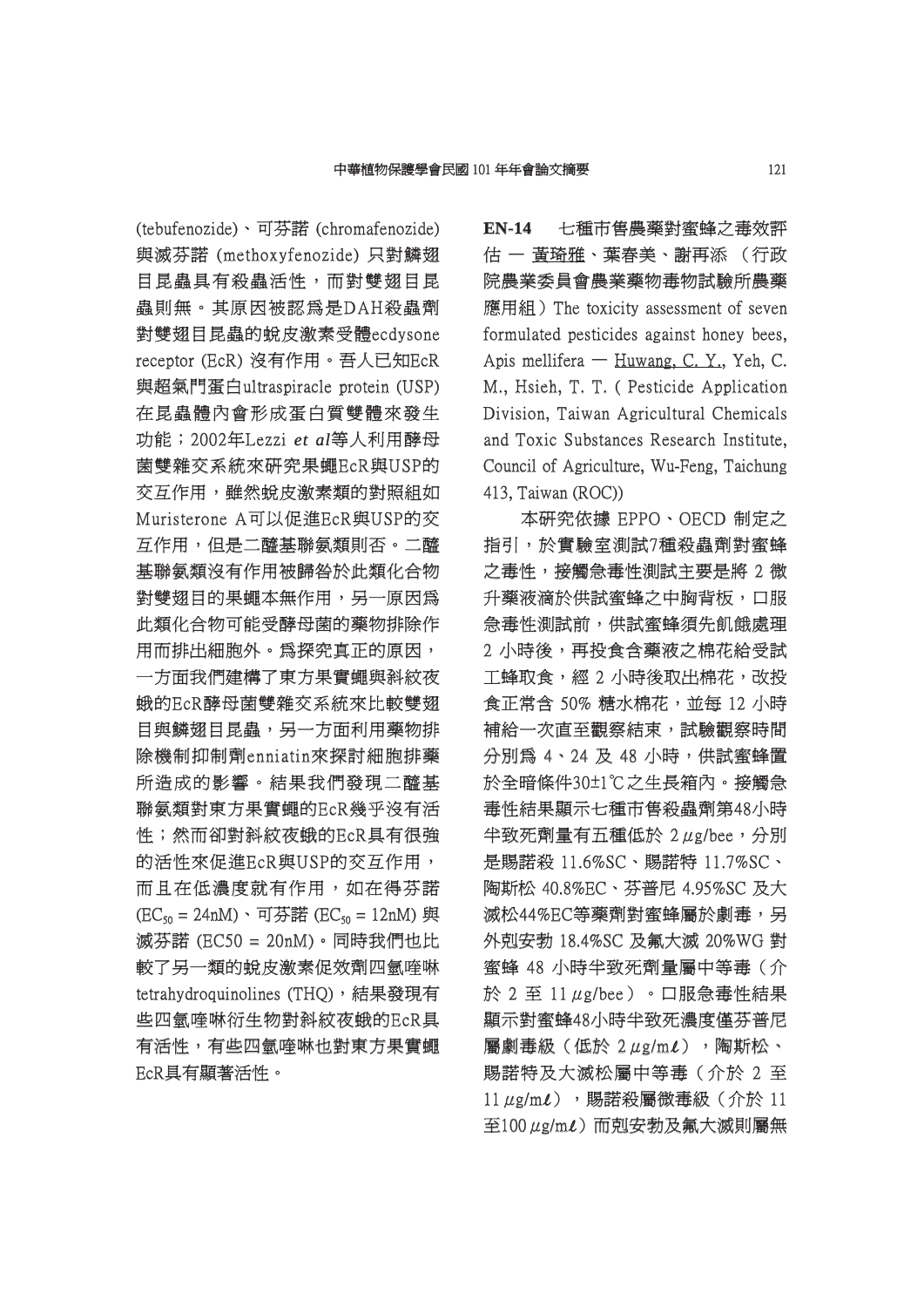毒級 $($  > 200 μg/m $\ell$ ) 。

**EN-15** 台灣木瓜上粉介殼蟲之診斷 鑑定研究 — 邱一中、陳淑佩、翁振 宇(行政院農業委員會農業試驗所應 用動物組) Diagnosis and identification of the mealybugs (Hemiptera: Coccoidea: Pseudococcidae) on the papaya of Taiwan — Chiu, Yi-Chung, Chen, Shu-Pei, Wong, Jen-Yu (Taiwan Agriculture Research Institute, Wufeng, Taichung 413, Taiwan)

粉介殼蟲 (半翅目:介殼蟲總 科:粉介殼蟲科) 為近來危害木瓜的 主要害蟲,依據本研究調査顯示,危 害木瓜之粉介殼蟲包括木瓜秀粉介殼 蟲 (*Paracoccus marginatus aracoccus* Williams & Granara de Willink) 及傑克貝爾長尾粉 介殼蟲 (*Pseudococcus jackbeardsleyi seudococcus*  Gimpel & Miller)。該類害蟲除直接刺吸 危害植物組織外,並於吸食過程排出蜜 露引發煤煙病 (sooty mould),干擾植物 行光合作用,使生長不良、葉片掉落、 果實糖分減少,並影響農產品外觀,降 低商品價值。此外,木瓜秀粉介殼蟲在 吸食危害寄主植物組織過程中,更因伴 隨注入的唾液含有毒質,刺激引發維管 束組織增生變形,使葉片捲曲及黃化, 嚴重時更造成葉片簇生,影響植物正常 生長。由於蟲體覆蓋白色臘粉使形態十 分相似,且危害部位及生態習性相近, 常造成田間診斷鑑定時的困難。本研究 將採集之粉介殼蟲雌成蟲製成玻片標 本,進行外部形態的種類鑑定及分類特 徴研究。並以單雌飼育收集卵、若蟲、 雌成蟲及雄成蟲樣本,利用分子技術開

發快速簡便正確的診斷技術,以核醣體 DNA 之 ITS1 片段組為分析標誌,此技 術除可作為該類粉介殼蟲之診斷鑑定工 具,並可進行種間之演化分析及入侵分 散路徑的探討。

**EN-16** 台灣粉介殼蟲之跳小蜂科寄生 蜂概況 – 陳淑佩、翁振宇 (行政院農業 委員會農業試驗所應用動物組)Status of 員會農業試驗所應用動物組)Status the Encyrtidae (Hymenotera: Chalcidoidea) on the mealybugs (Hemiptera: Coccoidea: Pseudococcidae) of Taiwan — Chen, Shu-Pei, Wong, Jen-Yu (Taiwan Agriculture Research Institute, Wufeng, Taichung 413, Taiwan)

跳小蜂科(Encyrtidae)為膜翅目 (Hymenotera)小蜂總科(Chalcidoidea)中之 一個大科,全世界具500多屬,3700多 種。跳小蜂科寄主範圍包括蛛形綱的蜱 及昆蟲綱之直翅目、半翅目、鱗翅目、 鞘翅目、雙翅目和膜翅目等約100多科的 內寄生蜂,絕大多數爲農林害蟲之重要 天敵,其中長索跳小蜂族(Anagyrini)對 敵,其中長索跳小蜂族(Anagyrini)對 於屬於半翅目介殼蟲總科之粉介殼蟲更 具實際應用之防治功效。如源自於南美 實際應用之防治功效。如源自於南美 洲之*Phenacoccus herreni* Cox & Williams 及 *Ph. manihoti h.* Matile-Ferrero 為1970年 代危害南美洲及非洲地區木薯較嚴重 之種類(Cox & Williams, 1981; Vargas & Bellotti, 1984), 甚至 Ph. herreni在1975年 造成巴西北方高達80 % 產量損失。以 木薯棉粉介殼蟲為例,由於此害蟲具生 殖潛能高、擴散速度快、當地無壓抑其 族群之天敵、化學藥劑無法有效控制木 薯棉粉介殼蟲之密度、且單以化學藥劑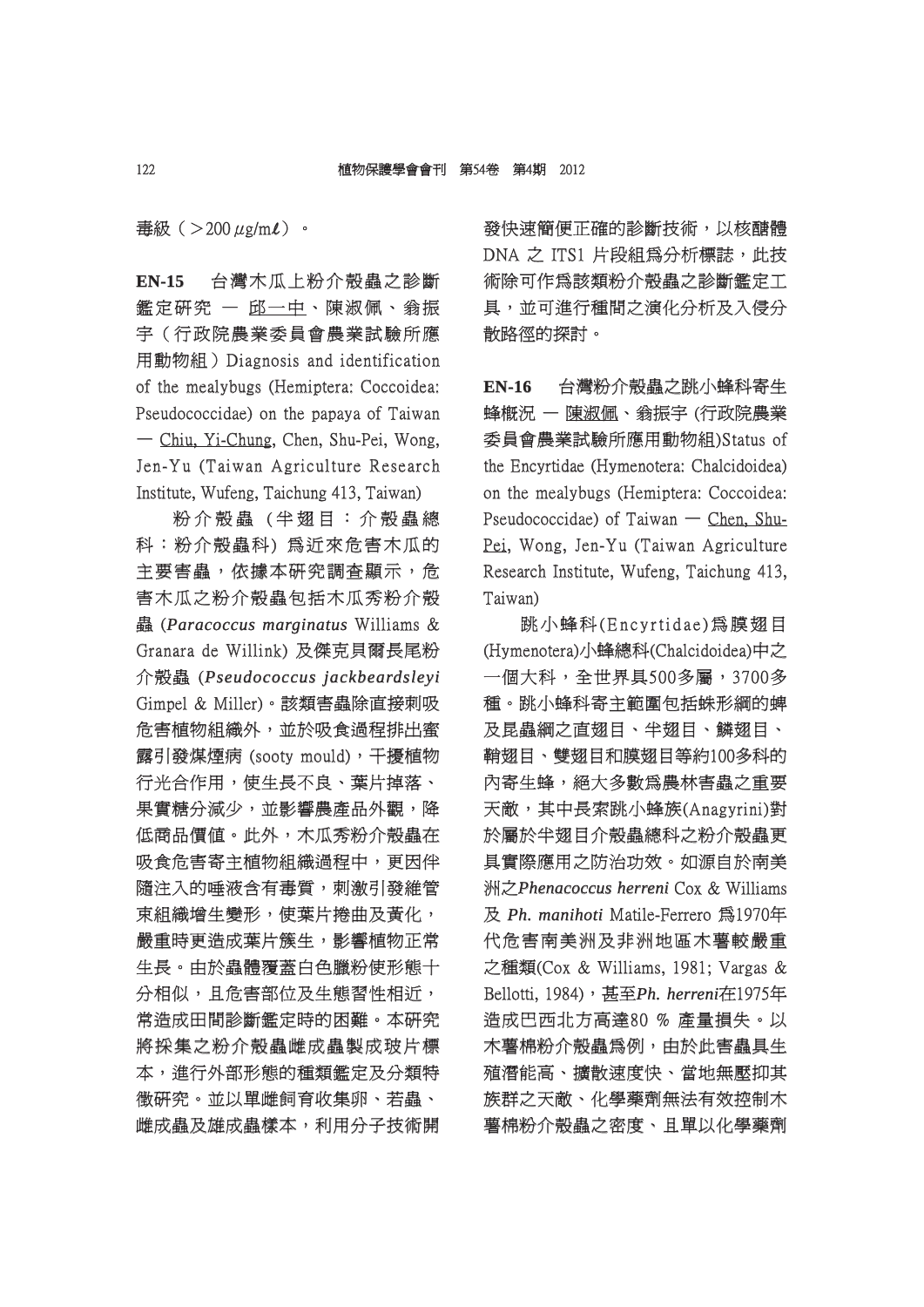防治法施用於田間不符合經濟效益及木 薯作物對粉介殼蟲危害具一定容忍度的 條件下,因而自此類害蟲的原產地南美 洲引入具專一性的寄生蜂,如羅氏長索 跳小蜂(*Anagyrus nagyrus*(*Epidinocarsis pidinocarsis*) *lopezi*i (De Santis))及異角長索跳小蜂(Anagyrus *diversicornis iversicornis*)進行生物防治。引入的寄 進行生物防治。引入的寄 生蜂除1980年代在非洲地區有效控制 *Ph. manihoti h.* 及 *Ph. herreni h.* 族群外,並 已在非洲許多地區建立寄生蜂族群,以 控制木薯棉粉介殼蟲族群於可接受的 低密度(Neuenschwander et al., 1991)。 隨著國際間農產品之大量快速貿易交 流,許多小型粉介殼類如木瓜秀粉介殼 蟲(*Paracoccus marginatus aracoccus* Williams and Granara de Willink)亦隨之快速傳播世界 各地,進而對此類害蟲之寄生性天敵也 漸受重視。本文探討台灣重要粉介殼蟲 類寄生蜂之概況,以供日後田間應用時 之參考。

EN-17 Assessment of *Bactrocera* dorsalis (Diptera: Tephrilidae) eggs for rearing *Harmonia dimidiata* (Coleoptera: Coccinellidae) — Yu, J. Z.<sup>1</sup>, Chi, H.<sup>2</sup>, Chen, B. H.<sup>3</sup> (<sup>1</sup>Applied Zoology Division, Taiwan Agriculture Research Institute, Wufeng, Taichung 413, Taiwan, <sup>2</sup>Laboratory of Theoretical and Applied Ecology, Department of Entomology, National Chung Hsing University, Taichung 500, Taiwan, <sup>3</sup>Counselor of COA, Taipei 100, Taiwan)

The suitability of the eggs of *Bactrocera dorsalis* Hendel for rearing the ladybird beetle he *Harmonia dimidiata armonia* 

(F.) was analysed based on the age-stage, two-sex life table and compared with those reared on the natural prey *Aphis gossypii* Glover. Four combinations of rearing media prepared from *B. dorsalis* eggs and living A. gossypii for the larvae and adults of *H*. *dimidiata* were studied in the laboratory at 25 $\degree$ C, 70  $\pm$  10% RH, and a photoperiod of  $14:10$  (L:D) h. The highest intrinsic rates of increase  $(r = 0.1128 \text{ d}^{-1})$  and net reproductive rates  $(R_0 = 260.6 \text{ offspring})$ were observed when both larval and adult stages of *H. dimidiata* were reared on *A. gossypii*. When both larvae and adults were reared on *B. dorsalis* eggs, the values of *rand*  $R_0$  were 0.0621 d<sup>-1</sup> and 38.6 offspring, respectively. The uncertainty of population parameters was estimated by using both the jackknife and bootstrap techniques. Although there were minor differences in the means and standard errors between results obtained by using the jackknife and bootstrap techniques, the abnormality of the frequency distribution of the estimated values and the huge variances obtained by using the jackknife technique demonstrated that the jackknife technique overestimates the variance and should not be used in life table analysis. Despite the lower net reproductive rates, our results showed that *B. dorsalis* eggs can be considered as an adequate and less expensive alternative diet for rearing *H. dimidiata*. Our results demonstrated that the age-stage, two-sex life table offers meaningful analytical results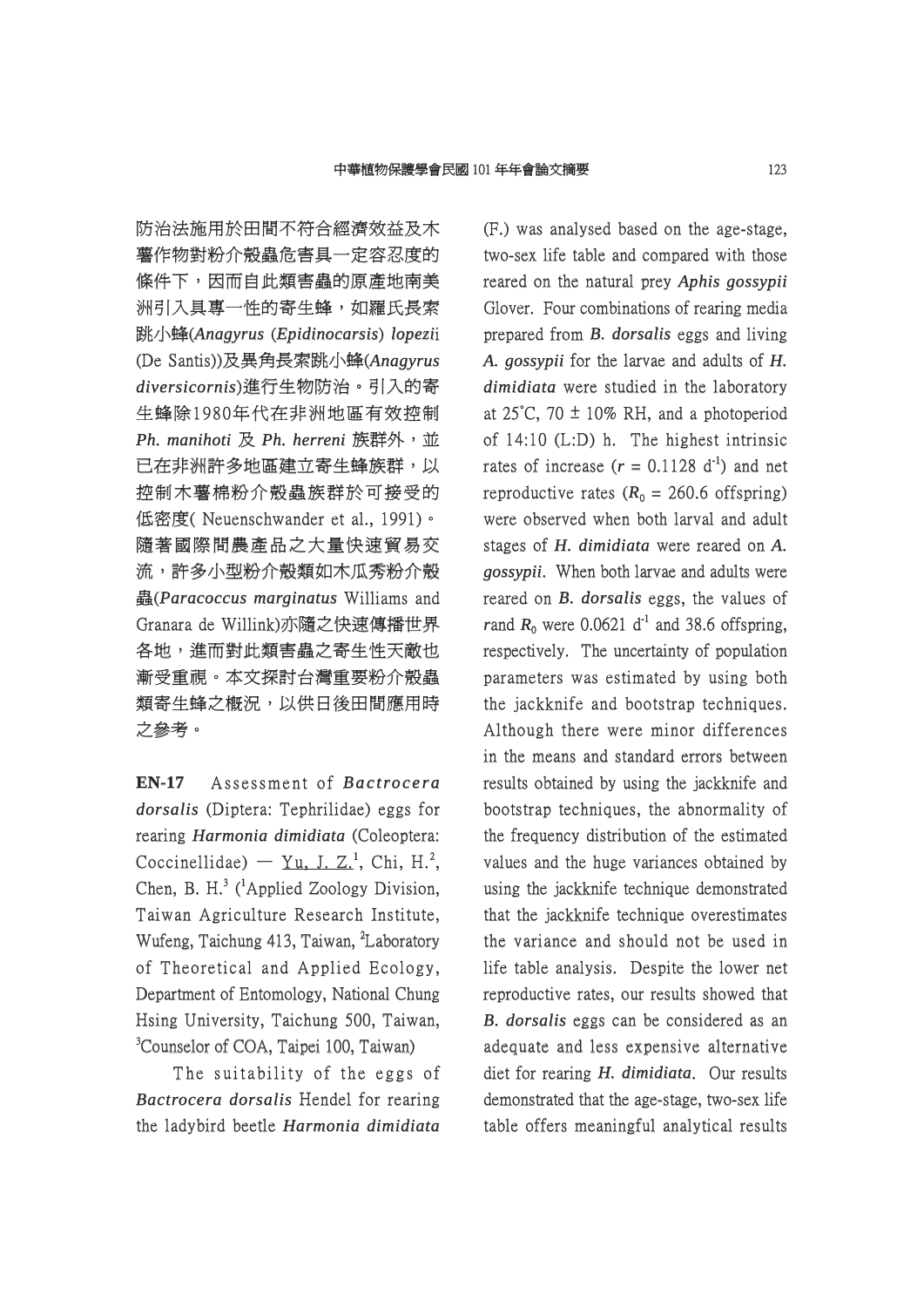and is an invaluable tool for the evaluation of diet.

**EN-18** 草莓苗期與本田期二點葉蟎 之策略性GAP管理 — 余志儒 $^1$ ( $^1$ 行政 院農業委員會農業試驗所應用動物組) The tactical management of Tetranychus urticae Koch in GAP strawberry nursery and orchard  $-$  Yu, J. Z.<sup>1</sup> (<sup>1</sup>Applied Zoology Division, Taiwan Agriculture Research Institute, Wufeng, Taichung 413, Taiwan)

爲害草莓的6種葉蟎中以神澤葉蟎 (*Tetranychus kanzawai* Kishida) 與二點葉  $m$  (*T. urticae* Koch) 最為重要。1980年以 前神澤葉蟎居優勢, 1981年開始二點葉 蟎族群激增,並且取代神澤葉蟎之優勢 地位,目前二點葉蟎已然是草莓的首要 害蟲。由於二點葉蟎生活史短、繁殖力 強,短時間內即可繁衍成高密度族群。 如果錯失防治時機或方法不周全,很可 能會演變成難以控制的危害。因此,防 治策略應以同時兼顧減少害蟎接觸化學 殺蟎劑的機與預防害蟎的立足與坐大爲 主軸,全面性地密切整合苗圃及本田的 栽培管理,如清園、除草、疏葉與施藥 方式等的確實貫徹,並配合害蟎族群監 測。適時調整『植物油混方』的使用濃 。適時調整『植物油混方』的使用濃 度、頻度與方式,可有效降低害蟎的族 群密度,大幅減少化學合成藥藥劑的使 用量,達到安全管理的目的。本 (2012) 年的田間試驗分GAP管理與慣行化學藥 劑管理二種處理。10月下旬完成本田定 管理二種處理。10月下旬完成本田定 植後,至12月4日止計調査6次,GAP管 理區在僅施用『植物油混方』處理下皆 未發現害蟎,僅調查得少量棉蚜,平均 每葉0~2.6隻。慣行的化學藥劑管理區第 1次調査平均每葉11.1隻二點葉蟎,往後 則有2.6~6.3隻。結果顯示策略性GAP管 有2.6~6.3隻。結果顯示策略性GAP管 理可有效控制草莓上二點葉蟎的族群。

**EN-19** 探討馬拉巴栗葉萃液防治棉蚜 之可行性 ― 呂理佑 $^1$ 、陳鵬夫 $^1$ 、鄭秋雄  $^1$ 、楊永裕 $^1$ ('國立屏東科技大學植物醫學 系) Evaluation on the Possibility of the Leaf Extract Solution of *Pachira macrocarpa* to Control *Aphis gossypii* — <u>Lu, L. Y.</u><sup>1</sup>, Chen, P. H.<sup>1</sup>, Yang, Y. Y.<sup>1</sup>, Cheng, C. H.<sup>1</sup> (<sup>1</sup>Department of Plant Medicine, National Pingtung University of Science and Technology, Neipu, Pingtung 912, Taiwan)

棉蚜(*Aphis gossypii phis* Glover)屬半翅 目(Hemiptera)、蚜蟲科(Aphididae),寄 主廣泛,蟲體會分泌蜜露,並誘發煤煙 病,為傳播植物毒素病之媒介。為避免 藥劑施用所造成生態平衡的破壞,本 研究目的為馬拉巴栗葉萃液對棉蚜無翅 型成蟲與一齡若蟲之殺蟲效果評估。 選用新鮮馬拉巴栗成熟葉片,以蒸餾 水、酒精及酢,三種不同溶劑萃取。施 用方式浸葉法(過濾液及未過濾液)與噴 灑法。施用後72小時觀察致死率,若蟲 致死率以酢萃取液,各施用方式皆達 100%效果最佳,其次為酒精萃取液,有 98.3%~100%,水萃取液,僅未過濾浸葉 法達100%其於低於50%;成蟲致死率以 酒精萃取液有94.4%~100%為最佳,其次 為酢萃取液有91.1%~98.9%,水萃取液 最高只達82.2%,結果得知酒精萃液及 酢萃液對於蚜蟲具有較佳的致死效果。 檢視溶劑對蚜蟲致死效果的影響,以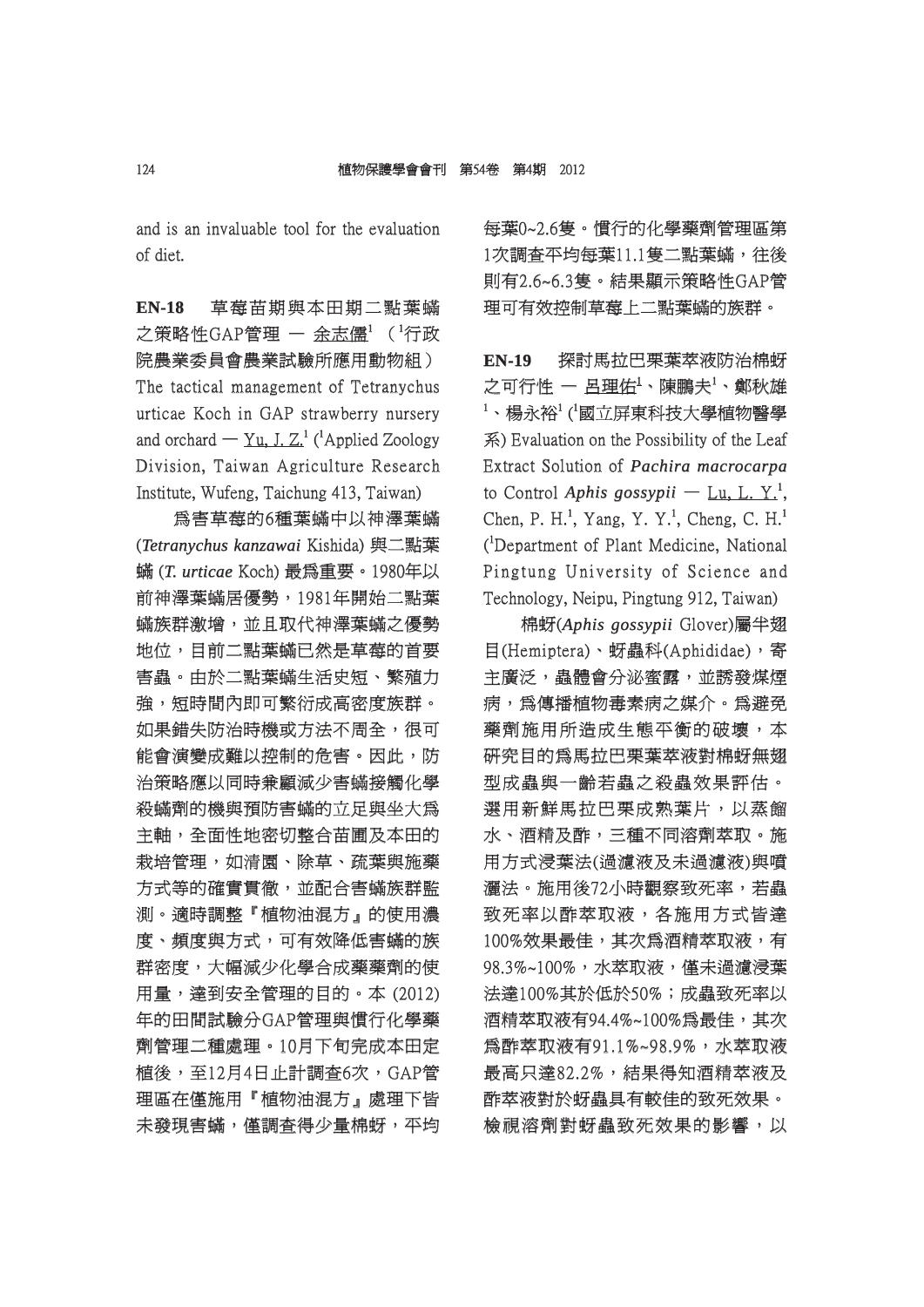38%酒精之噴灑法對成蟲與若蟲有89% 、100%之致死率;工研酢之浸葉法對成 100%之致死率;工研酢之浸葉法對成 蟲與若蟲,有31.7%、91.7%致死率,噴 灑法有33%及38%致死率。藥劑對照以 氟尼胺稀釋4000X,以浸葉法對成蟲與 若蟲之致死率爲97.2%、100%,噴灑法 為92.2%與93.3%。試驗顯示馬拉巴栗葉 92.2%與93.3%。試驗顯示馬拉巴栗葉 片,經由不同溶劑之萃取,對於施用後 抑制蚜蟲族群有良好的效果。 制蚜蟲族群有良好的效果。

**PP-01** 番石榴立枯病菌的田間侵入感 染與殘存 ― 洪爭坊 $^1$ 、謝鴻業 $^2$ (農業試 驗所鳳山熱帶園藝試驗分所植物保護系  $^{\rm 1}$ 、農業試驗所鳳山熱帶園藝試驗分所熱 帶果樹系2) Field Infection and Survival 果樹系2) of Guava Wilt Pathogen Nalantramala  $psidii$   $-$  Hong, C.F., Hsieh, H. Y. ( $^1$ Department of Plant Protection, Fengshan Tropical Horticultural Experiment Branch, Taiwan Agricultural Research Institute. Fengshan, Kaohsiung, 83052;  $^2$  Department of Tropical Fruit Trees, Fengshan Tropical Horticultural Experiment Branch, Taiwan Agricultural Research Institute, Fengshan, Kaohsiung, 83052)

由*Nalantramala psidii* Schroers & Wingf.引起的番石榴立枯病,為台灣番 石榴栽培的限制因子之一。該病害已被 記錄發生於南非、泰國、馬來西亞及台 灣等地,且都造成植株枝條乾枯、萎 凋,最終整棵植株死亡的病徵。許多報 告雖然已針對該病原菌的生態學與病因 學進行研究,但主要以人工接種方式進 行探討。因此,對於該病原菌在田間侵 探討。因此,對於該病原菌在田間侵 入感染番石榴的主要途徑仍存在爭議。

爲釐清番石榴立枯病菌的田間侵入感染 特性,本研究於2009-2012年間,分別在 宜蘭、彰化、雲林、嘉義、台南、高雄 及屏東等番石榴產區,利用N. psidii的 半選擇性培養基進行該病原菌在田間侵 入感染的調査。結果該病害在初期發生 時,罹病植株主要由部分枝條開始出現 ,罹病植株主要由部分枝條開始出現 葉片黃化或枝條乾枯的症狀,且在田間 呈現不規則分佈。病害嚴重時,罹病植 株主要朝同行的相鄰植株擴散,若將罹 病枝條或主幹以解剖刀削去樹皮後,常 可觀察到主幹近地際部的木質部組織呈 深黑褐色,在向上蔓延到不同支幹後, 樹皮與木質部交界處的褐色病徵逐漸轉 淡或消失。若罹病死亡的植株主幹與 殘根未移除,在一旁新植的番石榴幼苗 會因根系生長穿過罹病植株的殘體而染 病。此外,利用半選擇性培養基評估該 病原菌於土壤與枝條上的殘存能力,結 果在30℃定溫箱中,每7天補充無菌水一 次,使土壤的溼度保持約爲10-15%,再 使水分逐漸蒸散, 水分逐漸蒸散,*N. psidii .* 可在土壤中殘 存175天,並於第182天降至無法偵測; 而該病原菌在田間環境下,至少可於罹 病死亡枝條上殘存198天。綜合前述田間 調査與殘存研究結果,均證實番石榴立 枯病主要是由番石榴根系侵入感染,顯 示未來該病害的管理策略除了保護修剪 的傷口外,更應著重於清除罹病植株的 殘體與降低土壤中的病原菌族群。

**PP-02** 臺灣紅龍果莖部潰瘍病之研 究 一 葉洹瑜、孫岩章(國立臺灣大學 植物病理與微生物學研究所) The Study 物病理與微生物學研究所) on Pitaya Stem Canker Disease in Taiwan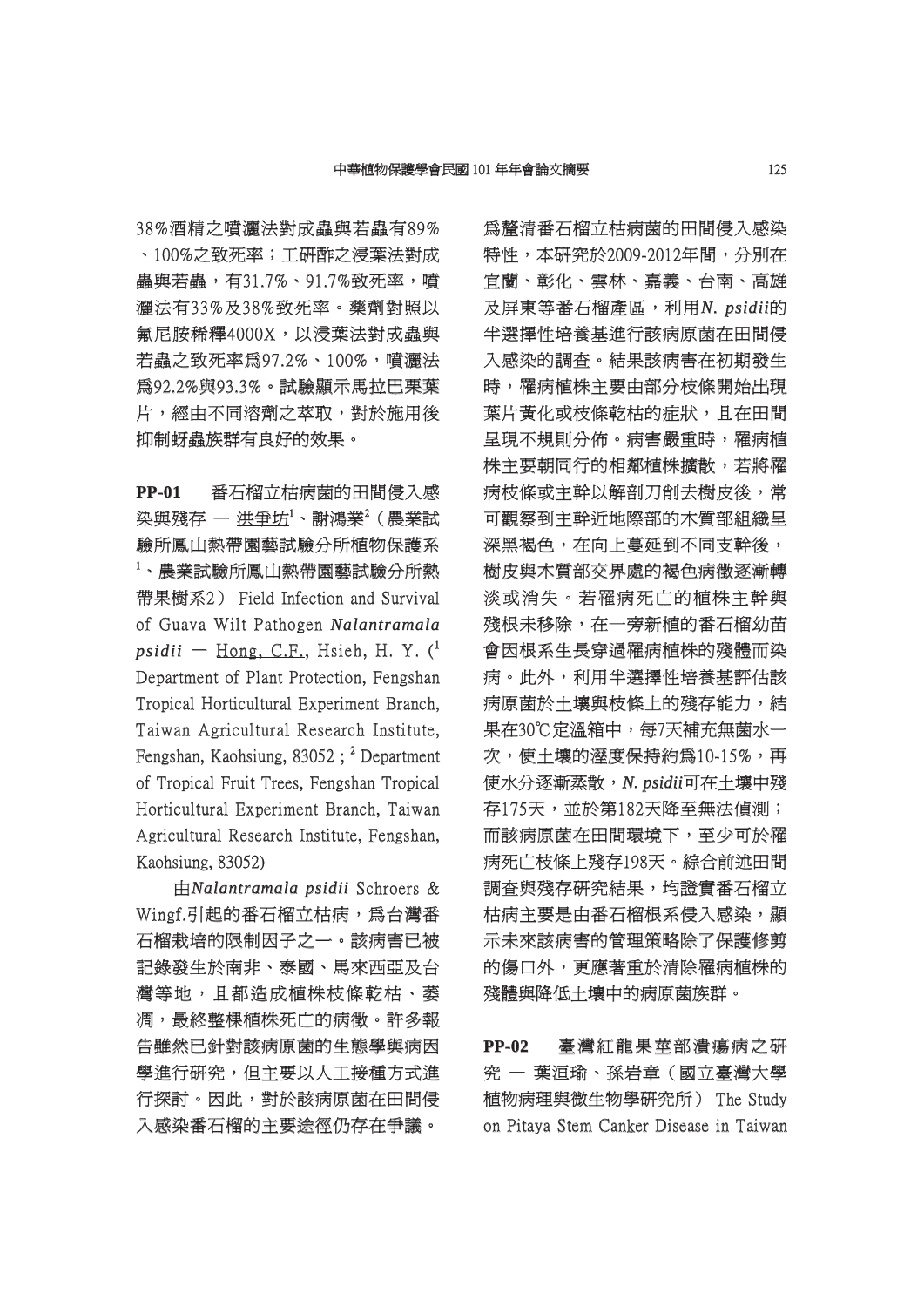$-$  Yeh, H. Y., Sun, E. J. (Department of Plant Pathology and Microbiology, National Taiwan University, Da'an, Taipei 106, Taiwan)

紅龍果為仙人掌科(Cactaceae),三 龍果為仙人掌科(Cactaceae),三 角柱屬(*Hylocereus ylocereus*)之多年生攀緣性多 之多年生攀緣性多 肉植物,病蟲害問題較少於其他作物, 爲臺灣新興果樹之一。近幾年來於臺灣 各地之紅龍果果園常發現紅龍果莖部表 面有黃點、紅點及潰瘍病徵,連果實表 皮亦發現黃點病徵,造成賣相不佳,甚 至果實腐爛。故本研究自2011年夏天開 始於宜蘭、花蓮、彰化、南投及雲林之 紅龍果果園進行病害調査,採樣及病原 分離、鑑定等工作,經病原分離所得到 之分離株皆以菌落型態呈黑色之菌株佔 最大比例,但分離率約僅爲50%。上述 黑色分離株經三種病原性測試,包括針 刺接種、金鋼砂接種及孢子懸浮液噴 灑接種,皆可於紅龍果莖部表面產生 與田間所見相同之病徵,並且可再分 離得到相同之病菌,故確定此一黑色菌 株為造成紅龍果莖部黃點、紅點及潰瘍 病徵之病原菌。因本病最近已被發表報 告並命名爲莖部潰瘍病,故本研究採用 此一名稱,稱之爲紅龍果莖部潰瘍病。 本病病原菌株於PDA平板培養基上菌落 初期白色,待長滿培養皿後,從菌落中 央開始往外變黑,並產生節生孢子。其 節生孢子為圓柱形、鈍橢圓形到甕形, 深褐色,厚壁,0至2個隔膜;於病原菌 接種之枝條上可發現產生柄子殼及分生 孢子,分生孢子為橢圓形至卵形,端點 圓形,0-1個隔膜。依上述型態鑑定及 形,0-1個隔膜。依上述型態鑑定及 ITS分子鑑定結果,可將本病菌鑑定為 *Neoscytalidium dimidiatum eoscytalidium* 。此病原菌菌 絲最適生長溫度爲30-35℃,於15℃生長 緩慢,於40℃之環境下仍可生長,對照 病原性測試結果可得知溫度較高時有利 於發病。在藥劑防治測試方面,發現以 24.9%待克利乳劑(EC)及23%菲克利水懸 劑(SC)對菌絲生長抑制效果最佳,50% (SC)對菌絲生長抑制效果最佳,50% 免賴得可濕性粉劑(WP)及70%甲基多保 賴得可濕性粉劑(WP)及70%甲基多保 淨可濕性粉劑(WP)次之,23%亞托敏水 懸劑(SC)對菌絲生長抑制效果較差。本 劑(SC)對菌絲生長抑制效果較差。本 研究於田間調査、病原性測試之結果上 皆證明本病原可產生局部莖腐,但田間 尚有無法分離出病原之瘡痂病徵,而田 間常見之莖腐病徵亦難分離此一病菌。 故目前尙無法排除其他微生物複合感染 或二次感染之可能性,仍需後續研究探 討此些莖部病害的問題。

PP-03 綬草疫病菌之生理特性及 其病害防治 — 羅惠芬 $^1$ 、郭章信 $^2$ ( $^1$ 嘉義市國立嘉義大學生物資源系、  $^2$  嘉義市國立嘉義大學植物醫學系) Phytophthora Blight of *Spiranthes sinensis* caused by *Phytophthora nicotianae* and its Disease Control — Lo, W. F.<sup>1</sup>, Kuo, C.  $H<sup>2</sup>$  (<sup>1</sup> Department of Biological Resources, National Chiavi University, Chiav City 600, Taiwan; <sup>2</sup> Department of Plant Medicine, National Chiavi University, Chiav City 600, Taiwan)

2010年10月花蓮地區蘭花園內,發 010年10月花蓮地區蘭花園內,發 現多株綬草的莖基部有白色菌絲著生, 莖葉基部呈現水浸狀、黑色病斑,病 斑逐漸擴大,終至葉片腐爛,甚至造成 整株萎凋至死。採集田間罹病植株,經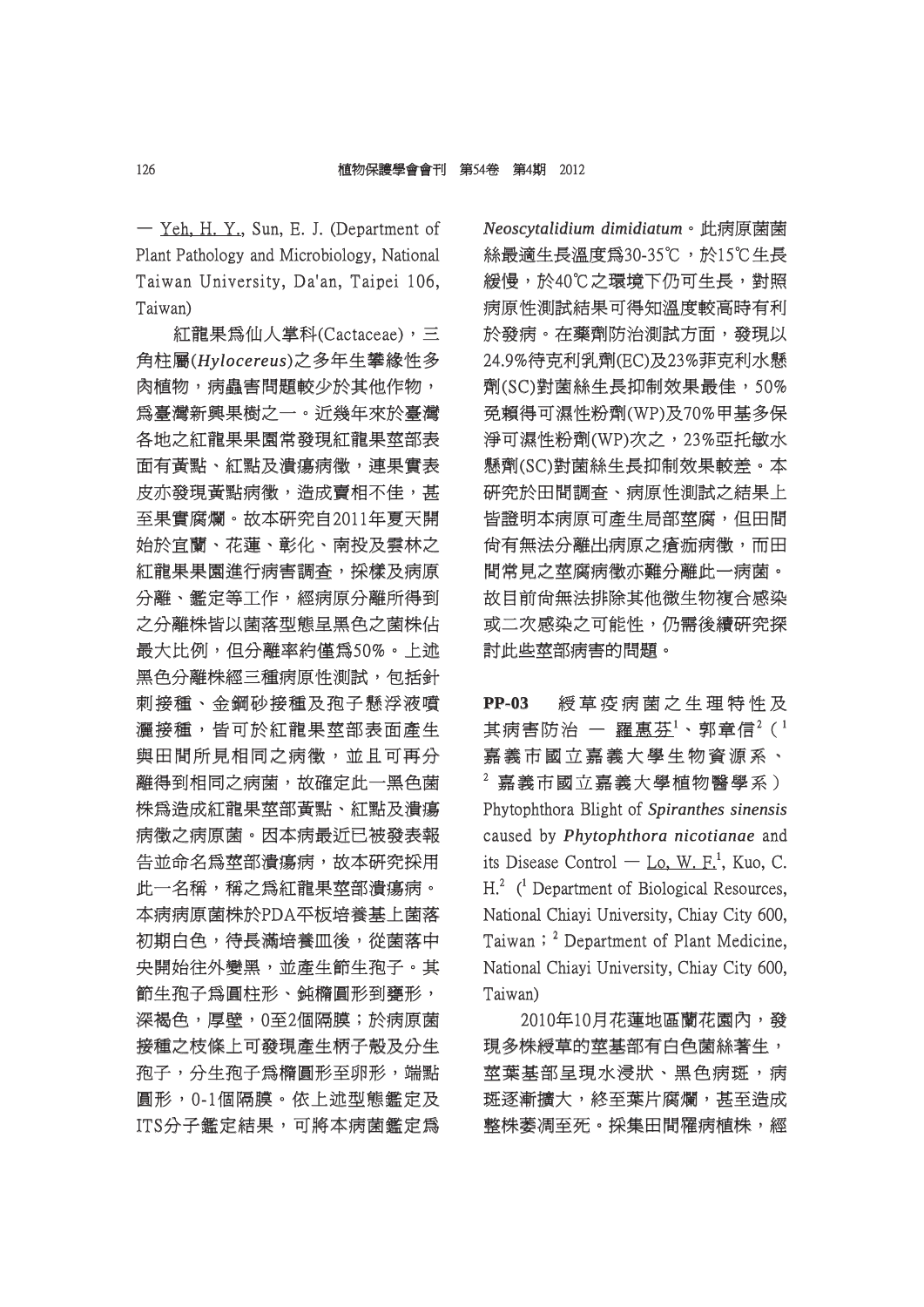組織分離所得之菌株,以形態及分子鑑 定為*Phytophthora nicotianae* (Breda de Haan), 並完成病原性測定,病原菌  $P.$  nicotianae 引起之綬草疫病,為綬草 主要病害之一。本菌在10%蔬菜汁瓊脂 培養基(10% V8)上生長,菌落叢生為白 色,少有氣生菌絲。游走孢子囊爲卵圓 形,有明顯乳突,會釋放出游走孢子。 測試不同接種濃度對綬草疫病發生之 影響,游走孢子濃度在102即可造成病 害, 在104- 106 spores/ml時, 發病率可 達70-80%。測試溫度對病原菌菌絲生 70-80%。測試溫度對病原菌菌絲生 長、游走孢子囊產生,病原菌菌絲之生 長,最適生長溫度為30℃,適合溫度範 圍在25℃-35℃之間,10℃以下及40℃ 在25℃-35℃之間,10℃以下及40℃ 以上皆不生長;在游走孢子囊的產生, 最適溫爲30℃,適合溫度範圍在25℃-30℃之間,10℃以下,40℃以上游走孢 子囊的產生量均低。測試11種不同培養 基對病原菌菌絲及產孢量影響,測試結 果顯示, 以在10% V8及20% V8培養基 上菌絲生長最佳,產孢方面以10% V8 培養基之產孢量最多。測試不同碳素 源、氦素源對病原菌菌絲之影響,在供 試11種碳素源中,以可溶性澱粉(starch soluble) 促進菌絲生長的效果最佳,以 麥芽二氧糖的利用能力最差;在供試14 種氮素源中以蛋白腖 (Bacto.- peptone) 促進菌絲生長的效果最佳,以脯氨酸的 利用能力最差。篩選化學藥劑及亞磷酸 防治疫病菌效果,以10% V8培養基為 基礎培養基,添加不同藥劑濃度,測試 10種市售化學藥劑及亞磷酸對菌絲生長 抑制能力,結果顯示四氯異苯腈、嘉賜 銅、亞磷酸,三者對菌絲生長抑制效 果顯著,IC50分別為0.04、0.5及0.8 ug/ ml。進一步進行溫室試驗,三種處理 l。進一步進行溫室試驗,三種處理 均以500X、1000X、1500X、2000X,進 行防治試驗,每週噴施1次,共噴4次, 結果顯示以稀釋倍數500倍的嘉賜銅及 亞磷酸防治效果最佳,植株罹病率均 低於25%以下,與對照處理組之罹病率 76%比較,有顯著差異。利用對峙培養 (paired culture)分別測試10種拮抗菌 在10%V8培養基及PDA上,對病原菌之 10%V8培養基及PDA上,對病原菌之 抑制效果,結果顯示篩選所得之放線菌 Apt1-1、Apt1-2以及細菌20111103 W、 20111103 Y在PDA上有明顯抑制效果, 抑制圈分別為2.8、2、2.5、3cm;拮抗 細菌20111103 W、20111103 Y在10% V8 培養基上的抑制圈分別為1.8、2cm。進 一步進行溫室防治試驗,在供試植株 上分別噴施上述4種拮抗菌,每週噴施 1次,共噴4次,目前則無顯著效果。測 試17種中草藥粗萃液對本菌之抑制效 果,結果顯示篩選所得之大黃、白鮮 皮、黃岑、厚朴、五味子、五倍子及肉 桂,7種中草藥粗萃液抑制靜止子發芽 ,7種中草藥粗萃液抑制靜止子發芽 率均低於10%以下,抑制效果顯著。

**PP-04** 檬果炭疽病病原菌於檬果套 袋後感染機會之研究 – 吳雅芳、吳盈 慧、張錦興、鄭安秀 $^1$ ( $^1$ 行政院農業 委員會台南區農業改良場) Study on infection opportunity of *Colletotrichum gloeosporioides loeosporioides* after mango bagging  $-$  Wu, Y. F., Wu, Y. H., Chang, C. S. and Cheng, A. S. 1 (1Tainan District Agricultural Research and Extension Station, COA)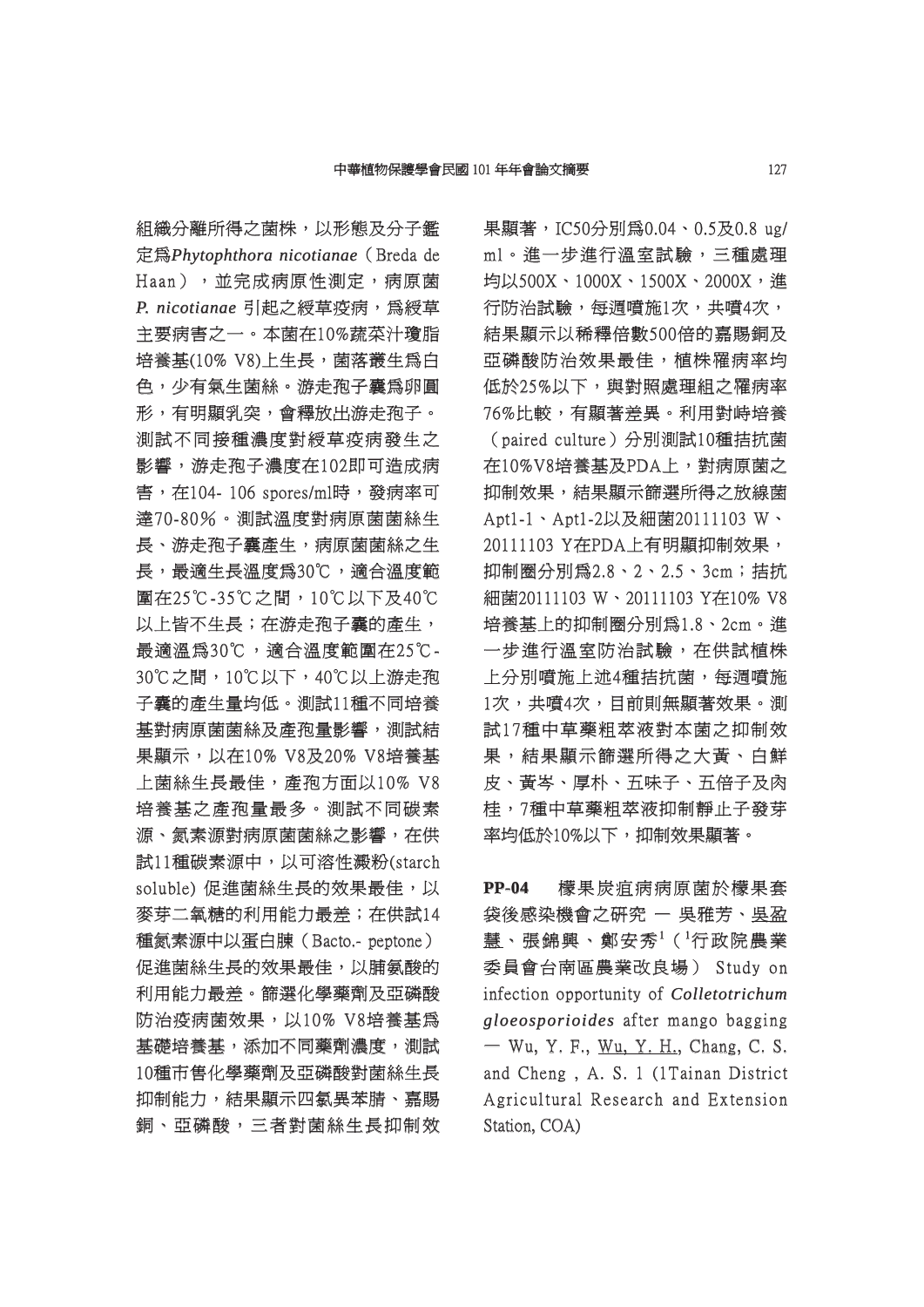由 *Colletotrichum gloeosporioides olletotrichum*  引起之檬果炭疽病爲影響檬果品質與 櫥架壽命重要限制因子。病原菌危害花 穗、果實及幼嫩枝葉,黑色凹陷病斑, 高溼環境下,於病斑處產生橘紅色之分 生孢子,為最重要之感染源。果實套袋 是最好的防治方法,一般認為病原菌無 法透過套袋而侵入感染。2011年台南地 區樣果果實於採收後炭疽病發生嚴重, 經觀察,除了雨水夾雜病原菌分生孢子 由未束緊之袋口流入感染所造成的條形 病斑外,多數病斑均出現在果肩最寬的 部位,該年台南地區在田間套袋時期前 後持續降雨,使得套袋後之紙袋因高濕 環境而有機會緊貼於果肩,因此假設, 病原菌有可能穿透紙袋感染果實而造成 病害發生。本試驗利用培養基、嫩葉、 果實進行接種測試,探討樣果炭疽病菌 是否能穿透套袋感染套袋後的果實。試 驗結果顯示樣果炭疽病菌可以穿透四個 供試廠牌的套袋及濾紙於培養基上生 長;保持高濕度5小時分生孢子即可發 芽穿透紙袋,透過紙袋感染有傷口的嫩 葉產生病斑,但模擬雨後之套袋果實, 接種後則僅少數果實發病。由試驗結果 推測田間檬果套袋時期,若遇連續降雨 導致套袋緊貼果實,則炭疽病菌分生孢 子有機會穿透套袋感染果實。

**PP-05** 番茄斑萎病毒在葫蘆科與茄 科作物上之發生情形及其蟲媒南黃薊 馬傳毒效能 ― 李如婷<sup>1</sup>、林美雀<sup>1</sup>、廖 志絃 $^2$ 、陳宗祺 $^2$ 、黃莉欣 $^1$ ( $^1$ 行政院農業 委員會農業藥物毒物試驗所農藥應用 組、<sup>2</sup>亞洲大學生物科技學系) Occurence of tospoviruses on Cucurbitaceae and f Solanaceae and efficiency of viruliferous *Thrips palmi* Karny transmission — Li,  $J. T<sup>1</sup>$ , Lin, M. C.<sup>1</sup>, Liao, C. H.<sup>2</sup>, Chen, T.  $C^2$ , Huang, L. H.<sup>1</sup> (<sup>1</sup> Taiwan Agriculture Chemicals and Toxic Substances Research Institute, Wufeng, Taichung 413, Taiwan.  $(R.O.C.);$  <sup>2</sup> Department of Biotechnology, Asia University, Wufeng, Taichung County 413, Taiwan. (R.O.C.)) 13,

番茄斑萎病毒屬( 茄斑萎病毒屬(*Tospovirus ospovirus*)藉由 薊馬以永續性方式傳播,危害國內許多 重要的經濟作物,包括茄科、葫蘆科及 花卉等作物。目前國內在葫蘆科作物上 發生之番茄斑萎病毒屬( 生之番茄斑萎病毒屬(*Tospovirus ospovirus*)為西 瓜銀斑病毒 (Watermelon silvery mottle *virus*, WSMoV)及甜瓜黃斑病毒(Melon yellow spot virus, MYSV)。2012年調查洋 香瓜、西瓜、香瓜、越瓜及胡瓜等葫蘆 科作物,共檢測1612個樣本,其中5.5% 單獨感染WSMoV,單獨感染MYSV 佔 12.5%,而複合感染WSMoV和MYSV二 種病毒者則有1.3%;茄科作物調査甜 椒、辣椒及番茄,共採得31個樣本,僅 甜椒作物有WSMoV發生(29%)。於葫蘆 椒作物有WSMoV發生(29%)。於葫蘆 科作物調査田區共取得116隻南黃薊馬成 蟲,測得2隻帶有WSMoV病毒(1.7%), 72隻帶MYSV (62%)及16隻 (13.8%)同時 帶有WSMoV和MYSV二種病毒,此結果 顯示一隻薊馬應可同時帶有二種病毒, 示一隻薊馬應可同時帶有二種病毒, 是否具有同時傳播的能力,乃需進一步 室內接種試驗以證實。2012年首度於雲 內接種試驗以證實。2012年首度於雲 林西螺彩色甜椒上發現感染WSMoV,經 西螺彩色甜椒上發現感染WSMoV,經 室內南黃薊馬接種試驗確認WSMoV可藉 內南黃薊馬接種試驗確認WSMoV可藉 由南黃薊馬在瓜類及甜椒上相互感染;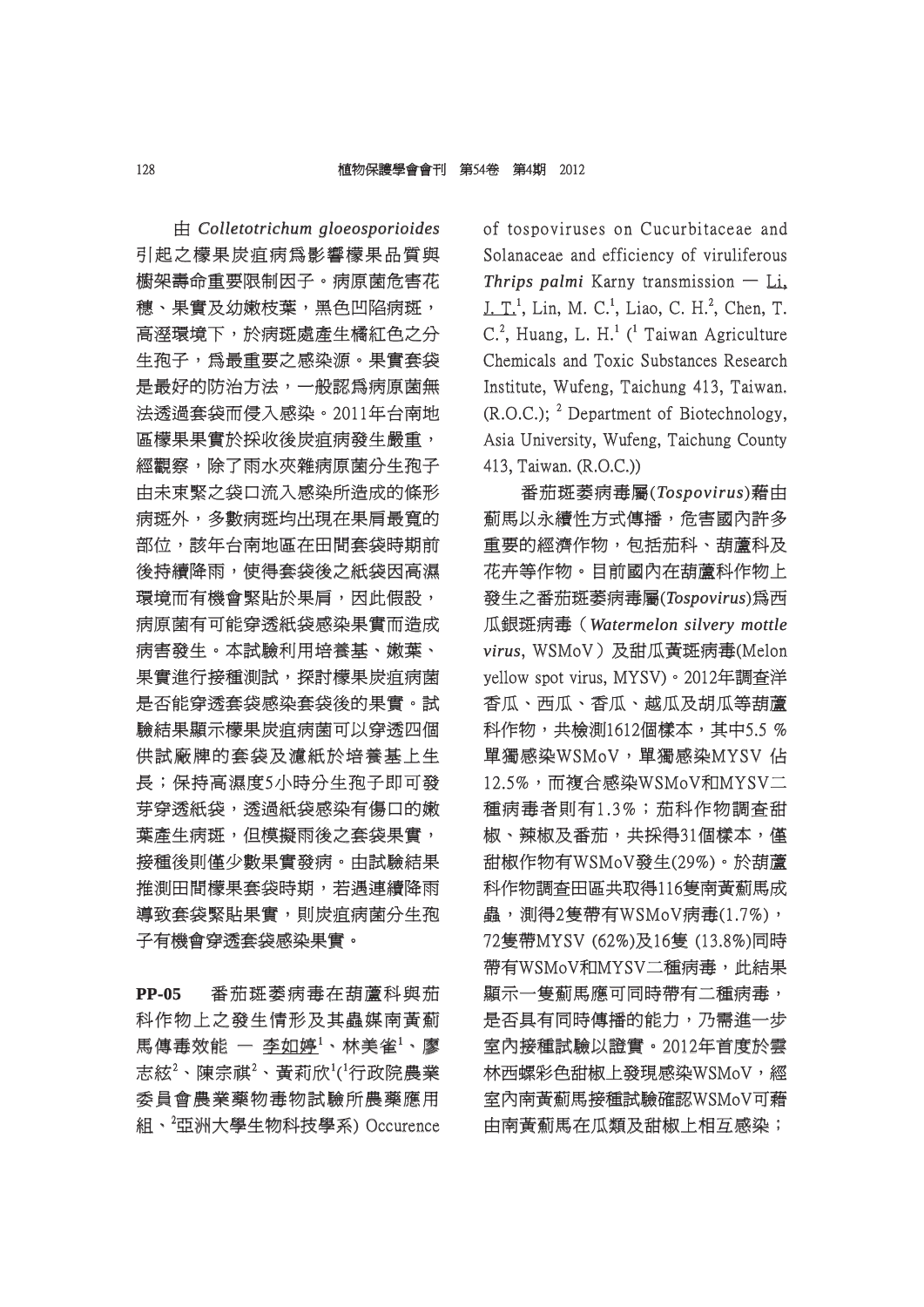而南黃薊馬傳播WSMoV至甜椒與西瓜 上之傳播率分別爲 20.7% (6/29) 及 54.5% (12/22), 顯見南黃薊馬傳播WSMoV至 西瓜上的成功率高於甜椒,此也可能與 WSMoV與寄主植物間交互作用強弱有 關。為確認南黃薊馬是否為番椒黃化病 。為確認南黃薊馬是否為番椒黃化病 毒 (*Capsicum chlorosis virus* , CaCV) 及 番茄斑點萎凋病毒 (Tomato spotted wilt  $virus$ , TSWV) 之蟲媒,於室內以南黃 薊馬1齡幼蟲獲毒後在花豆上飼養至成 **蟲期,再進行接種傳毒試驗,獲TSWV** 之南黃薊馬不論接種 5 隻(0/30)或 10 隻 (0/21)在甜椒上,目前皆無傳毒成功之 案例。而CaCV二個分離株分別來自番 例。而CaCV二個分離株分別來自番 流(CaCV-SS)與蝴蝶蘭(CaCV-V1),僅 CaCV-SS可由南黃薊馬成功傳毒至同爲 茄科的彩色甜椒上,CaCV-V1分離株則 尚未傳毒成功。南黃薊馬不同齡期傳播 WSMoV的效能試驗,結果顯示 1 齡幼蟲 期獲毒 48hr 後至成蟲期傳毒 48hr 成功 率為 26.3%,傳毒成功率高於2齡幼蟲及 成蟲獲毒後於成蟲期傳毒者,其傳播率 分別為 10.3% 及 7.9%, 顯見南黃薊馬 1 齡、2 齡幼蟲期及成蟲期獲毒後,至成 蟲期皆可傳毒成功,但仍以 1 齡幼蟲期 獲毒後於成蟲期傳毒的能力最強。南黃 薊馬1齡幼蟲期給予 24hr 和 48hr 獲毒時 馬1齡幼蟲期給予 間,於成蟲期分別接種傳播 3hr、6hr、 24hr、48hr 於西瓜和洋香瓜苗上,其傳 播成功率分別為 3.3-56.7% 及 0-20%,此 結果顯示南黃薊馬在不同寄主植物上傳 播WSMoV的能力應與其寄主植物偏好性 WSMoV的能力應與其寄主植物偏好性 有關,此與田間監測調査發現南黃薊馬 在西瓜上的發生率高於洋香瓜,且西瓜 受到WSMoV感染的機率也高於洋香瓜的

結果相吻合。

**PP-06** 感染天竺葵之兩種病毒一 *Cucumber mosaic virus ucumber* 與*Pelargonium elargonium flower break virus*之分子特性研究 一 吳 沛育<sup>1</sup>、王惠亮<sup>1</sup>('國立高雄師範大學 生物科技系)Molecular characterization of *Cucumber mosaic virus u c u m b e r m o s a i c v i r u s* a n d *Pelargonium flower break virus* isolated from Pelargonium hortorum in Taiwan  $Wu$ , P. Y.<sup>1</sup>, Wang, H. L.<sup>1</sup> (<sup>1</sup>Department of Biotechnology, National Kaohsiung Normal University, Kaohsiung 802, Taiwan)

天竺葵 (Pelargonium hortorum) 為牻牛兒苗科(Geraniaceae)、天竺 牻牛兒苗科(Geraniaceae)、天竺 葵屬(*Pelargonium e l a rg o n i um*)之多年生宿根 花卉,原產於非洲南部。花色多樣, 花期極長,適合花壇或盆栽。2010年 從彰化田尾天竺葵植株發現葉片有明 顯葉脈黃化及黃斑病徵,經三次單斑 分離獲得一純系病毒分離株,稱為GE 1-3。純化所得之病毒液經電子顯微鏡 -3。純化所得之病毒液經電子顯微鏡 觀察直徑約28 nm大小之球形顆粒。 利用間接式酵素連結免疫吸附反應 (Indirect enzyme-linked immunosorbent) assay, 簡稱Indirect ELISA),可與胡 瓜嵌紋病毒 (Cucumber mosaic virus,

簡稱CMV)抗血清產生反應。以SDS-PAGE電泳分析純化病毒鞘蛋白分子量 大小約爲26.9 kDa,經西方墨點分析 法(Western blotting)與CMV抗體有 同源血清反應。以CMV CPr/CPf專一 源血清反應。以CMV 性引子對進行反轉錄聚合酶連鎖反應 (reverse transcription polymerase chain reaction, 簡稱RT-PCR), 增幅選殖鞘蛋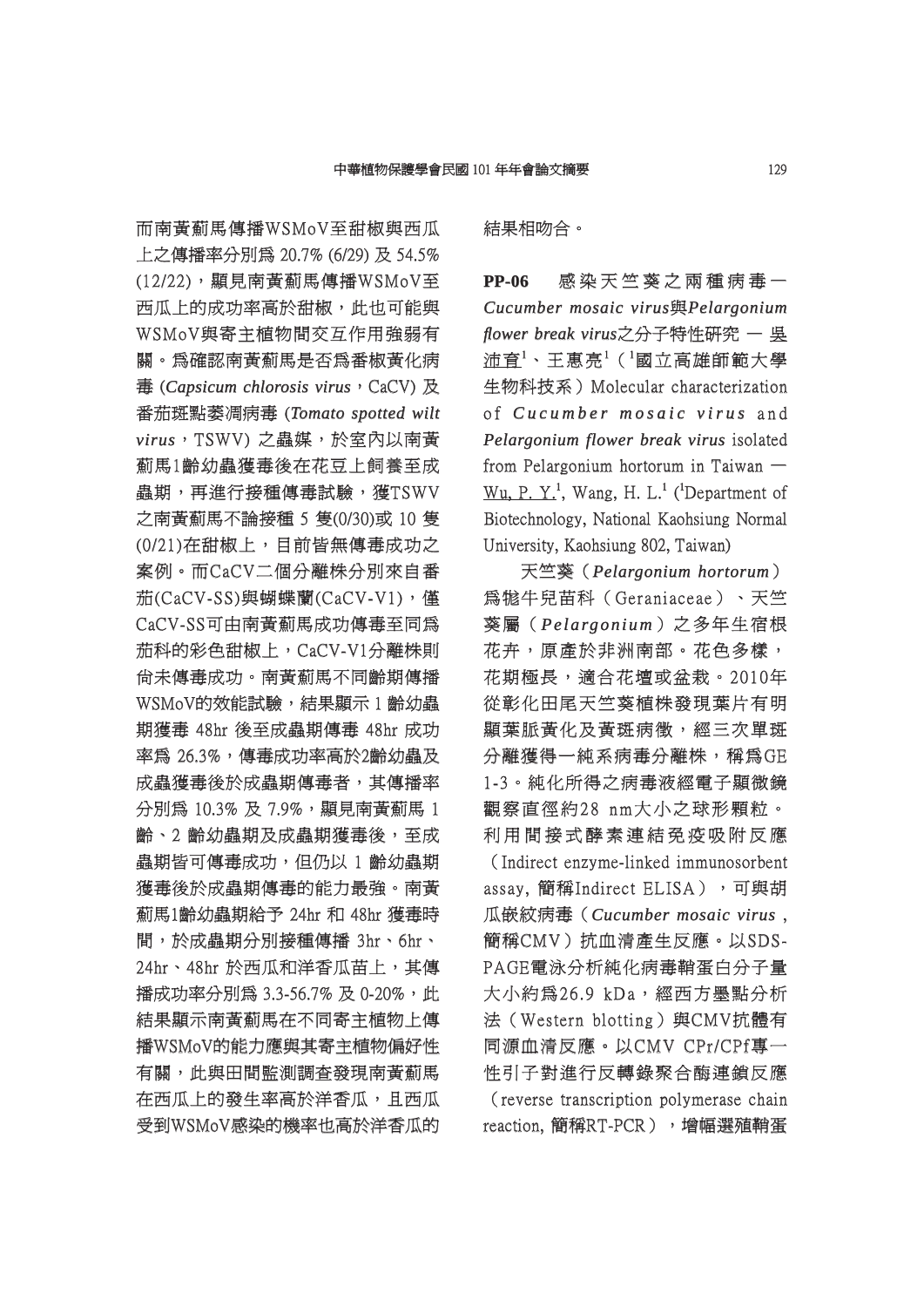白基因,經定序比對結果為CMV,暫稱 基因,經定序比對結果為CMV,暫稱 其爲CMV GE 1-3。萃取病毒雙股RNA 進行病毒全長解序,共解得RNA 1有 3,361個核苷酸、RNA 2有3,047核苷酸、 RNA 3有2.221個核苷酸, 包含RNA 1、 RNA 2、RNA 3之5'端與3'端UTR及1a、 2a、2b、movement protein (3a)與CP基 因。將CMV GE 1-3與National Center for 。將CMV Biotechnology Information (NCBI)網站 上GenBank其他亞群CMV序列比對,在 GenBank其他亞群CMV序列比對,在 RNA 3之5'端UTR比較上,顯示與 IB 亞群相同度最高達98%,在鞘蛋白序列 比較上,與IB亞群義大利Tfn系統及台 灣NT9系統,核苷酸相同度達95%,胺 基酸相同度與ΙB亞群義大利Tfn系統 酸相同度與ΙB亞群義大利Tfn系統 達100%,與台灣NT9系統達99%。綜 上,證實感染天竺葵之CMV GE 1-3分 離株為CMV的天竺葵分離株,且為IB 亞群。本報告為台灣地區CMV感染天 群。本報告為台灣地區CMV感染天 竺葵之首篇紀錄。另,2011年由彰化田 尾發現天竺葵葉片有疑似病毒感染之褪 綠斑點,經接種於奎藜葉片,發現單斑 病徵及發病時間與CMV GE 1-3不同, 故經3次單斑分離後將所得病毒分離株 標號為P 2-5, 以CMV、anti-potyvirus group、康乃馨斑駁病毒( roup、康乃馨斑駁病毒(*Carnation arnation mottle virus ottle* , 簡稱CarMV)等抗體利用 簡稱CarMV)等抗體利用 Indirect ELISA檢測,均無反應。又以 穿透式電子顯微鏡觀察,可見到球型病 毒顆粒直徑大小約30 nm, 萃取病毒雙 股RNA電泳分析估算核酸分子量的結果 約4 kb,以Tombusvirus廣效性引子利用 RT-PCR方式檢測,增幅大小約990 bp產 物,經定序比對結果確認為 ,經定序比對結果確認為*Carmovirus armovirus* 屬之*Pelargonium flower break virus elargonium* 

(PFBV), 並暫稱其為PFBV P 2-5, 進一步利用已發表之PFBV專一性引子 對配合本研究所設計之專一性引子對 完成解序,共解得3,923個核苷酸,包 括5' 端與3' 端UTR、p27、p86、p7、 p12及CP基因。與NCBI網站上GenBank 12及CP基因。與NCBI網站上GenBank 資料比對PFBV CP結果,與西班牙、德 料比對PFBV 國、捷克、肯亞分離株在核苷酸序列相 、捷克、肯亞分離株在核苷酸序列相 同度有96~98%,而胺基酸序列相同度 有97~99%。此為PFBV在台灣的首次發 現。

**PP-07** 感染山藥(*Dioscorea ioscorea* spp.)的 *Broad bean wilt virus 2 road* 台灣分離株之 比較鑑定 - 鄧汀欽、林羿廷、蔡錦 慧、寧方俞、陳美君、蔡惠玲(行政院 農業委員會農業試驗所植物病理組) Comparative characterization of Broad bean wilt virus 2 infecting Dioscorea spp. in  $T$ aiwan — Deng, T. C., Lin, Y. T., Tsai, C. H., Ning, F. Y., Chen, M. J., and Tsai, H. L. (Plant Pathology Division, Agricultural Research Institute, COA, Wufeng, Taichung 413, Taiwan)

台灣栽培山藥(*Dioscorea ioscorea* spp.)歷 史悠久且種類繁多,栽培區域遼闊達 全島南北兩端,全國栽培面積約700 公頃。業者早期自國外引種並未有效 頃。業者早期自國外引種並未有效 檢疫,近年來病毒病逐漸浮現蔓延。 2002年春,採集南投縣名間鄉山藥病 株,以葉片汁液進行接種試驗,其中1 株可在*Chenopodium amaranticolor henopodium* 、*C. murale* 及*C. quinoa .* 形成局部病斑,經 成局部病斑,經 單斑分離後得病毒純系分離株"YA3"。 斑分離後得病毒純系分離株"YA3"。 利用陰染法電子顯微鏡觀察, "YA3"為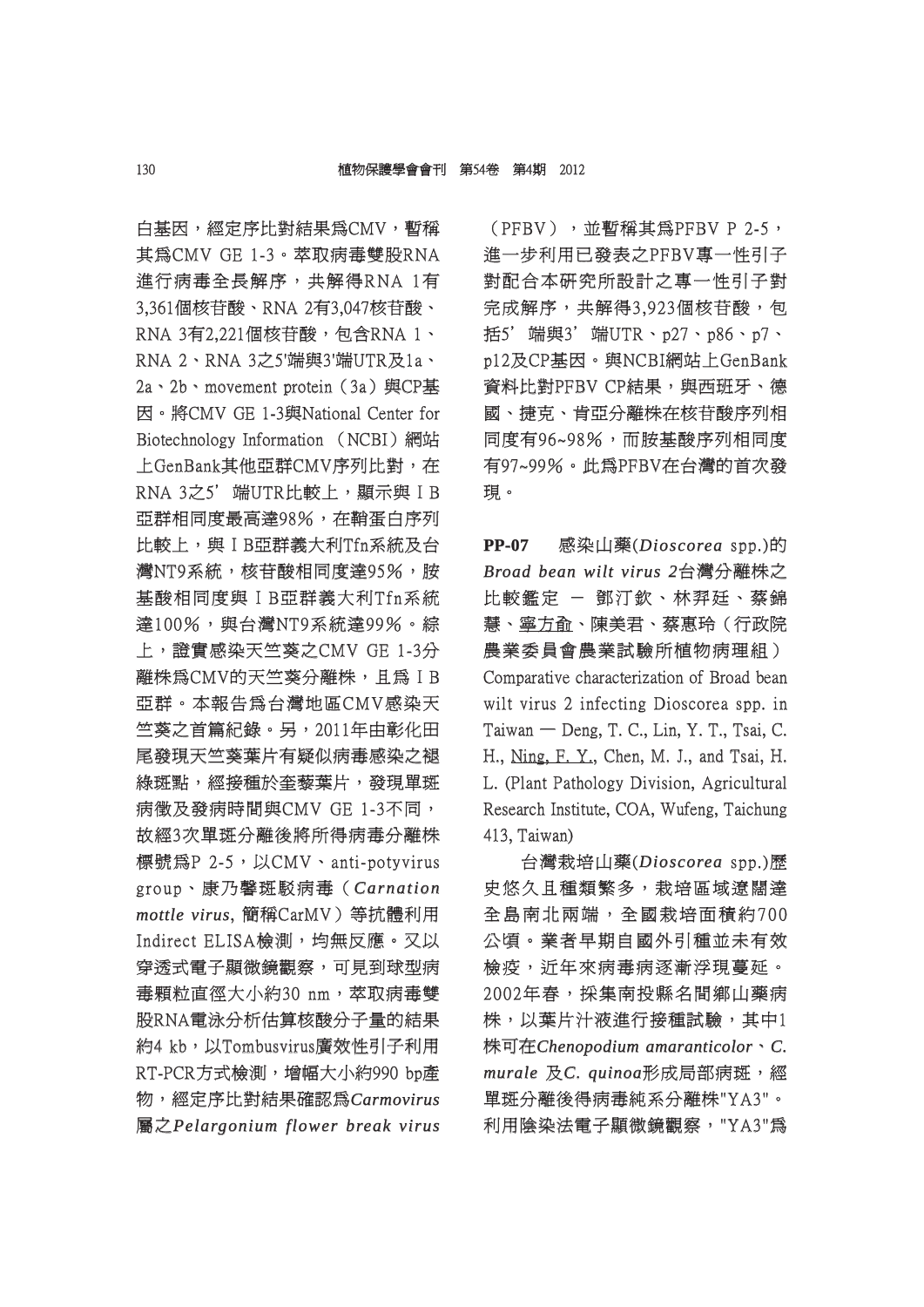球形病毒。接種後潛伏感染大葉種山 藥, 翌年新芽才出現病徵且可檢測到 病原。2007年11月在台南縣將軍鄉採 原。2007年11月在台南縣將軍鄉採 集具黃化嵌紋病徵的日本山藥葉片, 接種後從中也分離出病毒純系"Yam-7" 一株, 其生物特性與"YA3"相似。 抽取這2個病毒分離株之全量RNA, 以*Fabavirus a b a v ir u s*廣效性引子對Fab5'R1F 效性引子對F a b 5 'R1F (AAATATTAAAACAAACAGCTTTCGTT) AAATATTAAAACAAACAGCTTTCGTT)  $RFAb5'R1R$ 

(TTCAAAGCTCGTGCCATNTYATTKGC) 進行反轉錄-聚合酶鏈鎖反應 (RT-PCR),兩者都增幅得到一約390 bp的 DNA產物,此片段經選殖及解序後,經 由核苷酸序列比對及親緣分析, "YA3" 與"Yam-7"核苷酸序列相同度爲94.1%; 與GenBank資料庫中核苷酸序列比對, GenBank資料庫中核苷酸序列比對,

"YA3"與Acc No. FJ485686 (中國北柴胡 *Broad bean wilt virus 2 road* , BBWV-2分離 BBWV-2分離 株)相同度最高為93.1%,與BBWV-1 (Acc No. AB084450)及 Gentian mosaic *virus*(GeMV, Acc No. AB084452)相 同度僅分別為62.2%及42.0%。再由 度僅分別為6 2 . 2%及4 2 . 0%。再由  $BBWV$ 專一性與引子對 $BBWVSSP$  $(GTBTCDAGTGCTYTDGAAGG)$ 及 BBW VK M R M

(TDGWDCCATCVAGICKCATTTTT) 進 TDGWDCCATCVAGICKCATTTTT) 行RT-PCR,"YA3"與"Yam-7"各增幅得到 一約320bp的DNA產物,此片段經選殖 及定序後,經核苷酸序列比對及親緣分 析, "YA3"與"Yam-7"核苷酸序列相同度 為88.1%, "YA3"與BBWV-2日本的山藥 分離株 (Acc No. AB207244)及台灣的水 離株 果鼠尾草分離株(Acc No. EF392660) 核苷 酸序列相同度分別為爲86.3%及82.9%,

但"Yam-7"與BBWV-2日本的山藥分離 株 (Acc No. AB207244)及台灣的水果鼠 尾草分離株(Acc No. EF392660)核苷酸 草分離株(Acc 序列相同度分別為96.5%及85.4%,因此 2株山藥病毒的台灣分離株都屬於一種 BBWV-2。取接種"YA3"的C. quinoa葉 片,以硫酸銫等密度平衡離心法進行 病毒純化,所得病毒顆粒試料注射白 兔製備多元抗血清,其抗體用於ELISA 製備多元抗血清,其抗體用於ELISA 及Western blot均可檢測出同源的抗原。 從台灣各地採集的山藥標本與"YA3"抗 體呈陽性反應的有:台農1號、台農2 號、大汕、非洲山藥、牛腿、二莿、 二紅、玉血薯、名間長紅、紅皮削、 無柄罐型薯、基隆山藥及中寮蔘味薯 等。由此可證台灣的山藥植株普遍受 BBWV-2感染,雖然我們也從芝麻分離 出BBWV-2,両者之間的血清學關係及 分子生物學親緣關係相近,但病原性差 異極大。

**PP-08** 芝麻(*Sesamum indicum*)分離 的一種蠶豆萎凋病毒2 (Broad bean wilt *virus 2*) — 鄧汀欽、蔡錦慧、蔡惠玲、 林羿廷 (行政院農業委員會農業試驗 所植物病理組) *Broad bean wilt virus 2 road*  isolated from sesame (Sesame *indicum*)  $-$  Deng, T. C., Tsai, C. H., Tsai, H. L., and Lin, Y. T. (Plant Pathology Division, Agricultural Research Institute, COA, Wufeng, Taichung 41362, Taiwan)

芝麻(*Sesamum indicum esamum* L.)為一 年生胡麻科(*Pedaliaceae edaliaceae*)植物,有別 於錦葵科的麻,分佈遍及全球熱帶地 區,台灣中南部種植當油料作物,全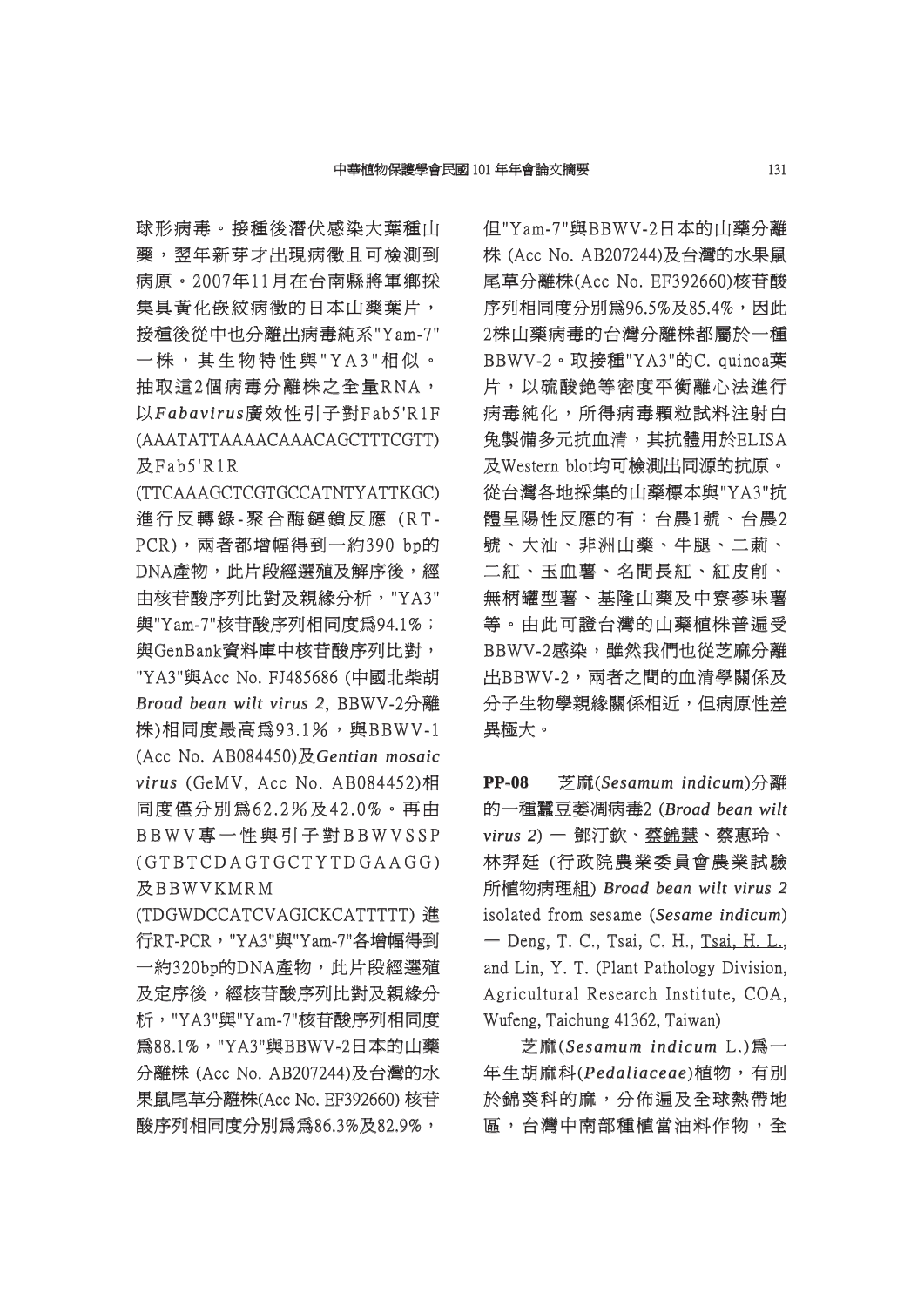國栽培面積達1300公頃。2007年七月 栽培面積達1300公頃。2007年七月 在台中取得芝麻植株,其頂芽葉片皺 縮扭曲,葉片有嵌紋病徵,疑受病毒 感染。採病葉組織,以10倍量0.1M, pH7.1磷酸緩衝液研磨粹取汁液, 磨擦 接種奎藜(*Chenopodium quinoa henopodium* )葉片, 可形成局部病斑,經3次單斑分離後, 得到一個病毒分離株。經免疫酵素分 析(ELISA),此分離株與蠶豆萎凋病毒 2 (*Broad bean wilt virus 2*, BBWV-2) 的抗體(DSMZ, Braunschweig, Germany) 抗體(DSMZ, 產生陽性反應,與BBWV-1、W型木 瓜輪點病毒(Papaya ringspot virus W strain, PRSV-W)、花生條斑病毒(Peanut *stripe virus tri p e v ir u s*, PStV)、蕪菁嵌紋病毒 P S tV)、蕪菁嵌紋病毒 (Turnip mosaic virus, TuMV)、矮南瓜 黃化嵌紋病毒(*Zucchini yellow mosaic ucchini virus*, ZYMV)、胡瓜嵌紋病毒( ZYMV)、胡瓜嵌紋病毒(*Cucumber ucumber mosaic virus osaic* , CMV)及菸草嵌紋病毒 CMV)及菸草嵌紋病毒 (*Tobacco mosaic virus obacco* , TMV)均為陰性反 TMV)均為陰性反 應。此分離株之病毒核酸可由Fabavirus 。此分離株之病毒核酸可由Fabavirus 廣效性引子對Fab5' R1F及Fab5'R1R 進行反轉錄-聚合酶鏈鎖反應 (RT-PCR),得到一約390 bp的DNA片段, 或由BBWV專一性與引子對BBWVSSP 由BBWV專一性與引子對BBWVSSP 及BBWVKMRM進行RT-PCR,得到一 BBWVKMRM進行RT-PCR,得到一 322bp的DNA片段。其390 bp片段經選 22bp的DNA片段。其390 殖及定序後,經與GenBank資料庫中 核苷酸序列比對, 與Acc No. FN985164 (BBWV-2)相同度最高為88.7%,與同屬 Fabavirus 的Acc No. AB084450 (BBWV-1) 及AB084452( AB084452(*Gentian mosaic virus entian* )相 同度僅分別爲62.9%及42.4%,因此本 分離株屬於一種BBWV-2。經接種試 驗,此分離株可感染芝麻、奎藜、紅 藜(*Chenopodium amaranticolor henopodium* )、綠 藜(*C. murale .* )、甜菜(*Beta vulgaris eta* )、 菠菜( *Spinacia oleracea p i n a c i a o l e r a c e a*)、大豆 (*Glycine max lycine* )、翼豆(*Psophocarpus sophocarpus tetragonolobus etragonolobus*)、豌豆(*Pisum sativum isum* )、 綠豆(Vigna radiata)、蠶豆(Vicia faba)、 葫蘆巴(*Trigonella foenum-graecum rigonella* )、 苜蓿(*Medicago sativa edicago* )、甜麻(*Corchorus orchorus aestuans estuans*)、百日草(*Zinnia elegans innia* )、 番杏(Tetragonia tetragonioides)、千 日紅(*Gomphrena globosa omphrena* )、草錦葵 (*Abelmoschus moschatus belmoschus* )等供試植物, 局部感染8個栽培品種的豇豆,但不 感染萊豆(*Phaseolus lunatus haseolus* )、粉豆 (*Phaseolus vulgaris haseolus* )、 山藥(*Dioscorea ioscorea*  sp.)與7個栽培品種的番茄、6個栽培品 種的番椒(*Capsicum sp. apsicum* )、2種菸草、5 、2種菸草、5 種茄子、2種萵苣及3種甜瓜。將此分離 株接種繁殖於奎藜後進行硫酸銫等密度 平衡離心法純化病毒,並用以製備抗血 清,其抗體用於ELISA及Western blot均 可順利檢測出同源抗原。2009年台南縣 將軍鄉所採集芝麻樣本經ELISA檢測, 半數與本病毒抗體有陽性反應。雖然台 灣在2001年已有BBWV的首發報告,但 BBWV-2在芝麻上的發生則是首次的報 告。

**PP-09** 枯草桿菌TKS1-1於十字花科 蔬菜黑斑病防治之應用潛力與作用機制 一 郭芝延、曾德賜 (中興大學植物病 理學系) Biological control of *Alternaria* Leaf Spot on Crucifers by *Bacillus subtilis* TKS1-1 strain potential application and mode of action  $-$  Kuo, C. Y., Tzeng, D. S.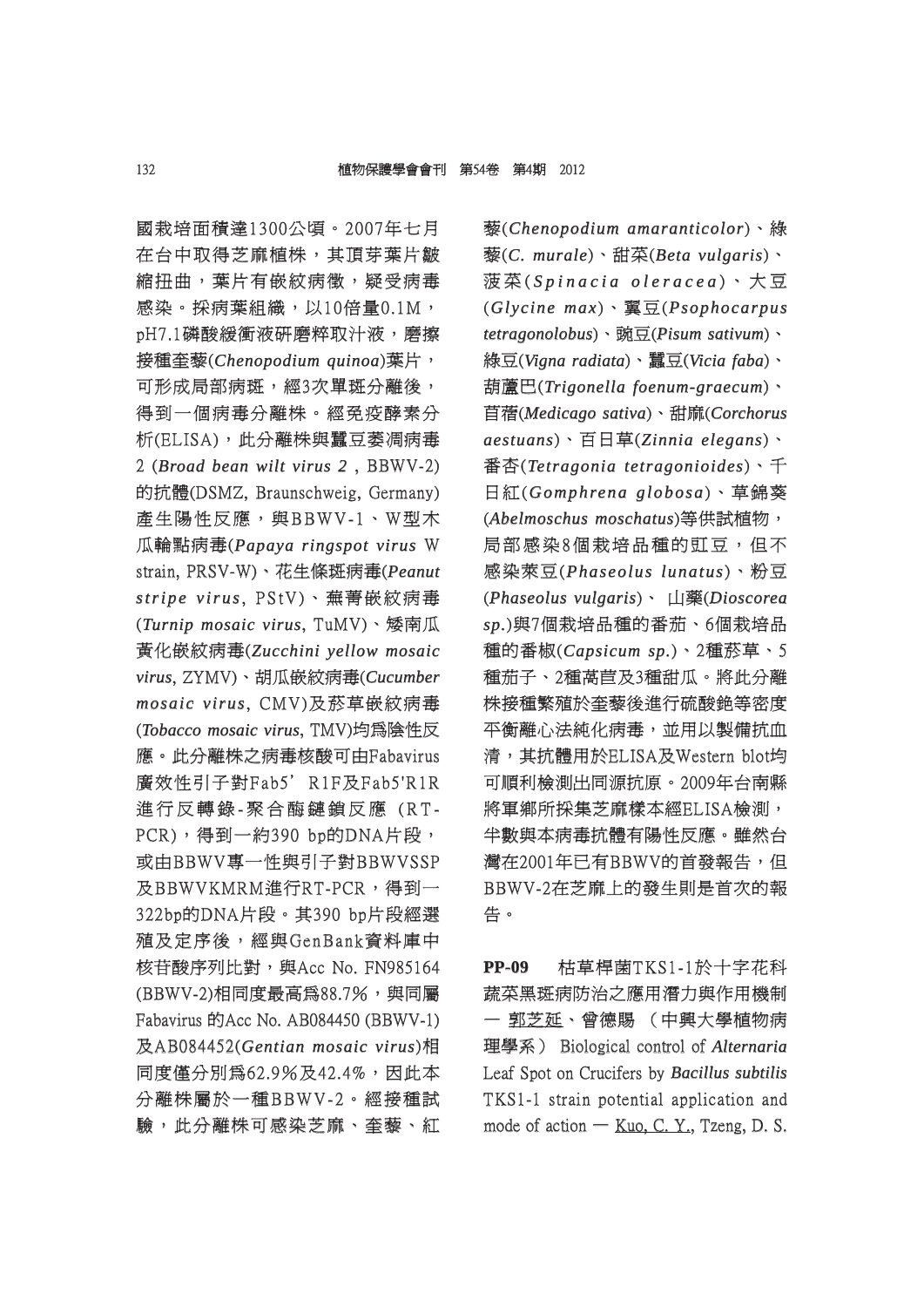(Department of Plant Pathology, National Chung-Hsing University, 250 Kuo Kuang Rd. Taichung 402, Taiwan)

十字花科蔬菜爲我國重要蔬菜作 物,由*Alternaria brassicicola lternaria brassicicola*(Schw.) Wiltshire引起之黑斑病常年發生,影響 產量品質甚鉅,雖有推薦藥劑供防治應 用,然鑑於藥劑殘留對人體與環境之淺 潛在危害性,開發替代性的微生物製劑 為當務之急。本研究目的在探討拮抗性 枯草桿菌 *Bacillus subtilis acillus* 於防治十字 花科黑斑病之應用性及其可能作用機 制。經由對峙培養檢測本研究室所保存 TKS1-1,WP8-12,SP4-17與WG6-14等枯草 桿菌群菌株對黑斑病菌 菌群菌株對黑斑病菌 *A. brassicicola .*  之拮抗性,證實其中以TKS1-1有較好 的拮抗能力,利用其做為供試菌株,測 試其於PSB、TSB、523與SYM等不同培 其於PSB、TSB、523與SYM等不同培 養液產生抗生物質的能力,發現其中以 PSB培養液培養5天後,可獲得最大的抗 生物質產量;於利用離葉接種系統,已 初步證實在接種同時或前一天施用供試 菌培養液或培養濾液,均可獲良好的感 染抑制效果,唯在接種後一天施用,則 看不出有明顯效果,在添加TLS1-1培養 濾液處理下,由顯微鏡檢視可見病原菌 孢子之發芽管呈現膨大畸形之結構性改 變,繼而以電導度測定儀檢測處理組孢 子懸浮液則發現,其在處理TKS1-1培養 濾液12小時後即有明顯快速增加現象, 顯示TKS1-1培養濾液處理對黑斑病菌 示TKS1-1培養濾液處理對黑斑病菌 菌絲細胞膜完整性與通透性均有明顯的 破壞作用。此濾液樣品經以Waters C18 Sep-Pak®管柱吸附,並以系列濃度甲醇 與乙醇沖提,所或沖提液經生物活性測 定證實以70%甲醇與30%乙醇沖提回收 之萃取液具最佳拮抗能力。另外比較 Waters C18 Sep-Pak®、酸沉降、正丁醇 與乙酸乙酯等不同處理方式萃取濾液中 所含抗生物質,萃取液分別經減壓濃縮 與冷凍乾燥後,以甲醇與水回溶,繼經 菌絲生長、孢子發芽及離葉接種等活性 測試,已初步證實以正丁醇萃取的效果 最佳,其萃取液在稀釋至500倍後仍具有 拮抗活性,可抑制發芽管延長病導致膨 大畸形;離葉接種系統則發現,處理萃 取濾液24小時後,顯微鏡檢視可見病原 菌孢子有發芽管膨大畸形且無法形成附 著器情形;此萃取液經薄層色層層析展 開後,配合孢子發芽生物測定,已證實 於Rf値0.81、0.36、0.15及0.06處偵測到 具抗生物質活性之條帶,由呈色反應更 已證實所檢出之抗生物質可能爲含胺基 酸或酯質之衍生物,此抗生物質抑制黑 斑病菌 *A. brassicicola .* 的作用機制之闡 明,將為本研究未來繼續努力之重點。

**PP-10** 木黴菌防治有機水稻胡麻葉 枯病之評估 — 楊芃苮、許凱婷、藍 碧珍、謝美芳、宋孟真(行政院農業 珍、謝美芳、宋孟真(行政院農業 委員會農業藥物毒物試驗所生物藥劑 **組)** Assessment of *Trichoderma* spp. to control rice brown spot disease  $-$  Yang, P. S., Hsu, K. T., Lan, B. C., Hsieh, M. F. and Sung, M. C. (Taiwan Agriculture Chemicals and Toxic Substances Research Institute, Wufeng, Taichung 41358, Taiwan (ROC))

有機農業是一種較不污染環境、不 破壞生態,並能提供消費者健康與安全 農產品的生產方式,然水稻有機栽培,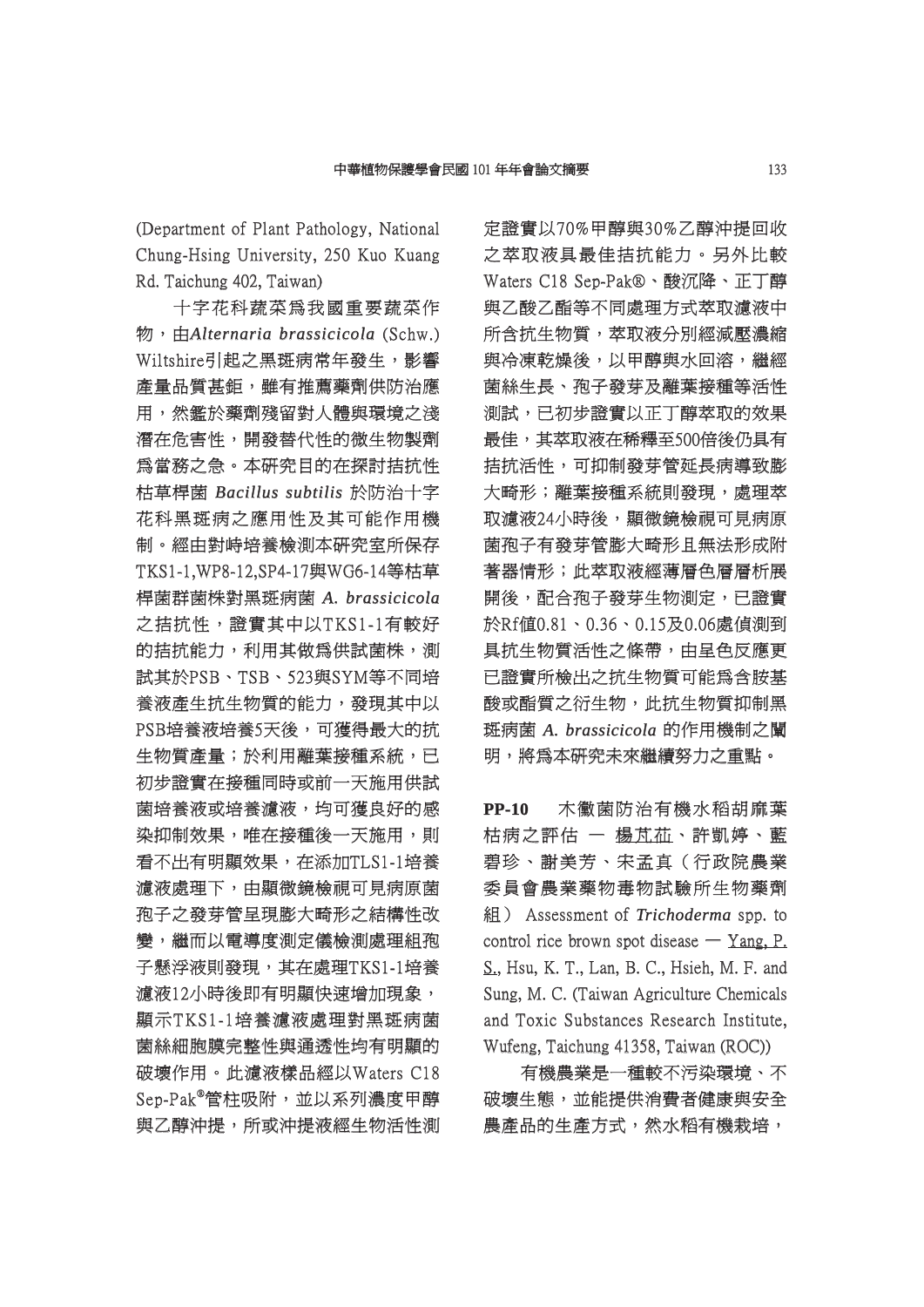全程完全不可使用化學農藥,與慣行農 業比較,有其栽培管理上之困難極需克 服。水稻胡麻葉枯病為臺灣稻作主要風 土病之一,以第二期作發生較嚴重,本 病發生程度不同會浩成不同之減產,除 造成減產外,亦會降低稻米品質,故本 研究之目的為評估是否能利用木黴菌防 治此病害,以做為有機水稻栽培上之防 治資材。首先淮行179株木黴菌對水稻 胡麻葉枯病之抗生作用初篩,挑選抑制 率達50%以上之菌株共15株再進行第二 次確認,結果15株木黴菌對於水稻胡麻 葉枯病之抑制率均大於50%,其中效果 最好之S53菌株可達到91%,再將此15株 木黴菌與其他水稻相關病害進行測試, 篩選出最好之菌株為S45及S53,接下來 便以此兩菌株進行盆栽及田間試驗。

(1) 在盆栽試驗方面,水稻種子(台梗9 號)先以依得利25%乳劑2000x浸泡40min 沖水至隔天,平鋪育苗盤上。定植後約 一個月後分爲六處理組,a. CK(噴水)、 b. 33%鋅錳乃浦水懸劑400X、c. 接種前 . 澆灌 + S45孢子懸浮液(1X10<sup>8</sup>)、d. S45孢 子懸浮液 $(1X10^8)$ 、e. 接種前澆灌 + S53 孢子懸浮液(1X10<sup>8</sup>)及f. S53孢子懸浮液  $(1X10^8)$ ,每一處理八重覆,罹病度第一 週調查結果從 a.~f.分別為 49%、24%、 調查結果從 41%、42%、19%及35%;其中以S53 菌株先澆灌再噴撒孢子懸浮液之處理最 有效,第二次調査及第三次調査結果雖 都顯示化學藥劑之防治效果最好,然 S53菌株先澆灌再噴撒孢子懸浮液之處 理組罹病度仍比對照組低,故盆栽試驗 證實本黴菌確實具有防治胡麻葉枯病之 潛力。(2)在田間試驗方面,選擇外 埔地區二期作有機水稻田,利用木黴 地區二期作有機水稻田,利用木黴 菌S45及S53進行水稻胡麻葉枯病防治試 驗,木黴菌施以孢子懸浮液。調杳結果 對照組水稻胡麻葉枯病罹病度達50%, 處理組S45及S53分別為43%及37%,S53 理組S45及S53分別為43%及37%,S53 處理組之罹病度確實較對照組低。本研 究結果顯示木黴菌確實有潛力作爲水稻 胡麻葉枯病之防治資材,然有機水稻除 此病害外尚有許多其他病蟲害問題,故 若能將此資材搭配其他防治方法,建立 有機作物栽培之病蟲害防治技術及管理 模式,才能真正提供農民作為防治之參 考,達到生產衛生安全的有機作物,提 昇有機作物之衛生安全。

**PP-11** 應用複合微生物防治茄科青 枯病之效果評估 一 周浩平 $^{\rm l}$ 、林宜賢 $^{\rm 2}$ 、 顏郁真 $^2$ 、陳昱初 $^1$ 、黃槵昌 $^1$ ( $^1$ 行政院 農業委員會高雄區農業改良場、2國立 屏東科技大學植物醫學系) Application and evaluation of multiple microorganisms in controlling bacterial wilt of Solanaceous plants — Chou H. P.<sup>1</sup>, Lin Y. H.<sup>2</sup>, Yen Y. C.<sup>2</sup>, Chen Y. C.<sup>1</sup> and Huang T. C.<sup>1</sup> <sup>(</sup>Kaohsiung District Agricultural Research and Extension Station, COA, <sup>2</sup>Department of Plant Medicine, National Pingtung f University of Science and Technology)

青枯病是由*Ralstonia solanacearum alstonia*  所引起的細菌性維管束病害,其可由根 部侵入植株,造成植株快速萎凋逐漸枯 死,其寄主植物超過200種,尤其是茄 科作物如番茄、茄子受害最嚴重;高溫 多濕季節最適宜發病,目前尙無任何有 效的農藥可加以防治,且此病原可在土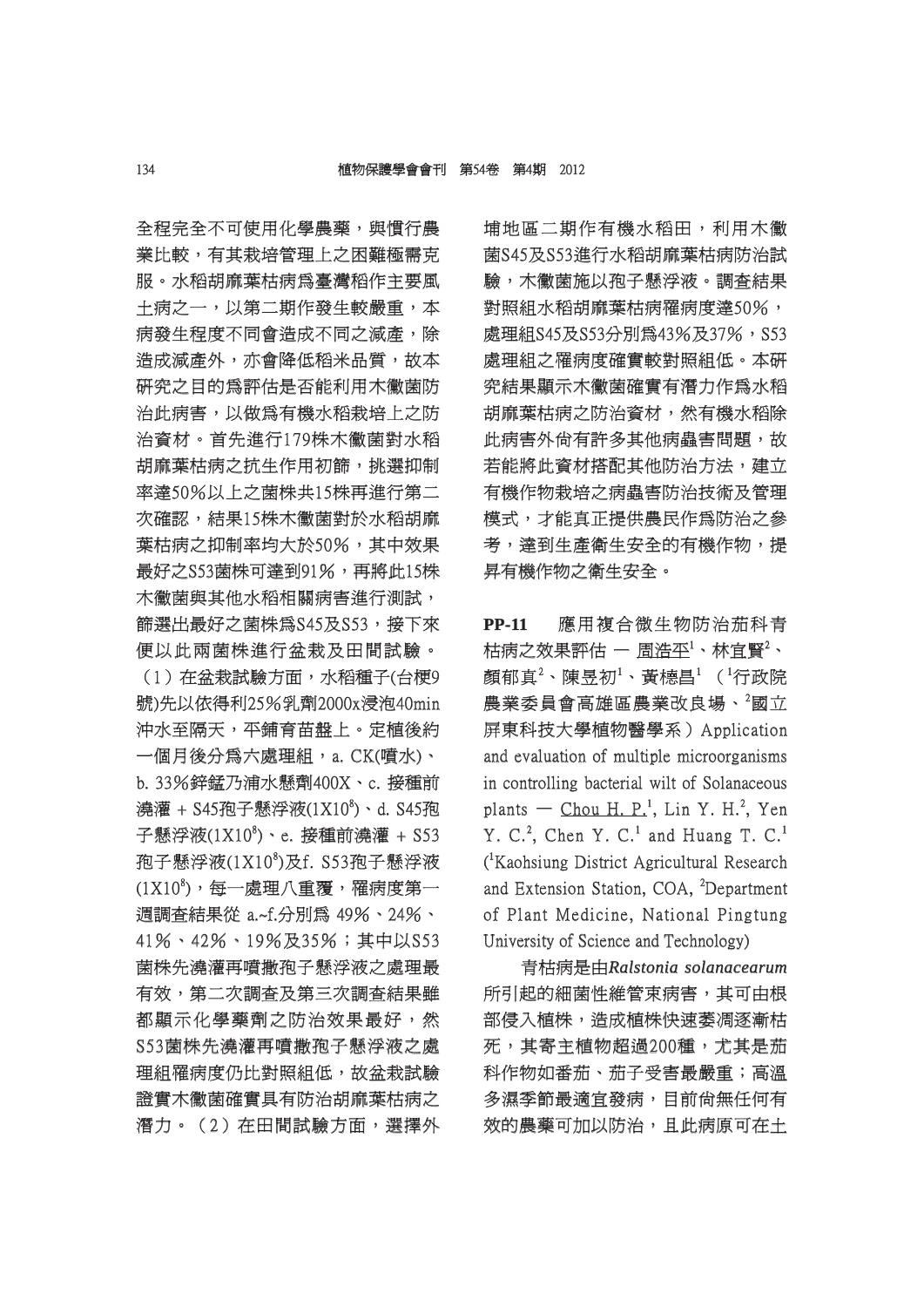中存活10年以上,為台灣夏季茄科作物 生產最大的限制因子,目前僅能仰賴栽 培管理方式加以預防,但效果有限,仍 爲全球茄科作物的「絕症」。本研究應 用自田間土壤分離之2個液化澱粉芽孢 桿菌菌株(*Bacillus amyloliquefaciens acillus*  KH412與 PMB01菌株 )及1個嗜熱性鏈 球菌菌株 (*Streptococcus thermophiles* KH446)組成複合微生物資材,針對茄 科作物青枯病進行生理、生化特性測試 及田間防治效果評估。上述菌株均屬於 革蘭氏陽性細菌,生長速度極快且均能 耐高溫至60℃以上,其中液化澱粉芽孢 桿菌可產生伊枯草菌素(iturin A)或豐原 素(fengycin)等抗生物質,已有文獻報 導其深具植物病害防治潛力,而嗜熱性 鏈球菌亦屬於生物肥料品項中之有益微 生物,惟目前仍無應用於植物病害防治 應用之相關報導。本研究首先將上述3 菌株於培養基測試拮抗活性,結果顯示 皆具抑制茄科青枯病菌之能力;進一步 以糖蜜、酵母粉、黄豆粉、玉米粉等配 方,依適當比率調製適合混合菌株量產 之配方,經室溫培養5天後,2株液化澱 粉芽孢桿菌,活孢子數均可達 $10^9\,$ CFU/ ml以上,而嗜熱性鏈球菌活菌數亦可達 10<sup>8</sup> CFU/ml以上。隨後於2012年1月至10 月間利用此複合微生物醱酵液,經100倍 稀釋後,灌注於茄子根圈土壤,測試其 於田間防治青枯病之效果,結果顯示, 當未處理對照區之罹病度達72 %時,醱 酵液處理區之罹病度僅20.6 %,效果極 為顯著;採取處理區之植株根部及附近 土壤,結果顯示,3菌株皆能有效存活 於根部附近之土壤中。本研究未來除持 續評估微生物於土讓中之族群建立情形 外,也將探討單一菌株之田間防病效果 及其防病機制。同時改進微生物量產、 製劑配方及田間土壤監測技術,冀能提 供可有效控制茄科作物青枯病之生物防 治技術。

**PP-12** 利用非農藥資材防治田間長 豇豆煤黴病效果之初步評估 一 范敉晨  $^1$ 、林楨祐 $^2$ 、葉蕙菁 $^1$ 、洪爭坊 $^1$ ( '行政 院農業委員會農業試驗所鳳山熱帶園 藝試驗分所植物保護系;<sup>2</sup>行政院農業 委員會農業試驗所鳳山熱帶園藝試驗 分所蔬菜系) Preliminary evaluation of application of non-pesticide materials on controlling leaf spot of yard-long bean in the field  $-$  Fan, M. C.<sup>1</sup>, Lin, C. Y.2, Yeh, H. C.<sup>1</sup>, Hong, C. F.<sup>1</sup> (<sup>1</sup>Department of Plant Protection, Fengshan Tropical Horticultural Experiment Branch, Taiwan Agricultural Research Institute, Fengshan, Kaohsiung 83052, Taiwan; <sup>2</sup>Department of Vegetable Crops, Fengshan Tropical Horticultural Experiment Branch, Taiwan Agricultural Research Institute, Fengshan, Kaohsiung 83052, Taiwan)

煤黴病(*Pseudocercospora cruenta seudocercospora* ) 為長豇豆之重要葉部病害,南部地區 於4-12月間爲該病害的好發時期,尤以 高溫與連續大雨期間有利於煤黴病的發 生。煤黴病在葉表初期呈現褐色圓形斑 塊,在葉背對應處則帶有灰黑色黴狀 物;病害後期不同病斑會癒合,造成 葉片枯萎,植株上一旦出現病徵,在田 間的病勢發展迅速,常導致長豇豆提早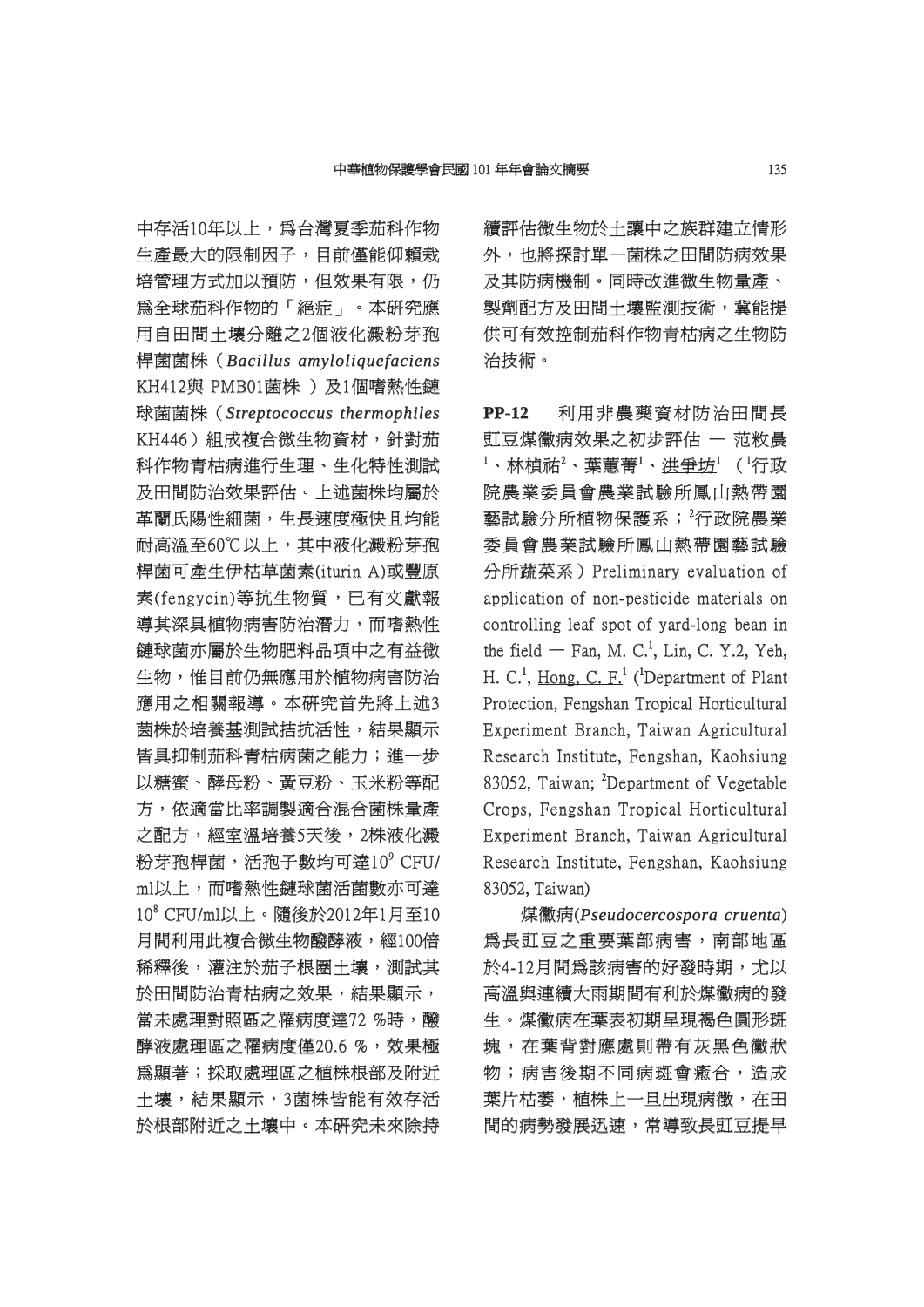落葉,影響長豇豆產量,且以網室栽培 的長豇豆發病情形較一般露天種植者嚴 重。煤黴病的防治方法主要為清園、保 。煤黴病的防治方法主要為清園、保 持適當通風以及施用化學藥劑…等,但 由於長豇豆為連續採收作物,採收期間 噴施化學藥劑,容易發生農藥殘留的問 題。因此,本研究初步評估非農藥防治 資材對於網室栽培的長豇豆煤黴病的防 治效果,供試資材包括50%亞磷酸、葵 效果,供試資材包括50%亞磷酸、葵 無露及碳酸氫鉀…等,在長豇豆採收期 開始,每隔4至7天噴施不同供試資材的 組合,並定期調查長豇豆植株上煤黴病 的罹病率與罹病度。結果在長豇豆採 收約一個月後,農民慣行栽培區的煤黴 病罹病率為81.7%,罹病度為35.4%,但 非農藥資材處理區的煤黴病罹病率僅爲 38.3%,罹病度11.3%,顯著(P<0.05)降 低田間煤黴病的危害。本研究結果顯示 長豇豆的田間栽培管理若能配合使用非 農藥資材,除能有效降低煤黴病危害的 嚴重程度,亦可減少農藥施用與殘留風 險。

**PP-13** 恆溫環形核酸增幅法應用於侷 限導管細菌快速偵測之初步結果 — 張 哲銘 $^1$ 、蘇秋竹 $^1$ 、鄧文玲 $^2$ ( $^1$ 行政院農 委會農業藥物毒物試驗所、<sup>2</sup>國立中興 大學植物病理學系) Preliminary results 學植物病理學系) of rapid detection of *Xylella fastidiosa* by loop-mediated isothermal amplication  $Che-Ming Chang<sup>1</sup>, Chiou-Chu Su<sup>1</sup>, Wen-$ Ling Deng<sup>2</sup> (Taiwan Agricultural Chemicals and Toxic Substances Research Institute. COADepartment of Plant Pathology, National Chung-Hsing University)

侷限導管細菌(*Xylella fastidiosa ylella* ) 可在植物的導管內生長繁殖,會堵塞部 分導管導致植株生理異常,嚴重時可造 成植株死亡。目前國內由侷限導管細 菌引起的病害為葡萄皮爾斯病(Pierce's 引起的病害為葡萄皮爾斯病(Pierce's disease)以及台灣特有之梨葉緣焦枯病 (Pear Leaf Scorch)。近年來由於分子 生物技術的進步,其中又以恆溫環形 核酸增幅法 (Loop-mediated Isothermal Amplification)具有高敏感性、高專一性 mplification)具有高敏感性、高專一性 以及容易操作的特性,具有田間大規模 的篩檢的潛力。本研究以葡萄皮爾斯病 菌的基因片段(XF2542)及梨葉綠焦枯 病菌的專一性基因片段作為目標基因設 計恆溫環形核酸增幅法專用的引子組。 為了確認此新技術之敏感性與專一性符 合診斷之需求,並與傳統PCR進行比較 敏感性測試,初步結果顯示恆溫環形核 酸增幅法之敏感度可達200 fg,略優於 PCR之敏感性。確認恆溫環形核酸增幅 法之專一性之後,以葡萄皮爾斯病罹病 株、帶菌媒介昆蟲以及確認帶菌的寄主 植物來進行測試,結果都能得到正反 應。此結果初步顯示恆溫環形核酸增幅 法適用於田間的罹病株、媒介昆蟲以及 雜草寄主的偵測,對於未來田間的診斷 以及侷限導管細菌生物向的研究將有莫 大的幫助。

**PP-14** 液化澱粉芽孢桿菌BACY1抗 真菌胜肽之分析 一 林威呈、陳瑞祥 (嘉義大學生化科技學系) Analysis of antifungal peptides produced by **Bacillus** *amyloliquefaciens* BACY1 — Lin, W. C., and Chen, R. S. (Department of Biochemical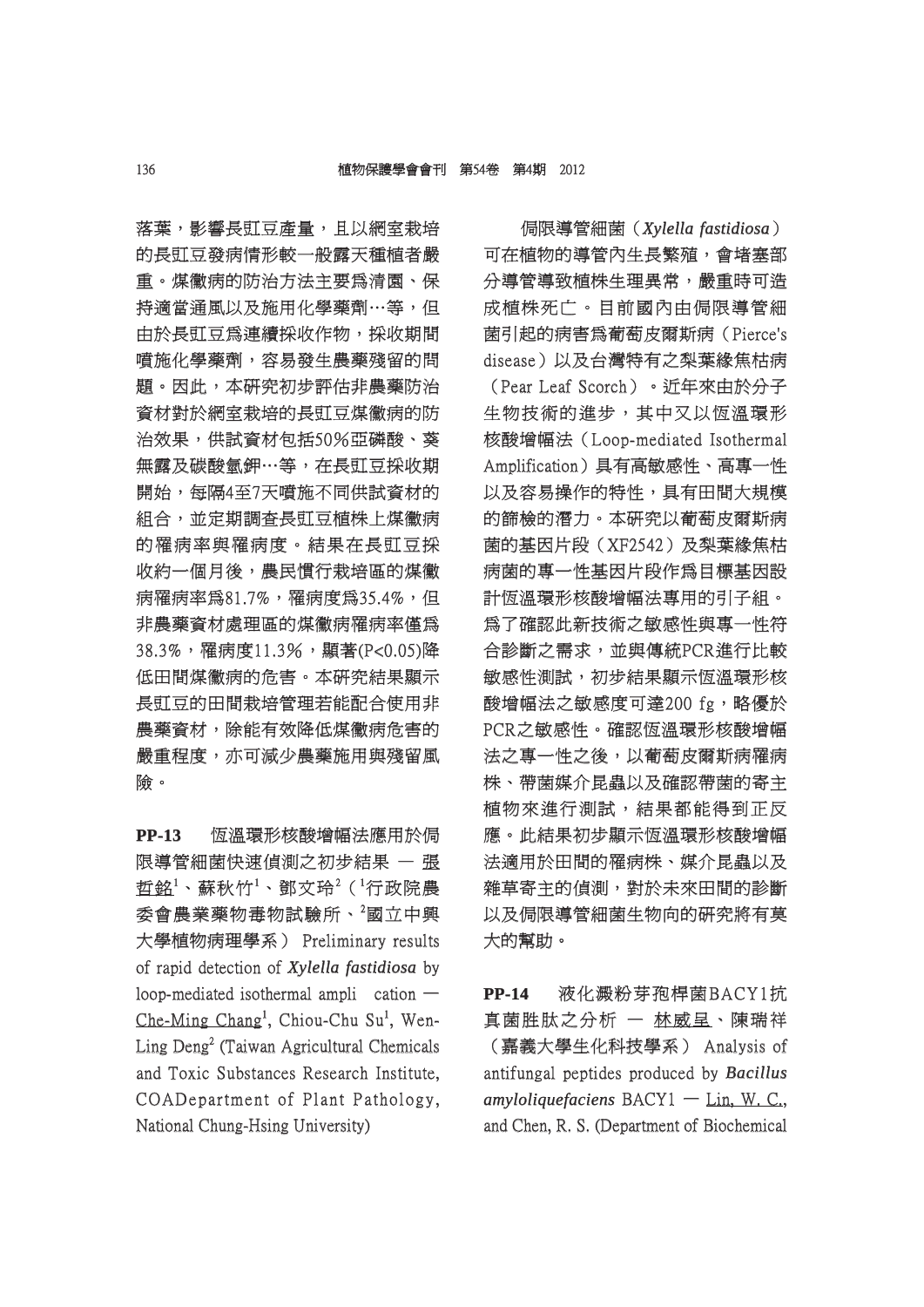Science and Technology, National Chiayi University, Chiayi 600, Taiwan)

The antifungal activity of **Bacillus** *amyloliquefaciens* is attributed to production of lipopeptides which can be generally distinguished into three families: iturin, surfactin and fengycin. *B. amyloliquefaciens* BACY1 originally isolated from soil in Chiavi has previously shown to possess strong antifungal activity against plant pathogens. In this study, antifungal peptides was purified from the culture filtrate of BACY1 and was identified by reverse-phase high-performance liquid chromatography (HPLC). The result indicated that iturin A could be the major component for the antifungal activity of BACY1. The optimum cultural condition for antifungal peptide production of BACY1was further tested. Among different cultural conditions, the extracted crude peptides of BACY1 had the highest antifungal activity while growing in  $1\%$  tryptone and  $2.5\%$ glucose at  $pH$  7.0, and cultured at 30 $pC$  for 2 days.

**PP-15** 香瓜健康管理田間生產模 香 瓜 健 康 管 理 田 間 生 產 模 式之建立 ― 彭瑞菊<sup>1</sup>、黃秀雯<sup>1</sup>、黃圓 滿 $^1\cdot$ 黃瑞彰 $^1\cdot$ 林國詞 $^1$  ( $^1$ 行政院農委 會臺南區農業改良場) Establishment of 臺南區農業改良場) Field Production mode in Melon Health Management — Peng, J. C.<sup>1</sup>, Huang, H. W.<sup>1</sup> , Huang, Y. M.<sup>1</sup>, Huang, J. C.<sup>1</sup> and Lin, G. C.<sup>1</sup> (<sup>1</sup> Tainan District Agriculture Research & Extension Station, Tainan, COA)

作物健康管理的目的在維持植株良 好的生長勢,增加對環境的抵抗力,並 減少化學農藥的使用,避免農藥殘留, 以提昇農產品的產量與品質,使作物生 產與環境保護達到平衡,讓農業生產能 永續發展。要維持良好的生長勢需透適 當的栽培管理、合理化肥培,與病蟲害 防治技術三者相互應用,缺一不可。香 瓜的健康管理試驗選定太保市二園區, 首先藉由採土樣分析土壤肥力及檢測 根瘤線蟲密度以確保土壤性狀適合栽培 香瓜,並根據分析結果改善及調整施肥 量,若線蟲密度太高則需施用線蟲藥劑 防治,栽培區周圍雜草適時清除,並 將發生病蟲害之老株及廢耕田區進行清 園,維持周圍環境之田間衛生,隔絕病 蟲源。香瓜採用設施直立式栽培,施用 適當肥料為基肥後整地作畦,選用適當 品種,香瓜之育苗在防蟲設施內進行, 種植時選用適合瓜類之栽培介質,並於 示範區介質中拌入內生菌根菌(每株幼苗 2克),幫助磷肥的吸收,以強壯植株根 系。栽培管理方面除了合理的栽培密度 。栽培管理方面除了合理的栽培密度 外,果實品質決定於適當的整枝與留果 操作、水分管理及營養管理,任一環結 皆能影響果實品質的表現。開花期土壤 水分或氮肥皆不宜過高,且防治病蟲害 時需選用對蜜蜂等授粉昆蟲毒害較小之 藥劑。結果初期,應確實疏果,田間疏 果之果實及被害果需徹底清除。小果發 育期需水量較高,需維持土壤水分不使 過乾。近成熟期須稍微節水,以提高果 實品質。生育期間示範區進行溶磷菌處 理,稀釋200倍後,每株澆灌200ml,並 於田區設置黃色粘紙,進行小型害蟲,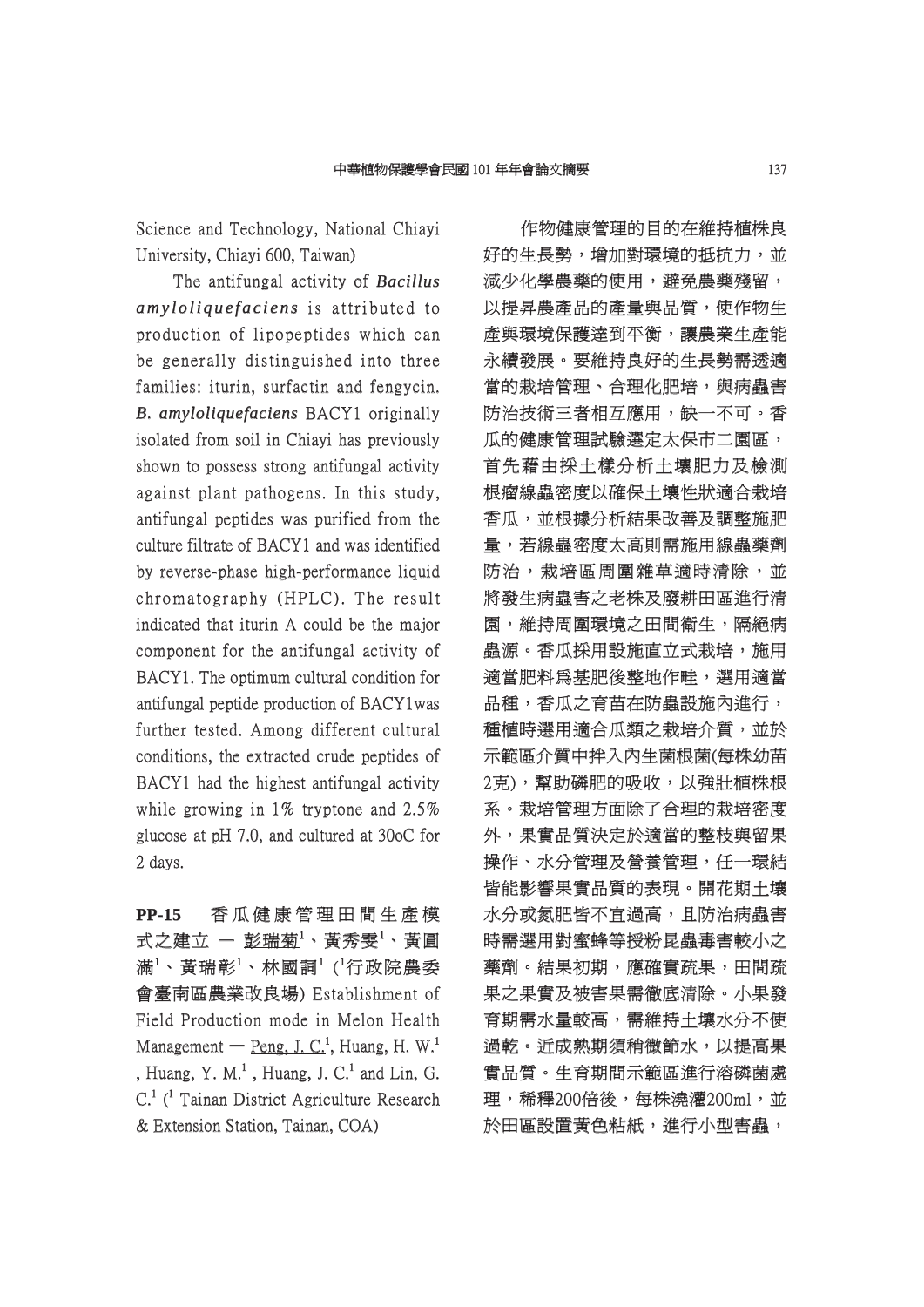如:銀葉粉蝨、薊馬、蚜蟲的監測及誘 殺。定植時,針對育苗盤內之瓜苗施用 保護性殺蟲劑,再配合昆蟲生長調節劑 類如百利普芬乳劑進行防治,定植後4 週內要加強防治小型害蟲,嚴格壓制此 內要加強防治小型害蟲,嚴格壓制此 類媒介昆蟲的族群密度,以降低媒介病 毒病害的風險。露菌病好發季節前,應 提早噴施2-3次(每隔7天一次)亞磷酸混合 氫氧化鉀1000倍稀釋液,此方式可誘發 氧化鉀1000倍稀釋液,此方式可誘發 植株對露菌病的抗性。陰雨天或溼度高 的天候不適於修剪枝條,摘心整蔓前罹 病毒株須提早拔除,並將拔除之病株帶 離園區或燒燬,拔除罹病毒株時避免病 株與健株間的接觸及磨擦感染,且需避 免病毒因田間管理作業而傳播。二園區 依照此法操作,示範區透過接菌(包括菌 根菌及溶磷菌)處理,可促進養分吸收, 與對照組比較,單果重增加 5 %。總產 量增加43%,糖度增加2.5度,同時示範 區與對照區比較,根瘤線蟲數每100克 土壤,減少118隻,螺旋線蟲減少43隻。 二園區的媒介昆蟲防治良好,田間衛生 極佳,第一區銀葉粉蝨平均密度為0.2隻 /張黏紙,罹病毒率僅0.16%,並無其他 病害發生,第二區銀葉粉蝨平均密度為 1.1隻/張黏紙,罹病毒率亦只有2.6%。 由此可見健康管理的概念落實至生產管 理的各階段,從健康的種苗、合宜的生 長環境、適當的肥培、再至適切的病蟲 害管理,即可達到香瓜植株健康,最終 有好收成及高品質的目標,建立了香瓜 健康管理之田間生產模式。

**PP-16** 台灣番椒作物病毒病害田間檢 測評估 ― 夏君銘 $^1\cdot$  李如婷 $^2\cdot$  黃莉欣 $^2\cdot$ 

陳宗祺<sup>1</sup>(『亞洲大學生物科技學系、<sup>2</sup>行 政院農業委員會農業藥物毒物試驗所農 藥應用組) Field survey for virus diseases of *Capsicum annuum* crops in Taiwan. — Hsia, C. M.<sup>1</sup>, Li, J. T.<sup>2</sup>, Huang, L. H.<sup>2</sup>, Chen, T. C.1 (<sup>1</sup>Department of Biotechnology, Asia University, Wufeng, Taichung 413, Taiwan; <sup>2</sup>Taiwan Agricultural Chemicals and Toxic Substances Research Institute, Wufeng, Taichung 413, Taiwan)

*Capsicum annuum* crops are cultivated about 2,333 ha in Taiwan. Thrips, whiteflies and aphids are the important pests and transmit various plant viruses to cause serious losses of peppers. In this study, the important virus diseases on peppers, such as the aphid-borne *Potyvirus* genus and Cucumber mosaic virus (CMV), the thripsborne Tospovirus genus, and the whiteflyborne *Tomato chlorosis virus* (ToCV), were surveyed in central and south Taiwan from January to November 2012. Reverse transcription-polymerase chain reaction  $(RT-PCR)$  using the universal primer pairs NIb2F/NIb3R and  $gM410/gM870c$ was conducted to detect potyviruses and tospoviruses, respectively; and the speciesspecific primer sets were further used to verify individual virus species. CMV was detected by indirect enzyme-linked immunosorbent assay (ELISA) using the antiserum against its coat protein (CP). ToCV was detected by RT-PCR using the specific primers,  $ToCV-hsp70h1001$  and  $ToCV-hsp70h1635r.$  The monoclonal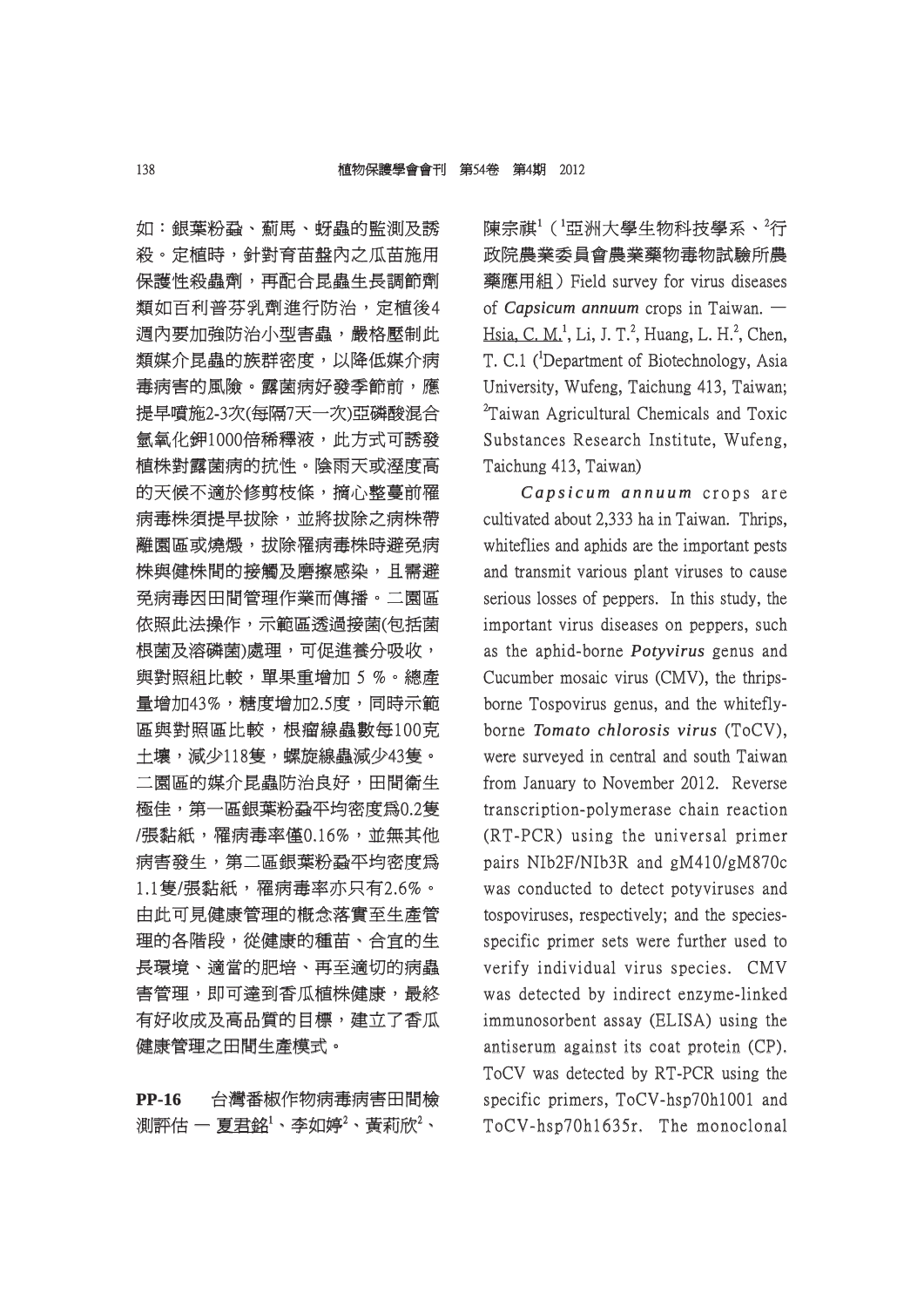antibody against the nucleocapsid protein (NP) of Watermelon silver mottle virus  $(WSMoV)$  and the N gene-specific primer pair WN2963/WN3469c were used to verify WSMoV infection by indirect ELISA and RT-PCR, respectively. A total of 913 samples, including green pepper, sweet pepper and chili pepper, were collected from Yunlin, Chiayi, Nantou and Changhua counties. No CMV-positive sample was found; only one sample infected with ToCV was detected; 10 samples were detected as WSMoV infection; and 228 samples were Potyvirus-positive. Among these Potyviruspositive samples, 110 samples infected with Pepper mottle virus (PepMoV), 69 samples infected with *Pepper veinal mottle virus* (PVMV), 25 samples infected with Potato virus Y (PVY), and  $2$  samples infected with *Chili veinal mottle virus (ChiVMV)* were identified. Few mix infections, including 16 samples mix-infected with PepMoV 6 and PVMV, 3 samples mix-infected with PepMoV and PVY, and 3 samples mixinfected with PVMV and PVY, were found. Our results revealed that peppers are mainly infested by potyviruses, especially PepMoV and PVMV, in central and south Taiwan.

**PP-17** 蘇力菌對作物健康與品質及 産量提升研究 — 蔡<u>米皓</u><sup>1</sup>、郭雪<sup>1</sup>、曾 經洲 $^1$ ( $^1$ 行政院農業委員會農業藥物 毒物試驗所生物藥劑組) Studies on the improvement of health, promotion of quality and quality of crops with the application of *Bacillus thuringiensis* — Tsai, M. H., Kuo, S., and Tzeng, C. C.  $(^1$ Taiwan Agriculture Chemicals and Toxic Substances Research Institute, Wufeng, Taichung 413, Taiwan)

植物根圈促生細菌 (plant growth- 物根圈促生細菌 growthpromoting rhizobacteria,  $PGPR$ ), 主要是 指生存於植物根圈之微生物,於菌落形 成過程中,會產生對植物生長或產量具 有助益之一群微生物稱之,而蘇力菌 (*Bacillus thuringiensis acillus* , Bt) 為其中一種。 為其中一種。 以本實驗室篩選之本土蘇力菌A603、 Ab12、E911菌株及商品ABTS-351菌株, 經生理特性試驗結果,對1-胺基環丙烷-羧酸脫氨脢 (ACC deaminase)、吲哚乙酸 (IAA)、溶磷 (phosphate solubilizing) 及嵌 鐵物質 (siderophores) 均具活性。以蘇力 物質 菌發酵液澆灌進行促進甘藍生長之盆砵 試驗,發現Ab12 稀釋100、200倍及A603 稀釋200倍澆灌植株,具有促進根部生長 之效果;以E911稀釋100倍及A603稀釋 效果;以E911稀釋100倍及A603稀釋 200倍處理,則有促進葉片生長,擴大葉 面積的效果;而A603稀釋200倍處理, 對甘藍的鮮重及乾重均有增加的效果。 在以蘇力菌發酵液噴灑進行抑病盆砵試 驗上,配合噴霧接種病原菌,發現Ab12 稀釋50倍處理,對十字花科黑腐病菌 (*Xanthomonas campestris* pv. *campestris*) 及細菌性軟腐病菌 ( 細菌性軟腐病菌 *Erwinia carotovora rwinia*  subsp. *carotovora arotovora*, Ecc) 抑病效果較佳; 抑病效果較佳; 而A603稀釋50倍處理,對細菌性軟腐病 菌 (*Erwinia chrysanthemi rwinia* , Ech) 抑病效 抑病效 果較佳。另以剪葉接種病原菌之盆砵試 驗,發現Ab12、A603及E911菌株稀釋 50倍處理,對黑腐病菌及軟腐病菌(Ecc) 抑病效果較佳;對軟腐病菌(Ech)抑病效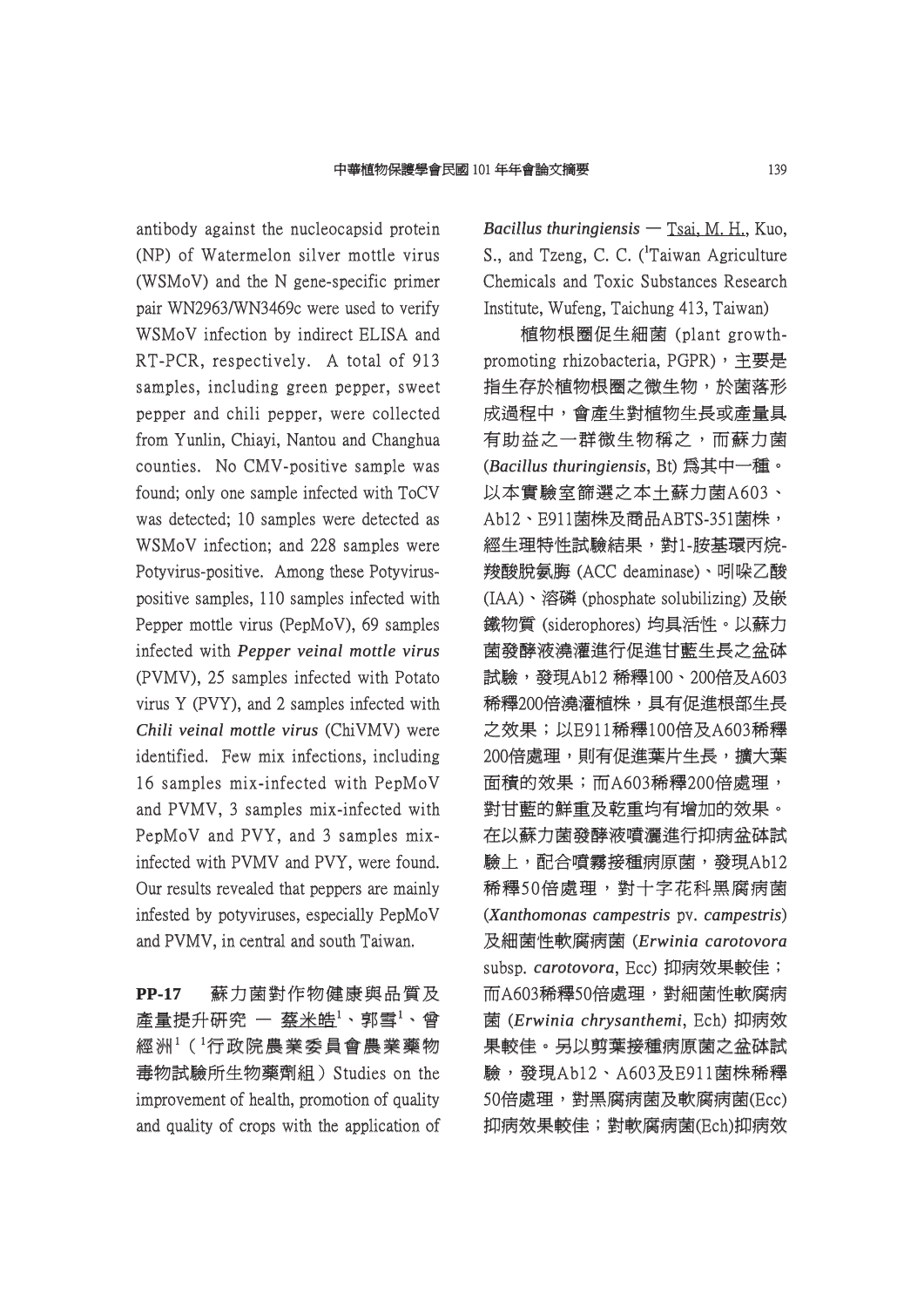果,僅A603菌株處理較佳。

**PP-18** 利用DNA指紋圖譜分析台灣 地區甘蔗黑穗病菌 – 陳立祥 $1,2$ 、劉啓東  $^{\rm 1}$ 、蔡竹固 $^{\rm 3}$ 、陳瑞祥'( $^{\rm 1}$ 國立嘉義大學農 業科學博士學位學程學生、副教授、<sup>2</sup>台 糖公司甘蔗育種場、<sup>3</sup>稻江科技暨管理學 院營養科學學系、 國立嘉義大學生化科 技學系暨研究所) Analysis of 學系暨研究所) *Ustilago stilago scitaminea* in Taiwan by DNA Fingerprints — Li-Shyang Chen<sup>1,2</sup>, Chii-Dong Liu<sup>1</sup>, Jwu-Guh Tsay<sup>3</sup>, and Ruey-Shayang Chen<sup>4</sup> (<sup>1</sup>Ph. D. Program of Agriculture Science, National Chiayi University, Chiayi 60004, Taiwan;  ${}^{2}$ Department of Sugarcane Breeding Field, Taiwan Sugar Corporation, Tainan 70176, Taiwan; <sup>3</sup>Department of Nutritional Science, Toko University, Chiayi 61363, Taiwan; <sup>4</sup>Department of Biochemical Science and Technology, National Chiayi University, Chiayi 60004, Taiwan)

黑穗病 (Culmicolous smut) 為 甘蔗重要系統性病害之一,由黑穗 病菌Ustilago scitaminea H. Sydow (=*Sporisorium scitaminea porisorium* ) 所引起。由 於黑穗病菌常與甘蔗寄主間互動而導致 共同演化,產生許多生理小種,常導致 甘蔗抗病品種失去抗病性。本研究爲了 解目前台灣地區黑穗病菌種類與分佈情 形,應用簡單序列重複區間(Inter-Simple ,應用簡單序列重複區間(Inter-Simple Sequence Repeat, ISSR) 技術增幅分析黑 穗病菌之DNA指紋圖譜。UBC874則可 病菌之DNA指紋圖譜。UBC874則可 將於2010-2012年間在台灣各蔗區所收集 於2010-2012年間在台灣各蔗區所收集 的53株黑穗病菌歸類爲4種不同型。其 中2型 (B、C) 在三年間重複出現,分佈 於彰化、雲林、嘉義、台南。其中又以 B型出現頻率最高,出現比率為68.0%。 UBC886則可將53株黑穗病菌歸類爲10種 不同型。其中3型 (B、C、D) 在三年間 重複出現,分佈於彰化、雲林、嘉義、 台南。其中又以B及C型出現頻率最高, 出現比率分別為18.9%及24.6%。UBC890 則可將53株黑穗病菌歸類爲3種不同型。 其中2型 (A、B) 在三年間重複出現,分 佈於彰化、雲林、嘉義、台南及屏東。 其中又以B型出現頻率最高,出現比率 為64.2%。

**PW-01** 台灣水稻田草相分布與管理 — 程冠禎、蔣永正(行政院農業委員 蔣永正(行政院農業委員 會農業藥物毒物試驗所公害防治組) Weed flora distribution and management of paddy field in Taiwan  $-$  Cheng, G. Z. and Chiang, Y. J. (Taiwan Agriculture Chemicals and Toxic Substances Research Institute, Wufeng, Taichung 41358, Taiwan (ROC))

本研究完成臺灣地區14縣市156 鄉鎮總計585採樣點之水稻栽培區之 土壤採集,並進行土壤樣品之雜草 壤 採 集 , 並 進 行 土 壤 樣 品 之 雜 草 商芽調查試驗。球花蒿草(Cyperus *difformis ifformis*)、水莧(*Ammannia baccifera mmannia* )、  $\bigoplus$ 草(Lindernia procumbens)、木  $\mathbb{\overline{R}}$ (*Fimbristylis littoralis*)、千金 子 (*Leptochloa chinensis e p t o c h l o a c h i n e n sis*)、多花水 莧 (*Ammannia multiflora mma n n i a mu l t i f l o r a*)、泥花草 (*Lindernia antipoda indernia* )、稗草(*Echinochloa chinochloa crus-galli r u s- g a l l i*)、尖瓣花( *S p h e n o c l e a p h e n o c l e zeylanica eylanica*)、碎米莎草(*Cyperus iria yperus* )及 細葉水丁香(Ludwigia hyssopifolia), 在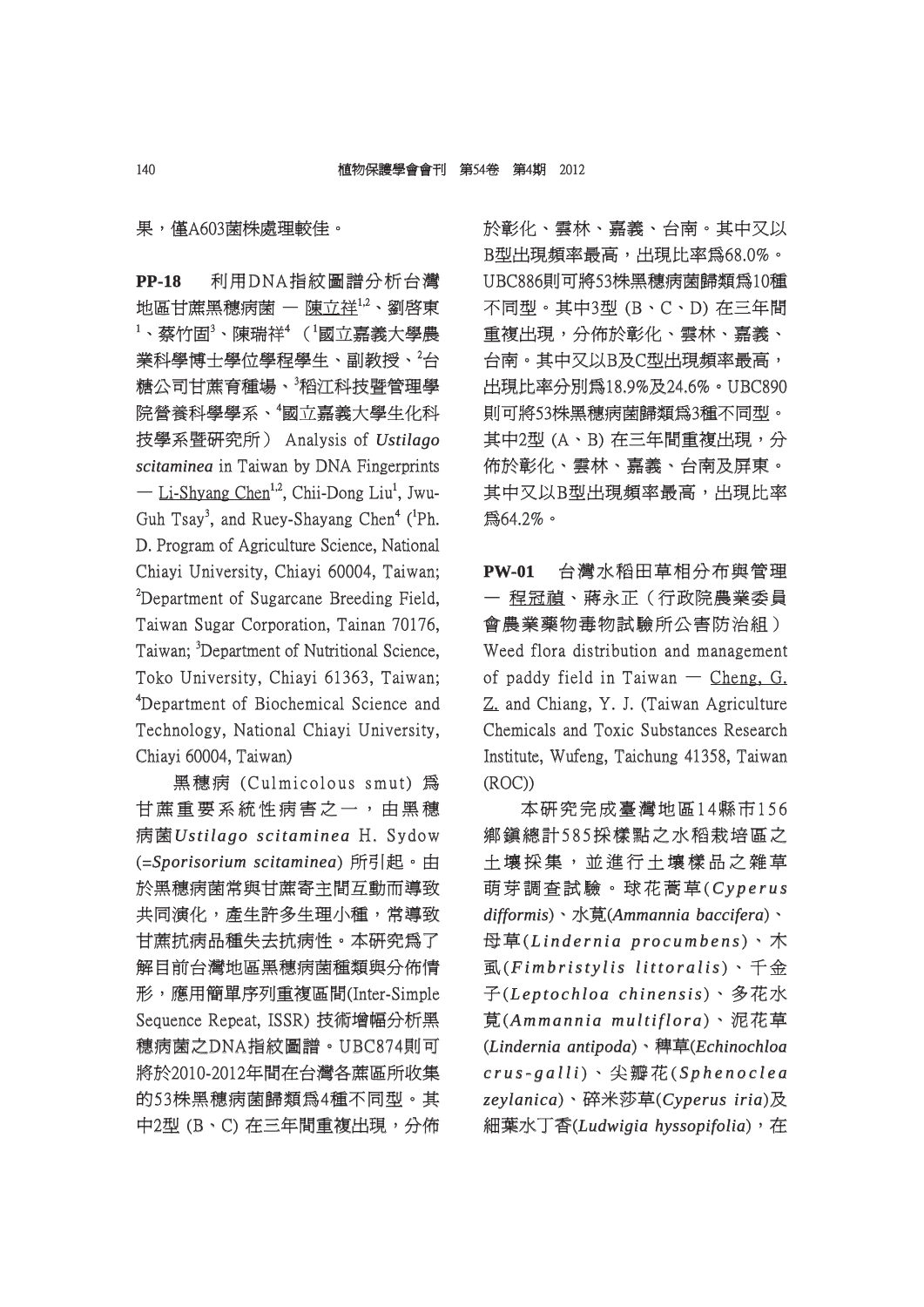發生頻度、密度與豐度之資料,均顯示 爲一、二期作水稻田重要雜草。但鴨 舌草(*Monochoria vaginalis onochoria* )、美洲母草 (*Lindernia dubia indernia* )及螢藺(*Schoenoplectus choenoplectus*   $i$ *uncoides*)之密度與豐度,則較千金子 及細葉水丁香爲高。綜合頻度、密度 及豐度資料所得之重要值指數( IVI )分 豐度資料所得之重要值指數( 析結果,一期作之長葉水莧( 結果,一期作之長葉水莧(*Ammannia mmannia coccinea occinea*)、鴨舌草及二期作之美洲母 、鴨舌草及二期作之美洲母 草、螢藺均有較高之優勢度。針對水 田中難防治雜草-雲林莞草做生態調 查,同時進行已登記水田除草劑之防 治效果測試。雲林莞草(Bolboschoenus *planiculmis laniculmis*)於一期作淹水後兩個月的發 於一期作淹水後兩個月的發 芽株數即達最高,二期作可持續至四個 月以上。兩期作均在淹水一個月後才產 生新種球,顯示整地淹水後一個月內為 雲林莞草最佳防治時期。以水田登記藥 劑百速隆、丁拉免速隆、及本達隆測試 對雲林莞草的防治效果顯示,百速隆在 一期作使用½登記量可達90%抑制率。 本達隆以½登記量在兩期作均可有效控 制達95%以上之防治率。丁拉免速隆施 用登劑量則無法有效防治雲林莞草之蔓 延。結果顯示藥劑防治效果與施用時期 及藥劑種類密切相關。

**PT-01** 菊科植物水萃物對抑制HepG2, Hep3B 及 SK-Hep1肝腫瘤細胞生長與轉 移功效評估 — 楊俊宏、高鳳凰、蔡韙 任(行政院農業委員會農業藥物毒物 試驗所應用毒理組) Inhibitory Effects 驗所應用毒理組) of the Water Extract from one species of Asteraceae plant on Tumor Progression and Metastasis of HepG2, Hep3B and SK-

Hep1 Cells  $-$  Yang, C. H., Kao, F. H., and Tsai, W. R. (Taiwan Agriculture Chemicals and Toxic Substances Research Institute, Wufeng, Taichung 41358, Taiwan (ROC))

To investigate the effects of one local functional foodstuff on tumor progression and metastasis, water extract from one species of Asteraceae plant was examined by MTT, transwell, wound healing and apoptosis assays. Water extract of one species of Asteraceae significantly inhibit the growth of HepG2, Hep3B and  $SK-$ Hep1 liver cancer cells in a concentrationdependent manner in the MTT assay. The  $IC_{50}$  values of water extract of one species of Asteraceae on HepG2 cell growth was f  $5.067$  mg/ml. Co-treatment of water extract of one species of Asteraceae can cause f apoptosis of HepG2, Hep3B and SK-Hep1, all transforming phosphatidylserine from inner cell membrane to outer membrane with dose-dependent manner. Co-treatment of water extract of one species of Asteraceae can also cause pre-apoptosis of HepG2, Hep3B and SK-Hep1 by Apo-BrdU stain method all with dose-dependent manner. Furthermore, 0.1875, 0.375, 0.75, 1.5 and  $3.0$  mg/ml water extract of one species of Asteraceae dose-dependently prevent HepG2, Hep3B and SK-Hep1 migration in transwell and wound healing assay. Therefore, we concluded that water extract of one species of Asteraceae is a potential f inhibitor of tumor growth and metastasis of liver tumor cells.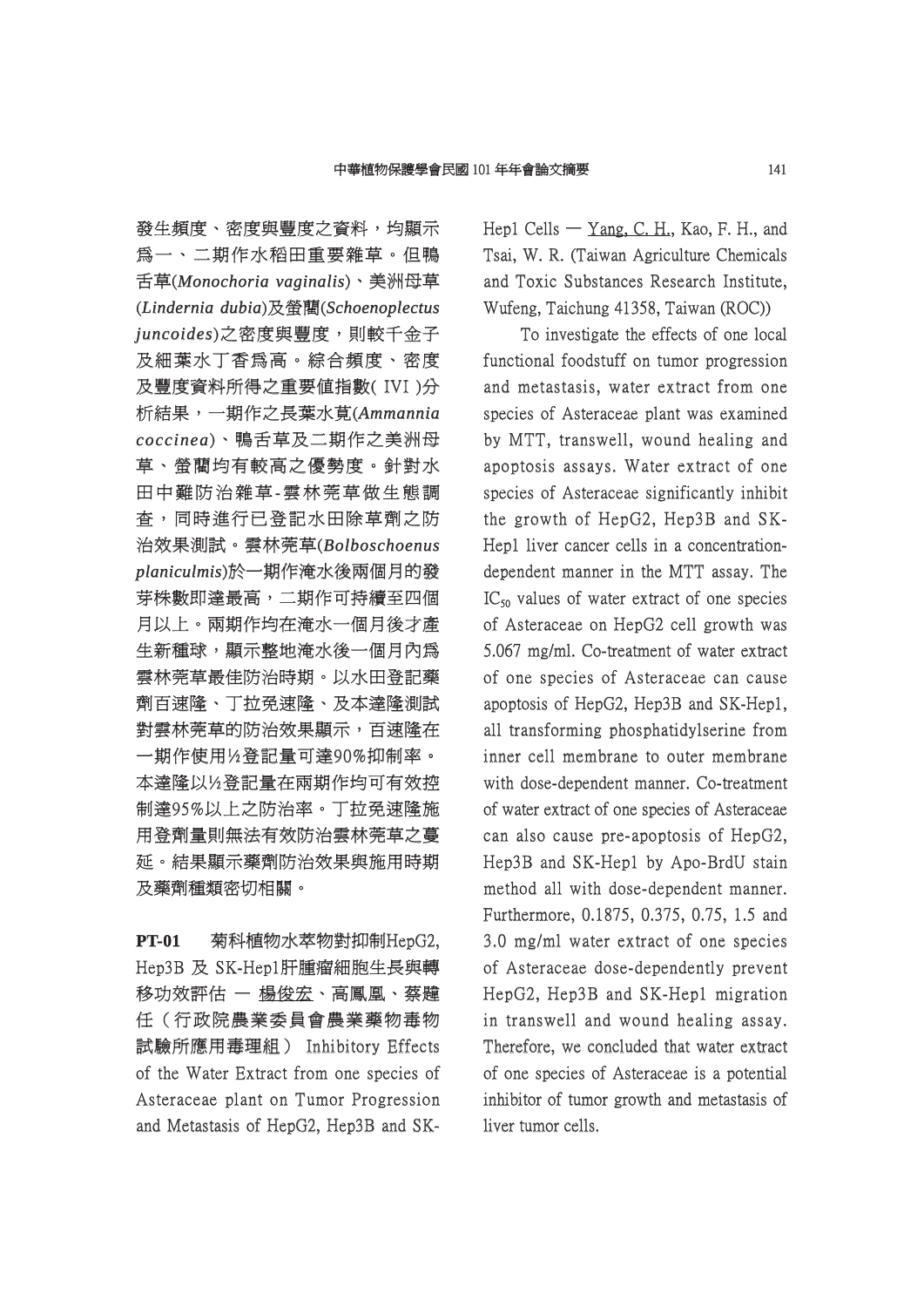**PT-02** 殺草劑中間體(R)-(+)-2-(4-羥基 苯氧基)丙酸及其前驅物(S)-(-)-2-氯丙酸 之合成 ― 段中漢 $^1\cdot$  洪靜宜 $^1\cdot$  何明勳 $^1$ (<sup>1</sup> 行政院農業委員會農業藥物毒物試驗 政院農業委員會農業藥物毒物試驗 所農藥化學組) The process development of aryloxyphenoxypropionate herbicide f intermediate  $(R)-(+)$ -2- $(4-hy$  d rox y phenoxy) propionic acid and its precursor  $(S)$ -(-)-2-chloropropionic acid — Duan, C.  $H<sup>1</sup>$ , Hung, C. Y.<sup>1</sup>, Ho, M. H.<sup>1</sup> (<sup>1</sup> Pesticide Chemistry Division, Taiwan Agriculture Chemicals and Toxic Substances Research Institute, Wufeng, Taichung 413, Taiwan)

在商品農藥中約有1/4屬光學 活性農藥。R-(+)-2-(4-羥基苯氧基) 性農藥。R-( + )- 2 -( 4 -羥基苯氧基)  $\overline{P}$ 酸(R)-(+) - 2 - (4-hydroxyphenoxy) propionic acid是芳氧基苯氧丙酸酯類 (aryloxyphenoxypropionate)等多種殺 草劑如chlorazifop, clodinafop, clofop, cyhalofop, diclofop, fenoxaprop, fenthiafop, fluazifop, haloxyfop, isoxapyrifop, metamifop, propaquizafop, quizalofop, trifop的掌性中間體。此類具旋光活性 rifop的掌性中間體。此類具旋光活性 的殺草劑,有高效、低毒、廣效且易 於被生物分解等優點,現已有數十種 產品問世。這類殺草劑中間體,國內 尚無生產,值得進行研製。本製程所 生產之R-(+)-2-(4-羥基苯氧基)丙酸,是 以自行合成之(S)-(-)-2-氯丙酸((S)-(-)-2chloropropionic acid )及市售之對苯二酚 (hydroquinone)為主要原料。前驅物(S)-(- hydroquinone)為主要原料。前驅物(S)-(- )-2-氯丙酸之合成是以丙胺酸(S-alanine) -2-氯丙酸之合成是以丙胺酸(S-alanine) 為主要原料,先溶於鹽酸(hydrochloric 主要原料,先溶於鹽酸(hydrochloric acid)中,再逐滴加入亞硝酸鈉(sodium nitrite)溶液,於5℃低溫下反應5小時。

回復常溫後,靜置隔夜。而後加入碳酸 鈉(sodium carbonate),接著用乙醚(ether) 萃取,復經減壓濃縮、乾燥等程序而獲 得終產物。主原料每莫耳丙氨酸約可合 成0.4~0.5 mol之(S)-(-)-2-氯丙酸,其純 度約同於標準品(99%)。中間體R-(+)-2- 約同於標準品(99%)。中間體R-(+)-2- (4-羥基苯氧基)丙酸之合成則是先將對 4-羥基苯氧基)丙酸之合成則是先將對 苯二酚溶於水,並加入弱還原劑亞硫酸 氫鈉(sodium bisulphate)。全程須於氮氣 鈉(sodium 中進行反應。升溫至50℃後,加入氫氧 化鈉 (sodium hydroxide) 溶液。接著加入 合成之另一主原料(S)-(-)-2-氯丙酸,於 65℃反應4小時。加水降溫後,分別以 磷酸(phosphoric acid)及硫酸(sulfuric acid) 調降PH值至弱酸(4~6)。再以甲基異丁 酮(methylisobutylketone)萃取出未反應之 (methylisobutylketone)萃取出未反應之 對苯二酚。水層則以鹽酸調降PH至1。 此時可見產物析出,再經過濾、水洗、 乾燥等程序獲得終產物。唯每莫耳(S)-(-)-2-氯丙酸僅產出0.1莫耳中間體,其純 度約可達標準品(98%)之60%。本研究所 述之前驅物及中間體的立體結構正以異 構物分離管柱(chiral column)分析中。

**PT-03** 低毒性根瘤線蟲防治藥劑之 開發 - 黃郁容、王靜茹、何明勳(行 政院農業委員會農業藥物毒物試驗所農 藥化學組) Development of low toxicity nematocide against root-knot nematode  $-$  Huang, Y. R., Wang, J. R, Ho, M. H. (Taiwan Agriculture Chemicals and Toxic Substances Research Institute, Wufeng, Taichung 413, Taiwan)

由於臺灣氣候溫和多濕,作物種 類複雜,因此線蟲之繁殖及危害情形普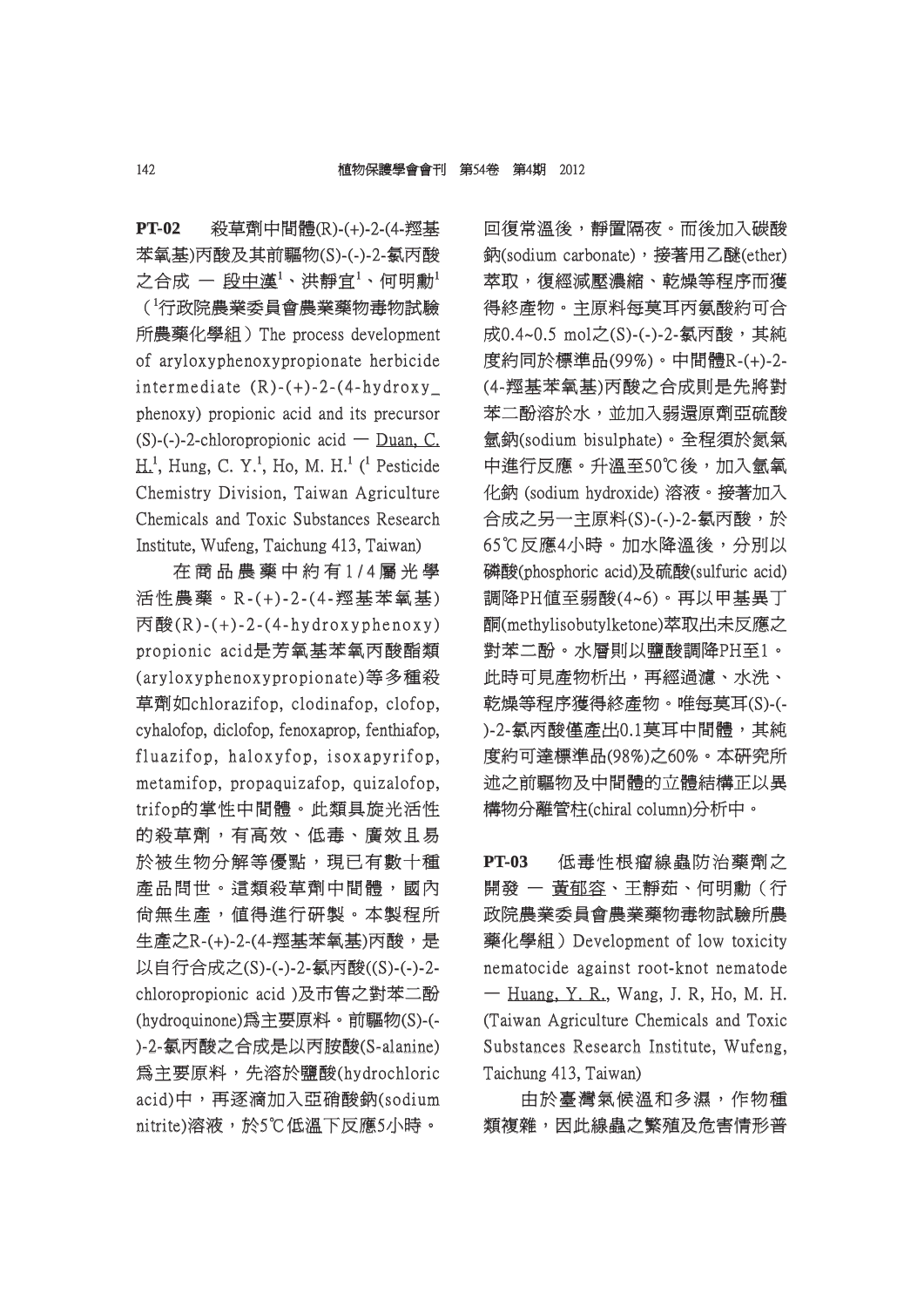遍嚴重,其中又以根瘤線蟲爲分佈廣泛 且為害最嚴重,在台灣已有百種以上的 重要作物受根瘤線蟲為害。目前根瘤線 蟲之防治普遍以施用劇毒性且殘留性高 之殺線蟲劑為主,由於絕大多數殺線蟲 劑為劇毒農藥,因有污染土壤及地下水 之慮,陸續漕禁用或限用。本試驗由文 獻中篩選出具抑制線蟲活性潛力且對人 畜低毒性之四種酚酸類化合物,進行低 毒性根瘤線蟲防治藥劑的開發。由實驗 室二齡線蟲藥劑致死率(second juvenile 二齡線蟲藥劑致死率(second mortality,%)測試,測試四種酚酸類化 合物對二齡線蟲之致死濃度,實驗結果 發現A藥劑具有最佳的致死效果,以濃 度 10ug/mL 致死率即可達到 87%,因 此選定A藥劑作爲本線蟲防治藥劑的有 效成分,並搭配選出具安定性的副料載 體,完成符合安定性規格(54℃,14天) 之40%粒劑根瘤線蟲防治藥劑。初步進 行此低毒性成品藥效盆栽試驗,以市 此低毒性成品藥效盆栽試驗,以市 售產品中最常使用的芬滅松10%粒劑作 為正對照組,無藥劑處理者作爲負對照 組,並依照田間使用量(20公斤/公頃)換 算藥劑混拌量,進行低、中、高劑量組 藥劑混拌測試;以土壤混拌方式進行盆 栽試驗,先把滅菌砂壤土與秤量好不同 克數處理及對照組藥劑均勻混拌後放入 導根管中,再依序種上蕹菜植株及接種 二齡線蟲,進行1個半月處理與觀察, 最後進行植株生長、根瘤指數和土中線 蟲密度測定。根瘤指數的判定是以全 部根系中根瘤的發生來分級,區分為五 級:0級,無病徵;1級:1-15%的根系 有根瘤;2級:16-30%的根系有根瘤; 根瘤;2級:16-30%的根系有根瘤; 3級:31-50%的根系有根瘤;4級:51- 級:31-50%的根系有根瘤;4級:51100%的根系有根瘤,而線蟲密度的測 定是以柏門式漏斗法觀察線蟲在土壤中 的密度,綜合以上結果,初步可從數據 看出,藥劑A成品混拌濃度越高,土中 線蟲密度越低,且相對於市售10%芬滅 松粒劑,於相同劑量具有類似的防治效 果,初步顯示此一低毒性線蟲防治藥劑 可有效控制土壤中線蟲的密度,並可供 作線蟲防治藥劑的新選擇。

**PT-04** 作物花粉活力受農藥影響之 研究 一 沈盟倪、蔣永正(行政院農業 委員會農業藥物毒物試驗所公害防治 組) Study of agrichemical effect on pollen viability  $-$  Shen M. N. and Chiang, Y. J. (Taiwan Agriculture Chemicals and Toxic Substances Research Institute, Wufeng, Taichung 41358, Taiwan (ROC))

研究指出作物在遭受高溫、乾旱、 鹽害、臭氧及紫外線等非生物逆境時, 會抑制花粉活力而導致果實產量與品質 下降。作物在開花期間無可避免需要 以農藥進行病蟲害防治,故本研究目的 在探討農藥處理是否會影響作物花粉 活性。1930~2011年期間陸續發表數十 篇有關農藥影響花粉活力研究,主要 依據花粉萌發率、花粉管長度以及花 粉對氯化三苯基四唑(TTC)還原力作為 對氯化三苯基四唑(TTC)還原力作為 評估花粉活力的方法。過去研究多以果 樹作為研究對象,甚少有關蔬果及禾穀 類報導,故本試驗材料以胡瓜(Cucumis *sativus* L.)、梨樹(*Pyrus pyrifolia yrus* N.)及 水稻(*Oryza sativa ryza* L.)三種常見作物進 行農藥對花粉活力影響研究。測試農 藥分別為菲克利(Hexaconzol)、芬佈賜 分別為菲克利(Hexaconzol)、芬佈賜